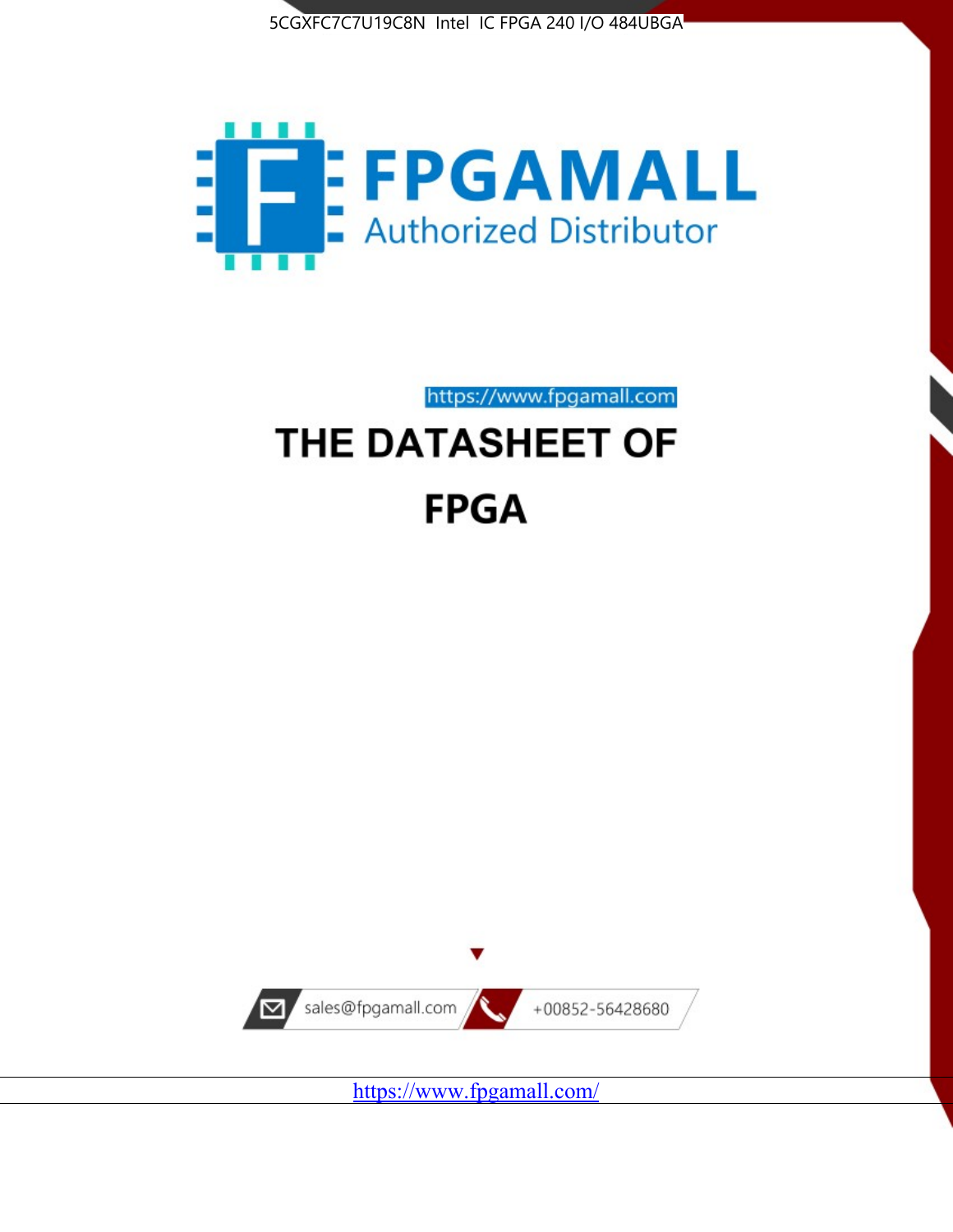5CGXFC7C7U19C8N Intel IC FPGA 240 I/O 484UBGA



# **Cyclone V Device Overview**



**CV-51001 | 2018.05.07** Latest document on the web: **[PDF](https://www.altera.com/en_US/pdfs/literature/hb/cyclone-v/cv_51001.pdf)** | **[HTML](https://www.altera.com/documentation/sam1403480548153.html)**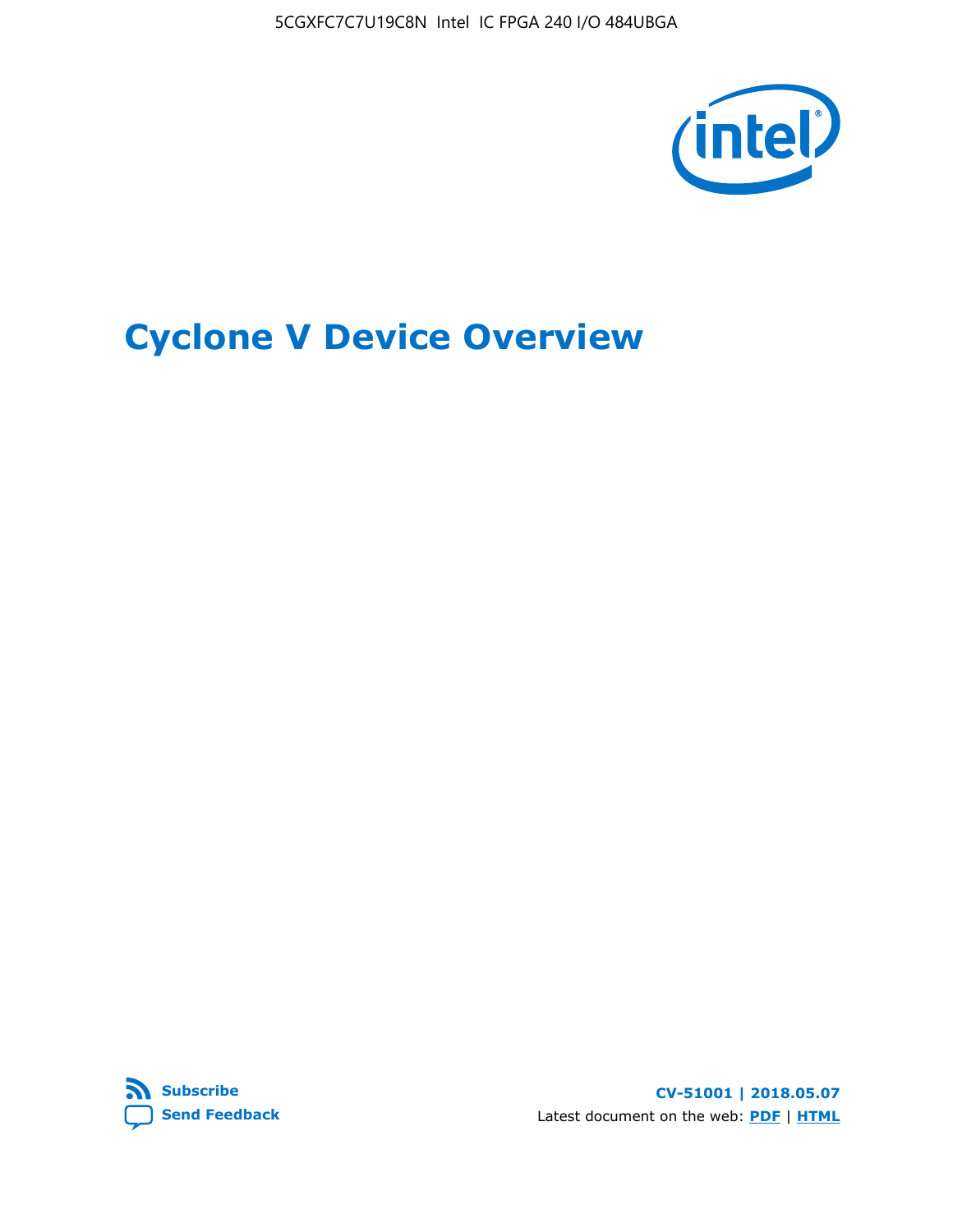

**Contents** 

## **Contents**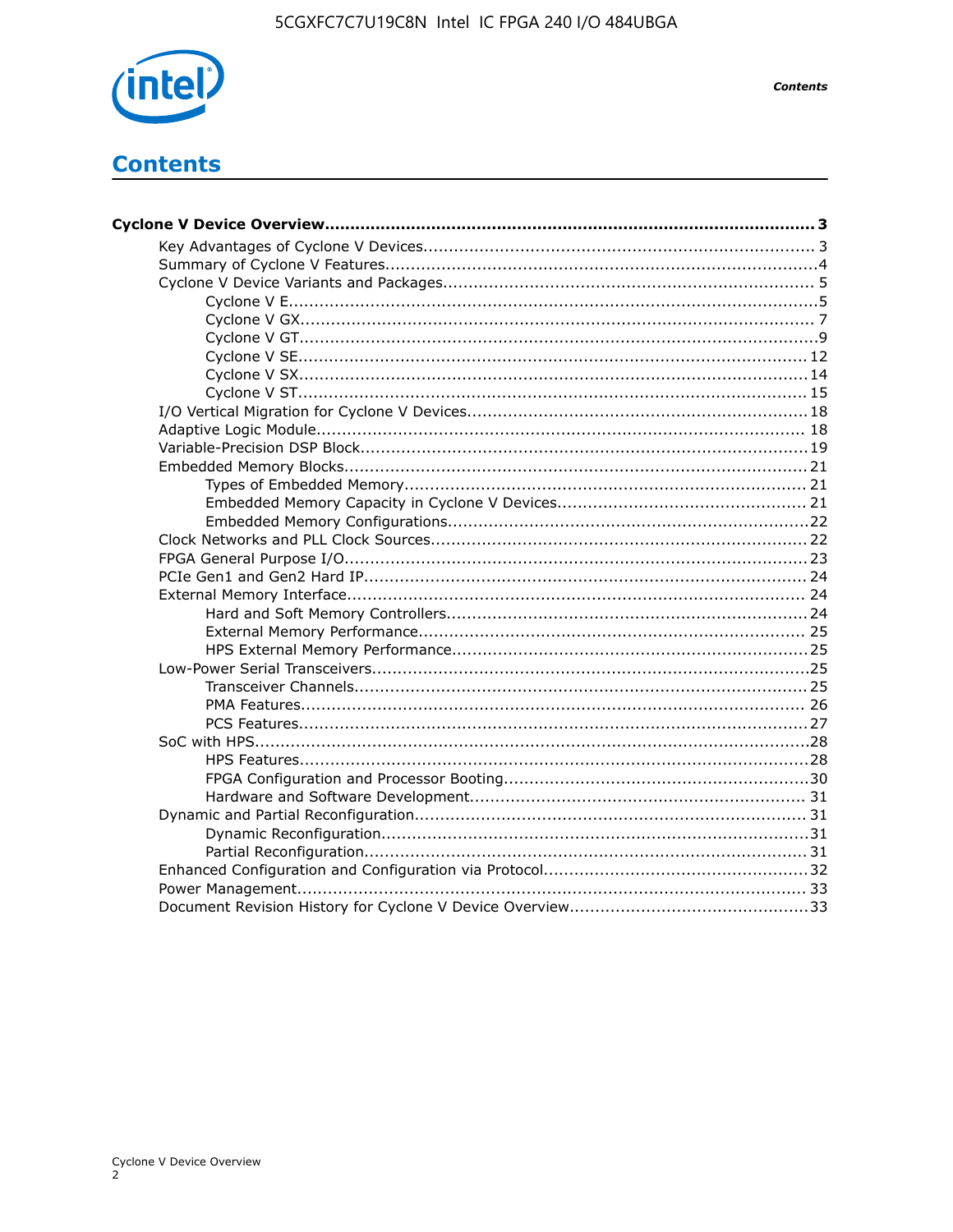**CV-51001 | 2018.05.07**



## **Cyclone V Device Overview**

The Cyclone® V devices are designed to simultaneously accommodate the shrinking power consumption, cost, and time-to-market requirements; and the increasing bandwidth requirements for high-volume and cost-sensitive applications.

Enhanced with integrated transceivers and hard memory controllers, the Cyclone V devices are suitable for applications in the industrial, wireless and wireline, military, and automotive markets.

#### **Related Information**

#### [Cyclone V Device Handbook: Known Issues](https://www.altera.com/support/support-resources/knowledge-base/solutions/rd12152011_347.html) Lists the planned updates to the Cyclone V Device Handbook chapters.

### **Key Advantages of Cyclone V Devices**

#### **Table 1. Key Advantages of the Cyclone V Device Family**

| <b>Advantage</b>                                                                    | <b>Supporting Feature</b>                                                                                                                                                                                                                                                    |
|-------------------------------------------------------------------------------------|------------------------------------------------------------------------------------------------------------------------------------------------------------------------------------------------------------------------------------------------------------------------------|
| Lower power consumption                                                             | Built on TSMC's 28 nm low-power (28LP) process technology and includes an<br>٠<br>abundance of hard intellectual property (IP) blocks<br>Up to 40% lower power consumption than the previous generation device<br>٠                                                          |
| Improved logic integration and<br>differentiation capabilities                      | 8-input adaptive logic module (ALM)<br>٠<br>Up to 13.59 megabits (Mb) of embedded memory<br>٠<br>Variable-precision digital signal processing (DSP) blocks<br>٠                                                                                                              |
| Increased bandwidth capacity                                                        | 3.125 gigabits per second (Gbps) and 6.144 Gbps transceivers<br>٠<br>Hard memory controllers<br>٠                                                                                                                                                                            |
| Hard processor system (HPS)<br>with integrated Arm* Cortex*-A9<br>MPCore* processor | Tight integration of a dual-core Arm Cortex-A9 MPCore processor, hard IP, and an<br>$\bullet$<br>FPGA in a single Cyclone V system-on-a-chip (SoC)<br>Supports over 128 Gbps peak bandwidth with integrated data coherency between<br>٠<br>the processor and the FPGA fabric |
| Lowest system cost                                                                  | Requires only two core voltages to operate<br>٠<br>Available in low-cost wirebond packaging<br>٠<br>Includes innovative features such as Configuration via Protocol (CvP) and partial<br>٠<br>reconfiguration                                                                |

Intel Corporation. All rights reserved. Intel, the Intel logo, Altera, Arria, Cyclone, Enpirion, MAX, Nios, Quartus and Stratix words and logos are trademarks of Intel Corporation or its subsidiaries in the U.S. and/or other countries. Intel warrants performance of its FPGA and semiconductor products to current specifications in accordance with Intel's standard warranty, but reserves the right to make changes to any products and services at any time without notice. Intel assumes no responsibility or liability arising out of the application or use of any information, product, or service described herein except as expressly agreed to in writing by Intel. Intel customers are advised to obtain the latest version of device specifications before relying on any published information and before placing orders for products or services. \*Other names and brands may be claimed as the property of others.

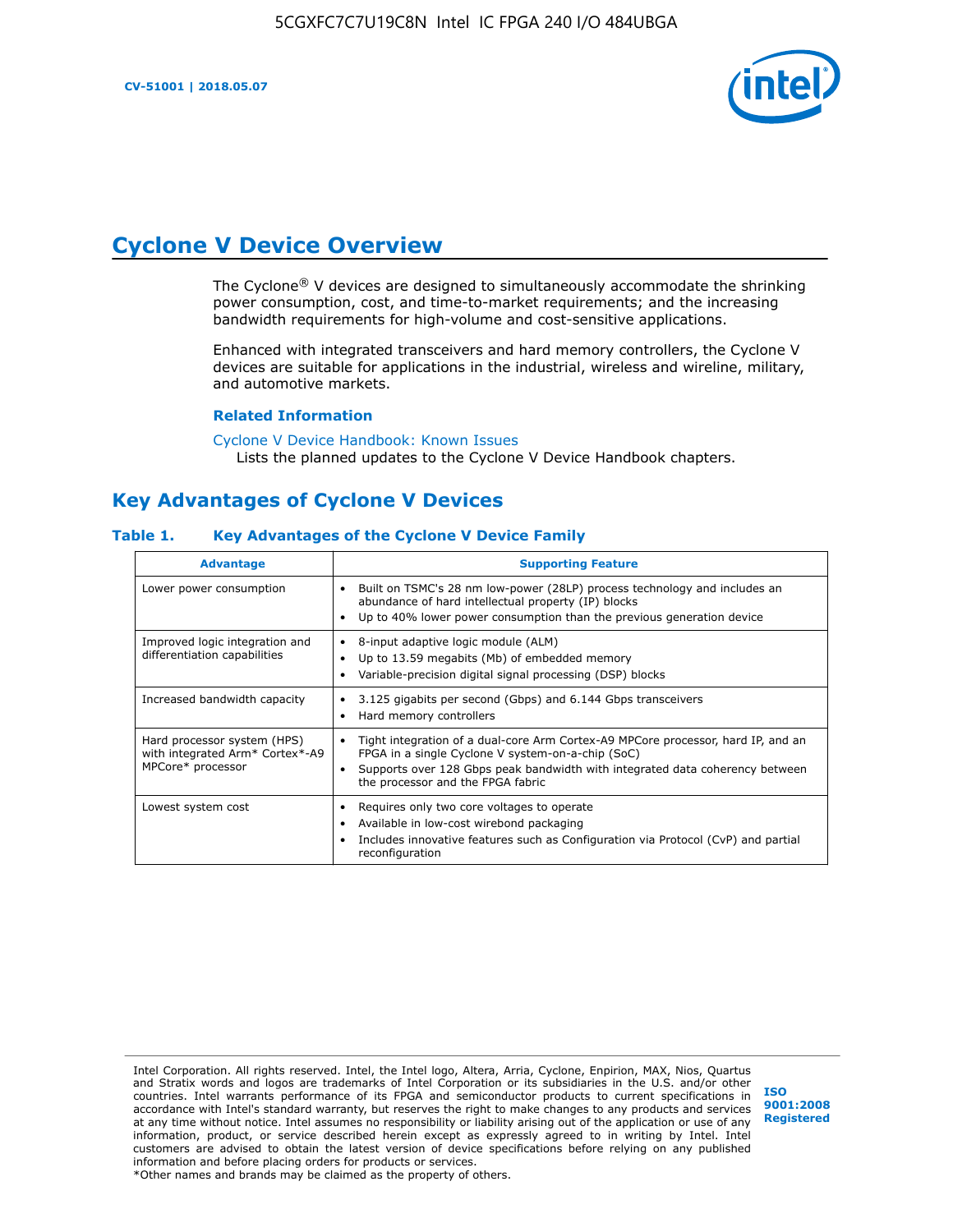

### **Summary of Cyclone V Features**

### **Table 2. Summary of Features for Cyclone V Devices**

| <b>Feature</b>                                           | <b>Description</b>                                                                                                                                                                                                                                                                                                                        |                                                                                                                                                                                                                                                                                                                                                                                                                                                                                                                                                                                                                                                                                                         |  |  |  |  |  |  |
|----------------------------------------------------------|-------------------------------------------------------------------------------------------------------------------------------------------------------------------------------------------------------------------------------------------------------------------------------------------------------------------------------------------|---------------------------------------------------------------------------------------------------------------------------------------------------------------------------------------------------------------------------------------------------------------------------------------------------------------------------------------------------------------------------------------------------------------------------------------------------------------------------------------------------------------------------------------------------------------------------------------------------------------------------------------------------------------------------------------------------------|--|--|--|--|--|--|
| Technology                                               | TSMC's 28-nm low-power (28LP) process technology<br>$\bullet$<br>1.1 V core voltage<br>$\bullet$                                                                                                                                                                                                                                          |                                                                                                                                                                                                                                                                                                                                                                                                                                                                                                                                                                                                                                                                                                         |  |  |  |  |  |  |
| Packaging                                                | $\bullet$                                                                                                                                                                                                                                                                                                                                 | Wirebond low-halogen packages<br>Multiple device densities with compatible package footprints for seamless migration between<br>different device densities<br>RoHS-compliant and leaded $(1)$ options                                                                                                                                                                                                                                                                                                                                                                                                                                                                                                   |  |  |  |  |  |  |
| High-performance<br>FPGA fabric                          | Enhanced 8-input ALM with four registers                                                                                                                                                                                                                                                                                                  |                                                                                                                                                                                                                                                                                                                                                                                                                                                                                                                                                                                                                                                                                                         |  |  |  |  |  |  |
| Internal memory<br>blocks                                | of the ALMs as MLAB memory                                                                                                                                                                                                                                                                                                                | M10K-10-kilobits (Kb) memory blocks with soft error correction code (ECC)<br>Memory logic array block (MLAB)-640-bit distributed LUTRAM where you can use up to 25%                                                                                                                                                                                                                                                                                                                                                                                                                                                                                                                                     |  |  |  |  |  |  |
| Embedded Hard IP<br>blocks                               | Variable-precision DSP<br>Native support for up to three signal processing precision levels<br>(three $9 \times 9$ , two $18 \times 18$ , or one 27 x 27 multiplier) in the same<br>variable-precision DSP block<br>64-bit accumulator and cascade<br>Embedded internal coefficient memory<br>Preadder/subtractor for improved efficiency |                                                                                                                                                                                                                                                                                                                                                                                                                                                                                                                                                                                                                                                                                                         |  |  |  |  |  |  |
|                                                          | Memory controller                                                                                                                                                                                                                                                                                                                         | DDR3, DDR2, and LPDDR2 with 16 and 32 bit ECC support                                                                                                                                                                                                                                                                                                                                                                                                                                                                                                                                                                                                                                                   |  |  |  |  |  |  |
|                                                          | Embedded transceiver<br>I/O                                                                                                                                                                                                                                                                                                               | PCI Express* (PCIe*) Gen2 and Gen1 (x1, x2, or x4) hard IP with<br>multifunction support, endpoint, and root port                                                                                                                                                                                                                                                                                                                                                                                                                                                                                                                                                                                       |  |  |  |  |  |  |
| Clock networks                                           | Up to 550 MHz global clock network<br>$\bullet$<br>$\bullet$                                                                                                                                                                                                                                                                              | Global, quadrant, and peripheral clock networks<br>Clock networks that are not used can be powered down to reduce dynamic power                                                                                                                                                                                                                                                                                                                                                                                                                                                                                                                                                                         |  |  |  |  |  |  |
| Phase-locked loops<br>(PLLs)                             | $\bullet$<br>Integer mode and fractional mode<br>$\bullet$                                                                                                                                                                                                                                                                                | Precision clock synthesis, clock delay compensation, and zero delay buffering (ZDB)                                                                                                                                                                                                                                                                                                                                                                                                                                                                                                                                                                                                                     |  |  |  |  |  |  |
| FPGA General-purpose<br>$I/Os$ (GPIOs)                   | $\bullet$<br>$\bullet$<br>On-chip termination (OCT)<br>$\bullet$                                                                                                                                                                                                                                                                          | 875 megabits per second (Mbps) LVDS receiver and 840 Mbps LVDS transmitter<br>400 MHz/800 Mbps external memory interface<br>3.3 V support with up to 16 mA drive strength                                                                                                                                                                                                                                                                                                                                                                                                                                                                                                                               |  |  |  |  |  |  |
| Low-power high-speed<br>serial interface                 | 614 Mbps to 6.144 Gbps integrated transceiver speed<br>$\bullet$<br>Transmit pre-emphasis and receiver equalization<br>$\bullet$<br>Dynamic partial reconfiguration of individual channels<br>$\bullet$                                                                                                                                   |                                                                                                                                                                                                                                                                                                                                                                                                                                                                                                                                                                                                                                                                                                         |  |  |  |  |  |  |
| <b>HPS</b><br>(Cyclone V SE, SX,<br>and ST devices only) | $\bullet$<br>$\bullet$<br>interfaces<br>On-chip RAM and boot ROM                                                                                                                                                                                                                                                                          | Single or dual-core Arm Cortex-A9 MPCore processor-up to 925 MHz maximum frequency with<br>support for symmetric and asymmetric multiprocessing<br>Interface peripherals-10/100/1000 Ethernet media access control (EMAC), USB 2.0<br>On-The-GO (OTG) controller, quad serial peripheral interface (QSPI) flash controller, NAND<br>flash controller, Secure Digital/MultiMediaCard (SD/MMC) controller, UART, controller area<br>network (CAN), serial peripheral interface (SPI), I <sup>2</sup> C interface, and up to 85 HPS GPIO<br>System peripherals—general-purpose timers, watchdog timers, direct memory access (DMA)<br>controller, FPGA configuration manager, and clock and reset managers |  |  |  |  |  |  |
|                                                          |                                                                                                                                                                                                                                                                                                                                           | continued                                                                                                                                                                                                                                                                                                                                                                                                                                                                                                                                                                                                                                                                                               |  |  |  |  |  |  |

<sup>(1)</sup> Contact Intel for availability.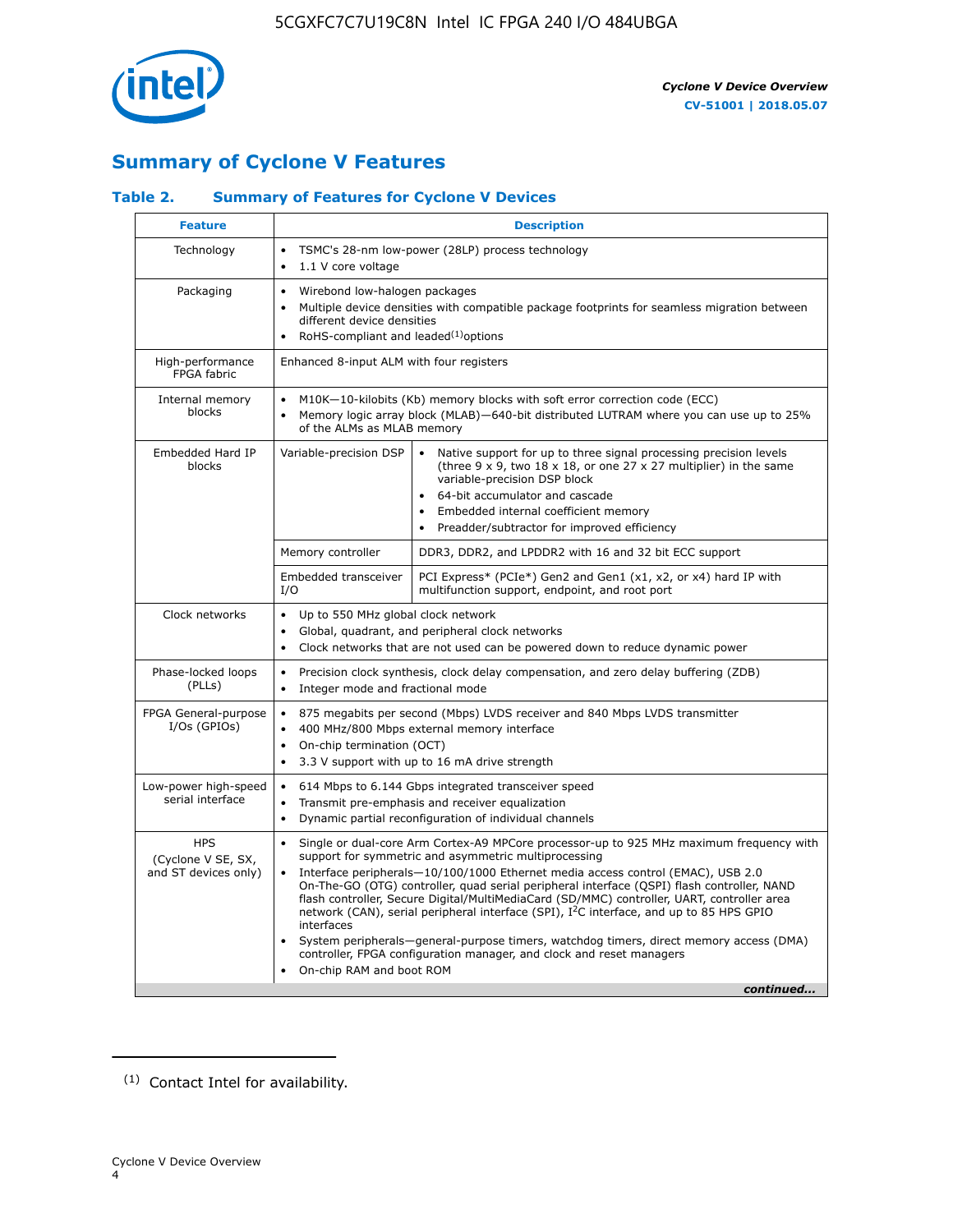

| <b>Feature</b> | <b>Description</b>                                                                                                                                                                                                                                                                                                                                                                                                    |
|----------------|-----------------------------------------------------------------------------------------------------------------------------------------------------------------------------------------------------------------------------------------------------------------------------------------------------------------------------------------------------------------------------------------------------------------------|
|                | HPS-FPGA bridges—include the FPGA-to-HPS, HPS-to-FPGA, and lightweight HPS-to-FPGA<br>bridges that allow the FPGA fabric to issue transactions to slaves in the HPS, and vice versa<br>FPGA-to-HPS SDRAM controller subsystem-provides a configurable interface to the multiport<br>front end (MPFE) of the HPS SDRAM controller<br>Arm CoreSight™ JTAG debug access port, trace port, and on-chip trace storage      |
| Configuration  | Tamper protection—comprehensive design protection to protect your valuable IP investments<br>Enhanced advanced encryption standard (AES) design security features<br>CvP<br>$\bullet$<br>Dynamic reconfiguration of the FPGA<br>Active serial (AS) x1 and x4, passive serial (PS), JTAG, and fast passive parallel (FPP) x8 and<br>x16 configuration options<br>Internal scrubbing (2)<br>Partial reconfiguration (3) |

### **Cyclone V Device Variants and Packages**

### **Table 3. Device Variants for the Cyclone V Device Family**

| <b>Variant</b> | <b>Description</b>                                                                                                      |
|----------------|-------------------------------------------------------------------------------------------------------------------------|
| Cyclone V E    | Optimized for the lowest system cost and power requirement for a wide spectrum of general logic<br>and DSP applications |
| Cyclone V GX   | Optimized for the lowest cost and power requirement for 614 Mbps to 3.125 Gbps transceiver<br>applications              |
| Cyclone V GT   | The FPGA industry's lowest cost and lowest power requirement for 6.144 Gbps transceiver<br>applications                 |
| Cyclone V SE   | SoC with integrated Arm-based HPS                                                                                       |
| Cyclone V SX   | SoC with integrated Arm-based HPS and 3.125 Gbps transceivers                                                           |
| Cyclone V ST   | SoC with integrated Arm-based HPS and 6.144 Gbps transceivers                                                           |

### **Cyclone V E**

This section provides the available options, maximum resource counts, and package plan for the Cyclone V E devices.

The information in this section is correct at the time of publication. For the latest information and to get more details, refer to the Product Selector Guide.

#### **Related Information**

[Product Selector Guide](https://www.altera.com/products/product-selector-guide.html)

Provides the latest information about Intel products.

<sup>(2)</sup> The SEU internal scrubbing feature is available for Cyclone V E, GX, SE, and SX devices with the "SC" suffix in the part number. For device availability and ordering, contact your local Intel sales representatives.

 $(3)$  The partial reconfiguration feature is available for Cyclone V E, GX, SE, and SX devices with the "SC" suffix in the part number. For device availability and ordering, contact your local Intel® sales representatives.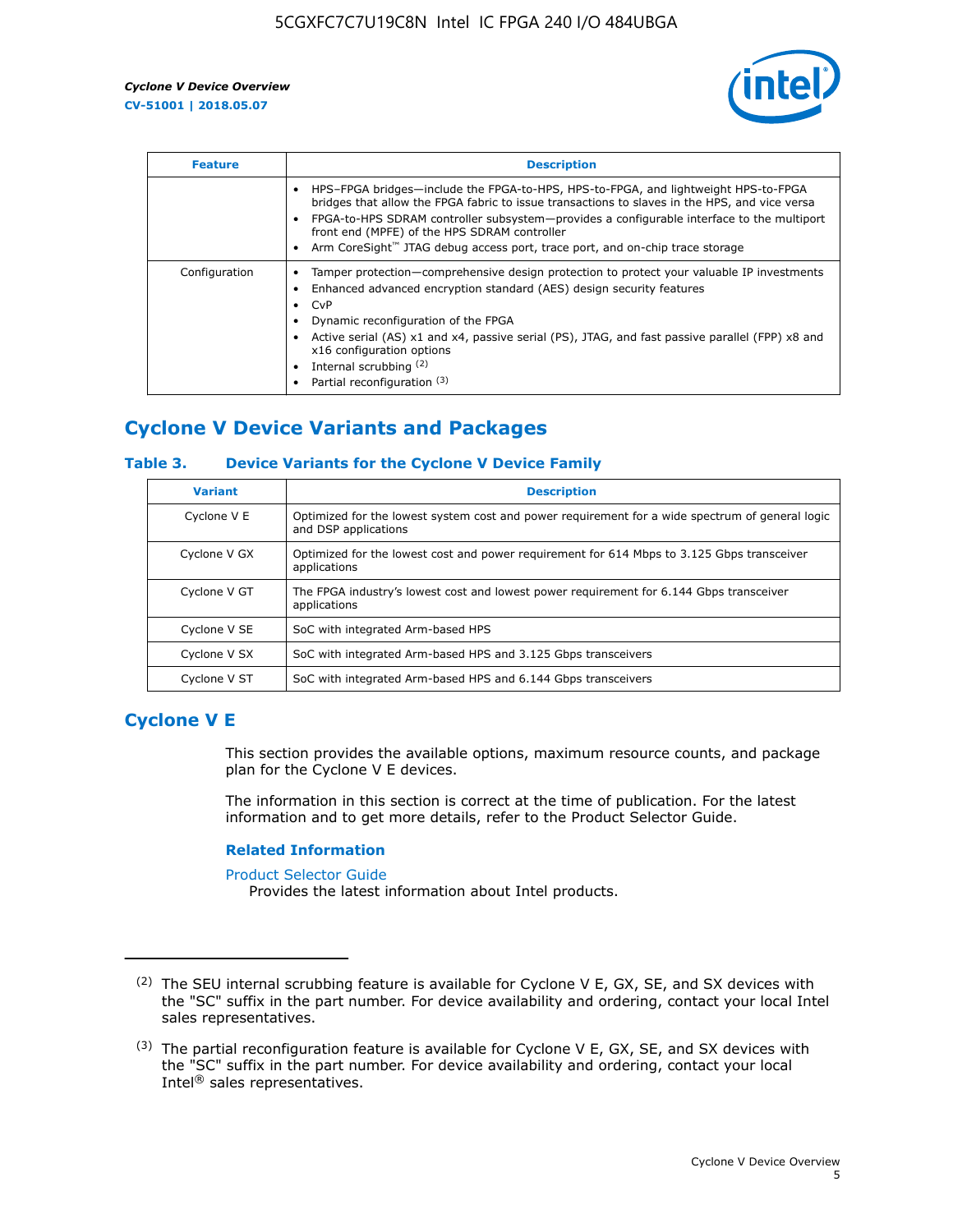### **Available Options**

### **Figure 1. Sample Ordering Code and Available Options for Cyclone V E Devices**

The SEU internal scrubbing feature is available for Cyclone V E, GX, SE, and SX devices with the "SC" suffix in the part number. For device availability and ordering, contact your local Intel sales representatives.



### **Maximum Resources**

### **Table 4. Maximum Resource Counts for Cyclone V E Devices**

|                              | <b>Resource</b> | <b>Member Code</b> |                |           |                |         |  |  |
|------------------------------|-----------------|--------------------|----------------|-----------|----------------|---------|--|--|
|                              |                 | A2                 | A <sub>4</sub> | <b>A5</b> | A7             | A9      |  |  |
| Logic Elements (LE) (K)      |                 | 25                 | 49             | 77        | 150            | 301     |  |  |
| <b>ALM</b>                   |                 | 9,430              | 18,480         | 29,080    | 56,480         | 113,560 |  |  |
| Register                     |                 | 37,736             | 73,920         | 116,320   | 225,920        | 454,240 |  |  |
| Memory (Kb)                  | M10K            | 1,760              | 3,080          | 4,460     | 6,860          | 12,200  |  |  |
|                              | <b>MLAB</b>     | 196                | 303            | 424       | 836            | 1,717   |  |  |
| Variable-precision DSP Block |                 | 25                 | 66             | 150       | 156            | 342     |  |  |
| 18 x 18 Multiplier           |                 | 50                 | 132            | 300       | 312            | 684     |  |  |
| PLL                          |                 | $\overline{4}$     | $\overline{4}$ | 6         | $\overline{7}$ | 8       |  |  |
| GPIO                         |                 | 224                | 224            | 240       | 480            | 480     |  |  |
| <b>LVDS</b>                  | Transmitter     | 56                 | 56             | 60        | 120            | 120     |  |  |
|                              | Receiver        | 56                 | 56             | 60        | 120            | 120     |  |  |
| Hard Memory Controller       |                 | $\mathbf{1}$       | 1              | 2         | 2              | 2       |  |  |

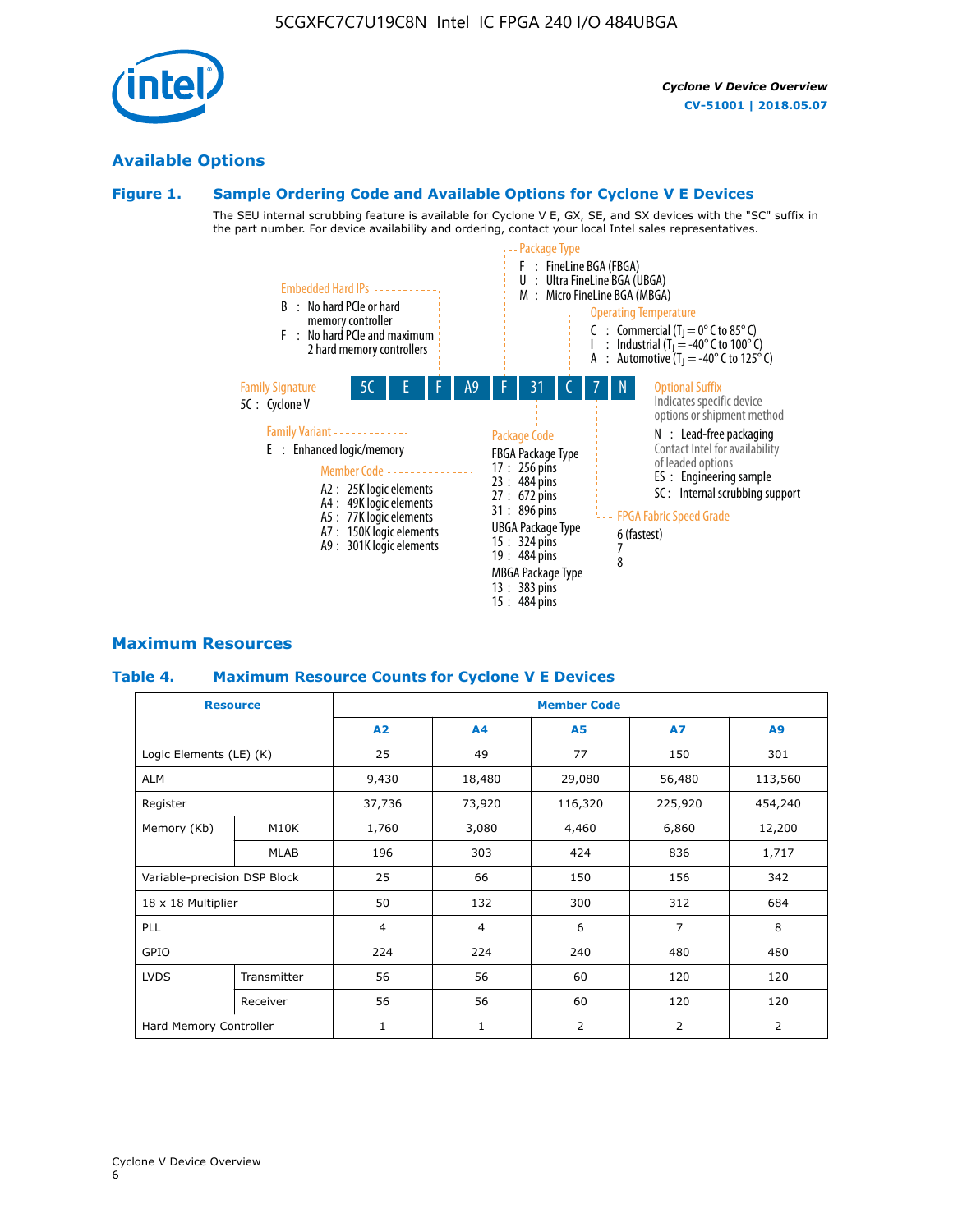

### **Related Information**

[True LVDS Buffers in Devices, I/O Features in Cyclone V Devices](https://www.altera.com/documentation/sam1403481100977.html#sam1403480885395) Provides the number of LVDS channels in each device package.

### **Package Plan**

#### **Table 5. Package Plan for Cyclone V E Devices**

| <b>Member</b><br><b>Code</b> | <b>M383</b><br>$(13 \text{ mm})$ | M484<br>$(15 \text{ mm})$ | <b>U324</b><br>$(15 \text{ mm})$ | <b>F256</b><br>$(17 \text{ mm})$ | <b>U484</b><br>$(19$ mm) | <b>F484</b><br>$(23$ mm $)$ | <b>F672</b><br>$(27 \, \text{mm})$ | <b>F896</b><br>$(31$ mm $)$ |
|------------------------------|----------------------------------|---------------------------|----------------------------------|----------------------------------|--------------------------|-----------------------------|------------------------------------|-----------------------------|
|                              | <b>GPIO</b>                      | <b>GPIO</b>               | <b>GPIO</b>                      | <b>GPIO</b>                      | <b>GPIO</b>              | <b>GPIO</b>                 | <b>GPIO</b>                        | <b>GPIO</b>                 |
| A2                           | 223                              |                           | 176                              | 128                              | 224                      | 224                         | –                                  |                             |
| A4                           | 223                              |                           | 176                              | 128                              | 224                      | 224                         | –                                  |                             |
| A5                           | 175                              |                           |                                  |                                  | 224                      | 240                         |                                    |                             |
| A7                           |                                  | 240                       |                                  |                                  | 240                      | 240                         | 336                                | 480                         |
| A9                           |                                  |                           |                                  |                                  | 240                      | 224                         | 336                                | 480                         |

### **Cyclone V GX**

This section provides the available options, maximum resource counts, and package plan for the Cyclone V GX devices.

The information in this section is correct at the time of publication. For the latest information and to get more details, refer to the *Product Selector Guide*.

### **Related Information**

[Product Selector Guide](https://www.altera.com/products/product-selector-guide.html)

Provides the latest information about Intel products.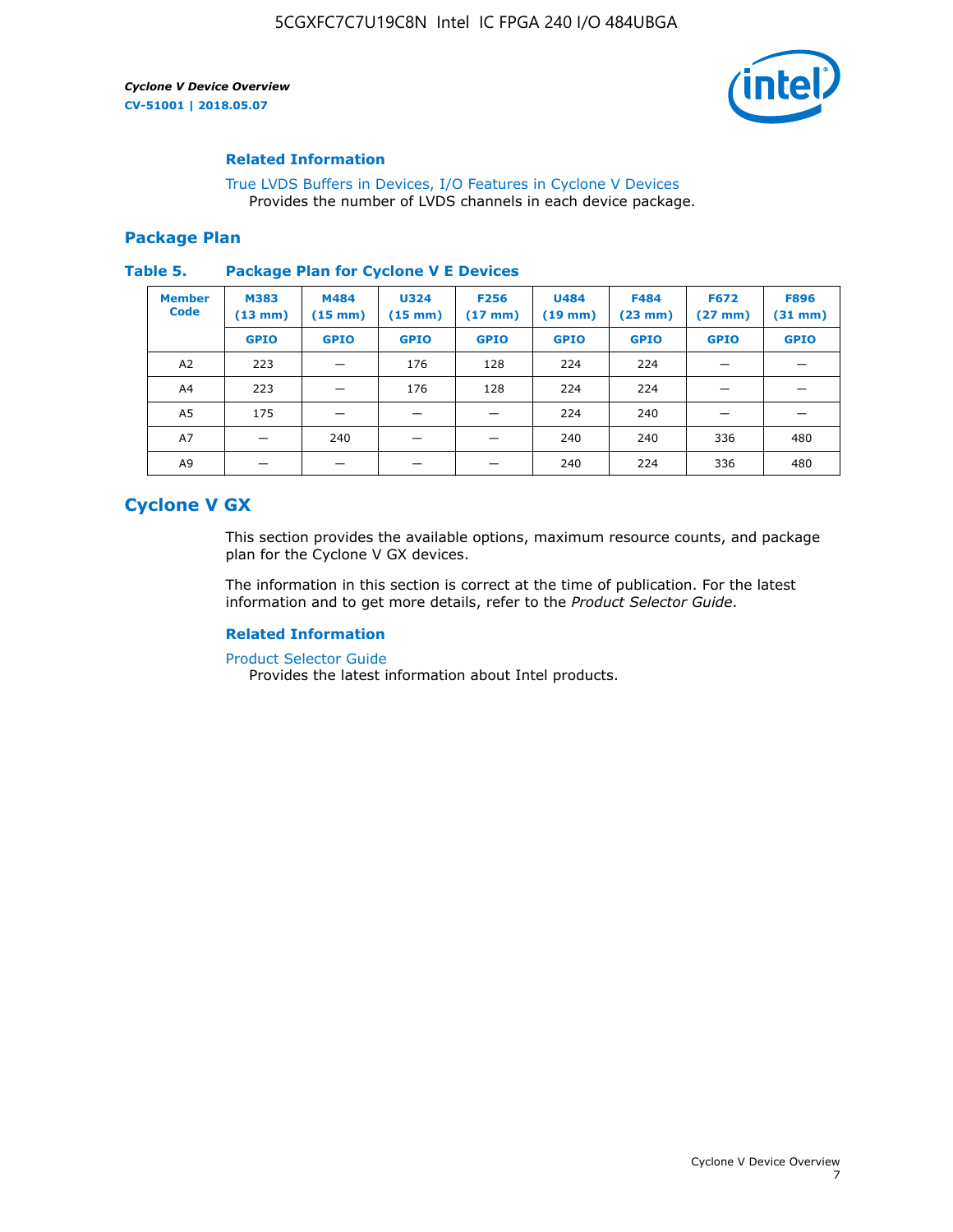

### **Available Options**

### **Figure 2. Sample Ordering Code and Available Options for Cyclone V GX Devices**

The SEU internal scrubbing feature is available for Cyclone V E, GX, SE, and SX devices with the "SC" suffix in the part number. For device availability and ordering, contact your local Intel sales representatives.



### **Maximum Resources**

### **Table 6. Maximum Resource Counts for Cyclone V GX Devices**

|                              | <b>Resource</b> | <b>Member Code</b> |                |                |                |           |  |  |
|------------------------------|-----------------|--------------------|----------------|----------------|----------------|-----------|--|--|
|                              |                 | C <sub>3</sub>     | C <sub>4</sub> | C <sub>5</sub> | C7             | C9        |  |  |
| Logic Elements (LE) (K)      |                 | 36                 | 50             | 77             | 150            | 301       |  |  |
| <b>ALM</b>                   |                 | 13,460             | 18,860         | 29,080         | 56,480         | 113,560   |  |  |
| Register                     |                 | 53,840             | 75,440         | 116,320        | 225,920        | 454,240   |  |  |
| Memory (Kb)                  | M10K            | 1,350              | 2,500          | 4,460          | 6,860          | 12,200    |  |  |
|                              | <b>MLAB</b>     | 182                | 424            | 424            | 836            | 1,717     |  |  |
| Variable-precision DSP Block |                 | 57                 | 70             | 150            | 156            | 342       |  |  |
| 18 x 18 Multiplier           |                 | 114                | 140            | 300            | 312            | 684       |  |  |
| PLL                          |                 | $\overline{4}$     | 6              | 6              | $\overline{7}$ | 8         |  |  |
| 3 Gbps Transceiver           |                 | 3                  | 6              | 6              | 9              | 12        |  |  |
| GPIO <sup>(4)</sup>          |                 | 208                | 336            | 336            | 480            | 560       |  |  |
|                              |                 |                    |                |                |                | continued |  |  |

 $(4)$  The number of GPIOs does not include transceiver I/Os. In the Intel Quartus® Prime software, the number of user I/Os includes transceiver I/Os.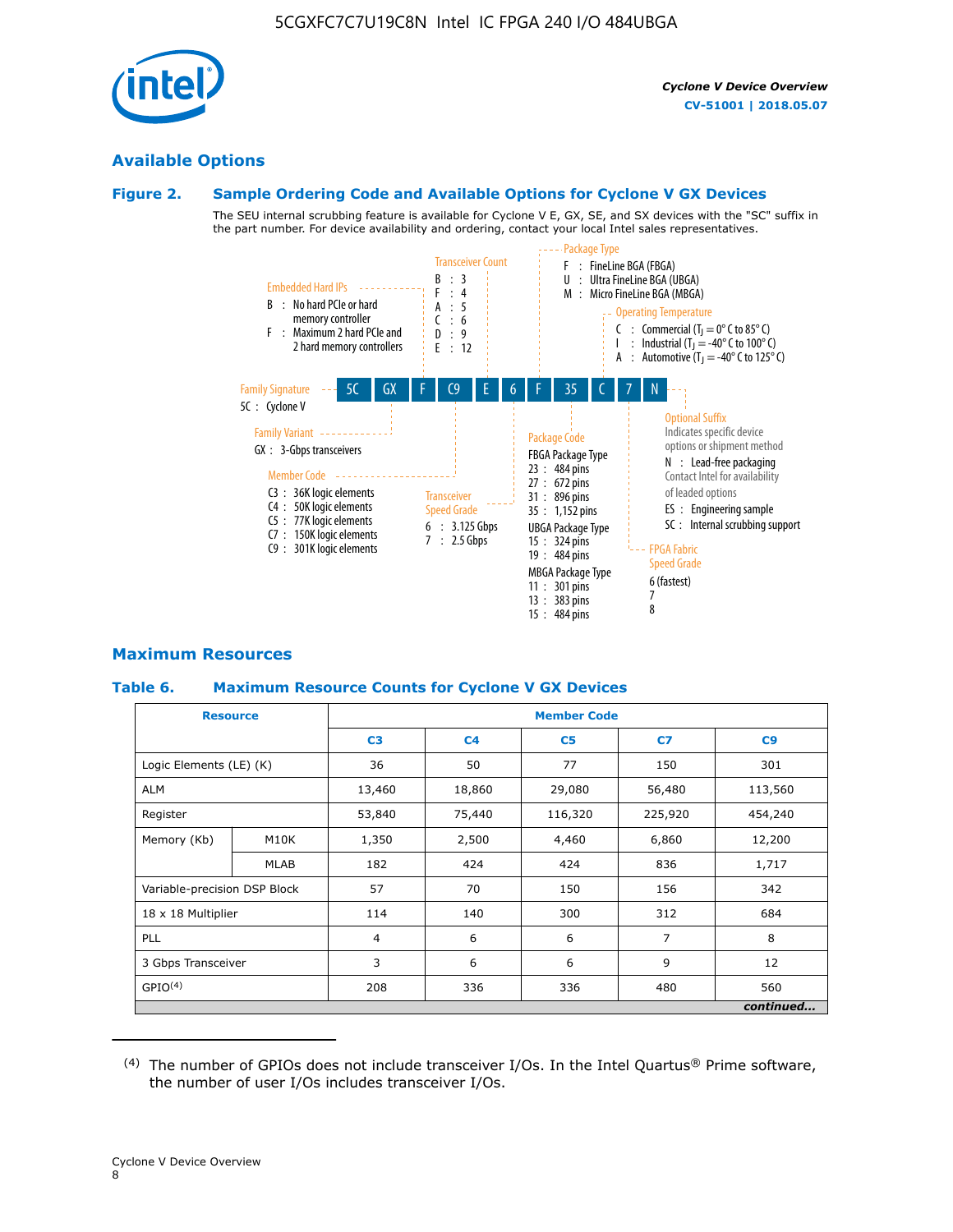

| <b>Resource</b>        |             | <b>Member Code</b> |                |                |     |                |  |  |
|------------------------|-------------|--------------------|----------------|----------------|-----|----------------|--|--|
|                        |             | C <sub>3</sub>     | C <sub>4</sub> | C <sub>5</sub> | C7  | C <sub>9</sub> |  |  |
| <b>LVDS</b>            | Transmitter | 52                 | 84             | 84             | 120 | 140            |  |  |
|                        | Receiver    | 52                 | 84             | 84             | 120 | 140            |  |  |
| PCIe Hard IP Block     |             |                    |                |                |     |                |  |  |
| Hard Memory Controller |             |                    | h              |                |     |                |  |  |

### **Related Information**

[True LVDS Buffers in Devices, I/O Features in Cyclone V Devices](https://www.altera.com/documentation/sam1403481100977.html#sam1403480885395) Provides the number of LVDS channels in each device package.

### **Package Plan**

### **Table 7. Package Plan for Cyclone V GX Devices**

| <b>Member</b><br><b>Code</b> | <b>M301</b><br>$(11$ mm) |                | <b>M383</b><br>$(13 \text{ mm})$ |             | M484        | $(15 \text{ mm})$ | <b>U324</b><br>$(15 \text{ mm})$ |             | <b>U484</b><br>$(19$ mm) |             |
|------------------------------|--------------------------|----------------|----------------------------------|-------------|-------------|-------------------|----------------------------------|-------------|--------------------------|-------------|
|                              | <b>GPIO</b>              | <b>XCVR</b>    | <b>GPIO</b>                      | <b>XCVR</b> | <b>GPIO</b> | <b>XCVR</b>       | <b>GPIO</b>                      | <b>XCVR</b> | <b>GPIO</b>              | <b>XCVR</b> |
| C <sub>3</sub>               |                          |                |                                  |             |             |                   | 144                              | 3           | 208                      | 3           |
| C <sub>4</sub>               | 129                      | $\overline{4}$ | 175                              | 6           |             |                   | –                                |             | 224                      | 6           |
| C5                           | 129                      | 4              | 175                              | 6           |             |                   |                                  |             | 224                      | 6           |
| C7                           | _                        |                |                                  |             | 240         | 3                 |                                  |             | 240                      | 6           |
| C9                           |                          |                |                                  |             |             |                   |                                  |             | 240                      | 5           |

| <b>Member</b><br><b>Code</b> | <b>F484</b> | $(23$ mm)   | <b>F672</b> | $(27$ mm $)$ | <b>F896</b><br>$(31 \text{ mm})$ |             | F1152<br>$(35 \text{ mm})$ |             |  |
|------------------------------|-------------|-------------|-------------|--------------|----------------------------------|-------------|----------------------------|-------------|--|
|                              | <b>GPIO</b> | <b>XCVR</b> | <b>GPIO</b> | <b>XCVR</b>  | <b>GPIO</b>                      | <b>XCVR</b> | <b>GPIO</b>                | <b>XCVR</b> |  |
| C <sub>3</sub>               | 208         | 3           |             |              |                                  |             |                            |             |  |
| C4                           | 240         | 6           | 336         | 6            |                                  |             |                            |             |  |
| C5                           | 240         | 6           | 336         | 6            |                                  |             |                            |             |  |
| C7                           | 240         | 6           | 336         | 9            | 480                              | 9           |                            |             |  |
| C9                           | 224         | 6           | 336         | 9            | 480                              | 12          | 560                        | 12          |  |

### **Cyclone V GT**

This section provides the available options, maximum resource counts, and package plan for the Cyclone V GT devices.

The information in this section is correct at the time of publication. For the latest information and to get more details, refer to the *Product Selector Guide*.

#### **Related Information**

#### [Product Selector Guide](https://www.altera.com/products/product-selector-guide.html)

Provides the latest information about Intel products.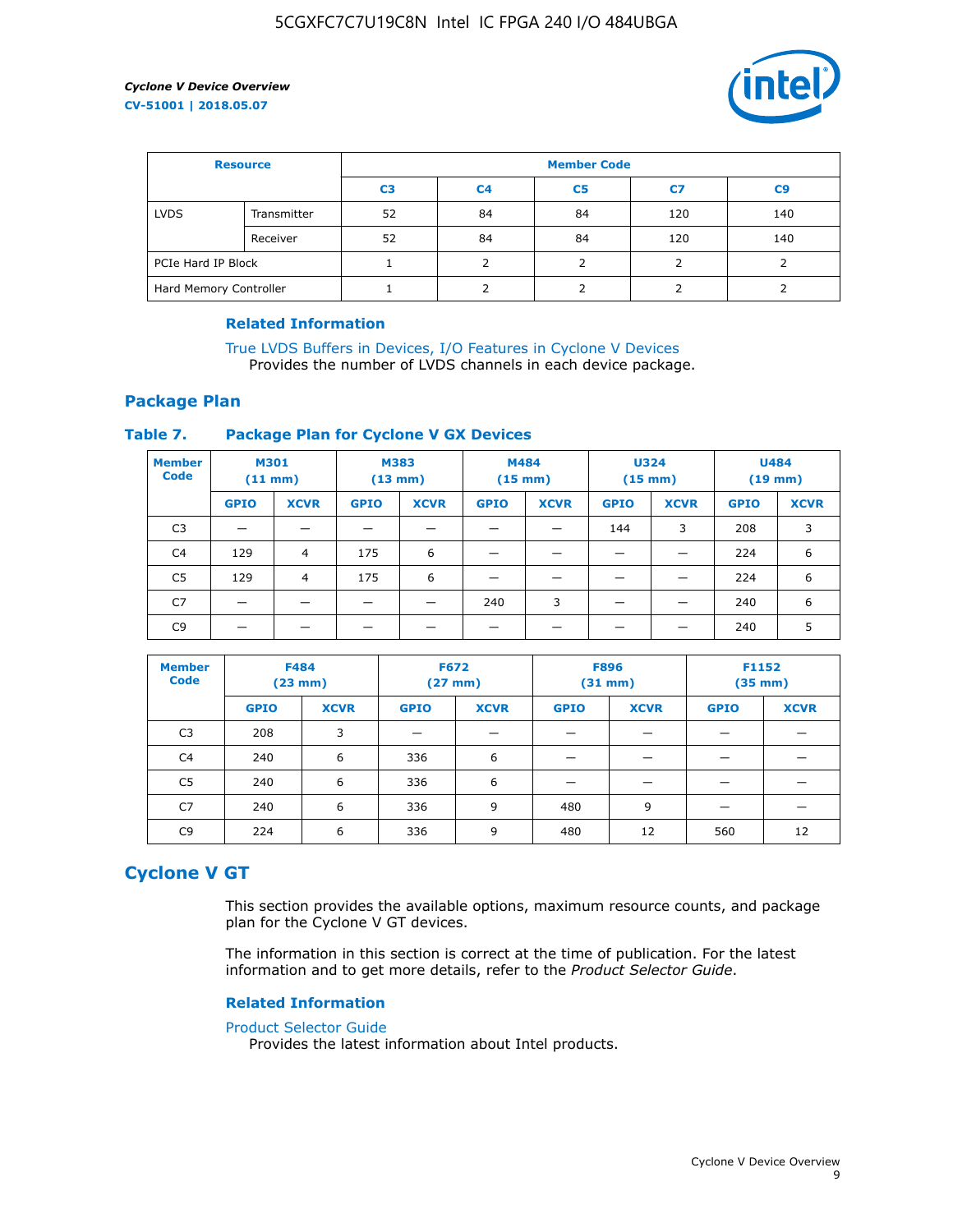

### **Available Options**

### **Figure 3. Sample Ordering Code and Available Options for Cyclone V GT Devices**



### **Maximum Resources**

#### **Table 8. Maximum Resource Counts for Cyclone V GT Devices**

|                              | <b>Resource</b> | <b>Member Code</b> |         |                |  |  |
|------------------------------|-----------------|--------------------|---------|----------------|--|--|
|                              |                 | D <sub>5</sub>     | D7      | D <sub>9</sub> |  |  |
| Logic Elements (LE) (K)      |                 | 77                 | 150     | 301            |  |  |
| <b>ALM</b>                   |                 | 29,080             | 56,480  | 113,560        |  |  |
| Register                     |                 | 116,320            | 225,920 | 454,240        |  |  |
| Memory (Kb)                  | M10K            | 4,460              | 6,860   | 12,200         |  |  |
|                              | <b>MLAB</b>     | 424                | 836     | 1,717          |  |  |
| Variable-precision DSP Block |                 | 150                | 156     | 342            |  |  |
| 18 x 18 Multiplier           |                 | 300                | 312     | 684            |  |  |
| PLL                          |                 | 6                  | 7       | 8              |  |  |
| 6 Gbps Transceiver           |                 | 6                  | 9       | 12             |  |  |
| GPIO <sup>(5)</sup>          |                 | 336                | 480     | 560            |  |  |
| <b>LVDS</b>                  | Transmitter     | 84                 | 120     | 140            |  |  |
|                              |                 |                    |         | continued      |  |  |

<sup>(5)</sup> The number of GPIOs does not include transceiver I/Os. In the Intel Quartus Prime software, the number of user I/Os includes transceiver I/Os.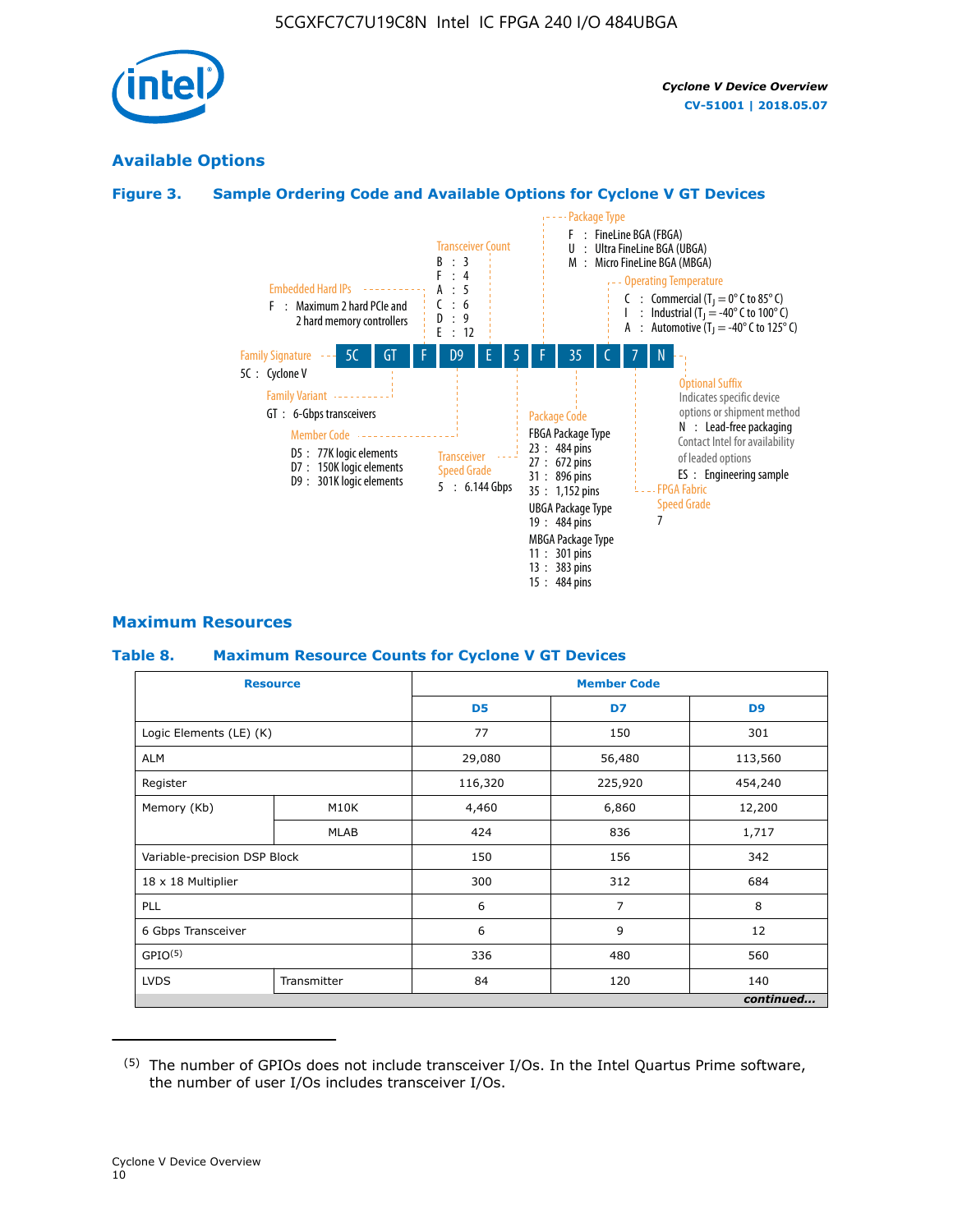

| <b>Resource</b>        |          | <b>Member Code</b> |     |     |  |  |
|------------------------|----------|--------------------|-----|-----|--|--|
|                        |          | D5                 | D7  | D9  |  |  |
|                        | Receiver | 84                 | 120 | 140 |  |  |
| PCIe Hard IP Block     |          |                    |     |     |  |  |
| Hard Memory Controller |          |                    |     |     |  |  |

### **Related Information**

[True LVDS Buffers in Devices, I/O Features in Cyclone V Devices](https://www.altera.com/documentation/sam1403481100977.html#sam1403480885395) Provides the number of LVDS channels in each device package.

### **Package Plan**

### **Table 9. Package Plan for Cyclone V GT Devices**

Transceiver counts shown are for transceiver ≤5 Gbps . 6 Gbps transceiver channel count support depends on the package and channel usage. For more information about the 6 Gbps transceiver channel count, refer to the *Cyclone V Device Handbook Volume 2: Transceivers*.

| <b>Member</b><br><b>Code</b> | <b>M301</b><br>(11 mm) |                | M383<br>$(13 \text{ mm})$ |             | M484<br>$(15 \text{ mm})$ |             | <b>U484</b><br>$(19$ mm) |             |
|------------------------------|------------------------|----------------|---------------------------|-------------|---------------------------|-------------|--------------------------|-------------|
|                              | <b>GPIO</b>            | <b>XCVR</b>    | <b>GPIO</b>               | <b>XCVR</b> | <b>GPIO</b>               | <b>XCVR</b> | <b>GPIO</b>              | <b>XCVR</b> |
| D <sub>5</sub>               | 129                    | $\overline{4}$ | 175                       | 6           | -                         | –           | 224                      | 6           |
| D7                           | -                      |                |                           |             | 240                       | 3           | 240                      | 6           |
| D <sub>9</sub>               | -                      |                |                           |             | _                         |             | 240                      |             |

| <b>Member</b><br><b>Code</b> | <b>F484</b><br>$(23$ mm $)$ |             | <b>F672</b><br>$(27 \text{ mm})$ |             | <b>F896</b><br>$(31$ mm $)$ |             | F1152<br>$(35$ mm $)$ |             |
|------------------------------|-----------------------------|-------------|----------------------------------|-------------|-----------------------------|-------------|-----------------------|-------------|
|                              | <b>GPIO</b>                 | <b>XCVR</b> | <b>GPIO</b>                      | <b>XCVR</b> | <b>GPIO</b>                 | <b>XCVR</b> | <b>GPIO</b>           | <b>XCVR</b> |
| D <sub>5</sub>               | 240                         | 6           | 336                              | 6           | -                           |             |                       |             |
| D7                           | 240                         | 6           | 336                              | q(6)        | 480                         | q(6)        |                       |             |
| D <sub>9</sub>               | 224                         | 6           | 336                              | 9(6)        | 480                         | 12(7)       | 560                   | 12(7)       |

### **Related Information**

[6.144-Gbps Support Capability in Cyclone V GT Devices, Cyclone V Device Handbook](https://www.altera.com/documentation/nik1409855456781.html#nik1409855410757) [Volume 2: Transceivers](https://www.altera.com/documentation/nik1409855456781.html#nik1409855410757)

Provides more information about 6 Gbps transceiver channel count.

<sup>(6)</sup> If you require CPRI (at 6.144 Gbps) and PCIe Gen2 transmit jitter compliance, Intel recommends that you use only up to three full-duplex transceiver channels for CPRI, and up to six full-duplex channels for PCIe Gen2. The CMU channels are not considered full-duplex channels.

 $(7)$  If you require CPRI (at 6.144 Gbps) and PCIe Gen2 transmit jitter compliance, Intel recommends that you use only up to three full-duplex transceiver channels for CPRI, and up to eight full-duplex channels for PCIe Gen2. The CMU channels are not considered full-duplex channels.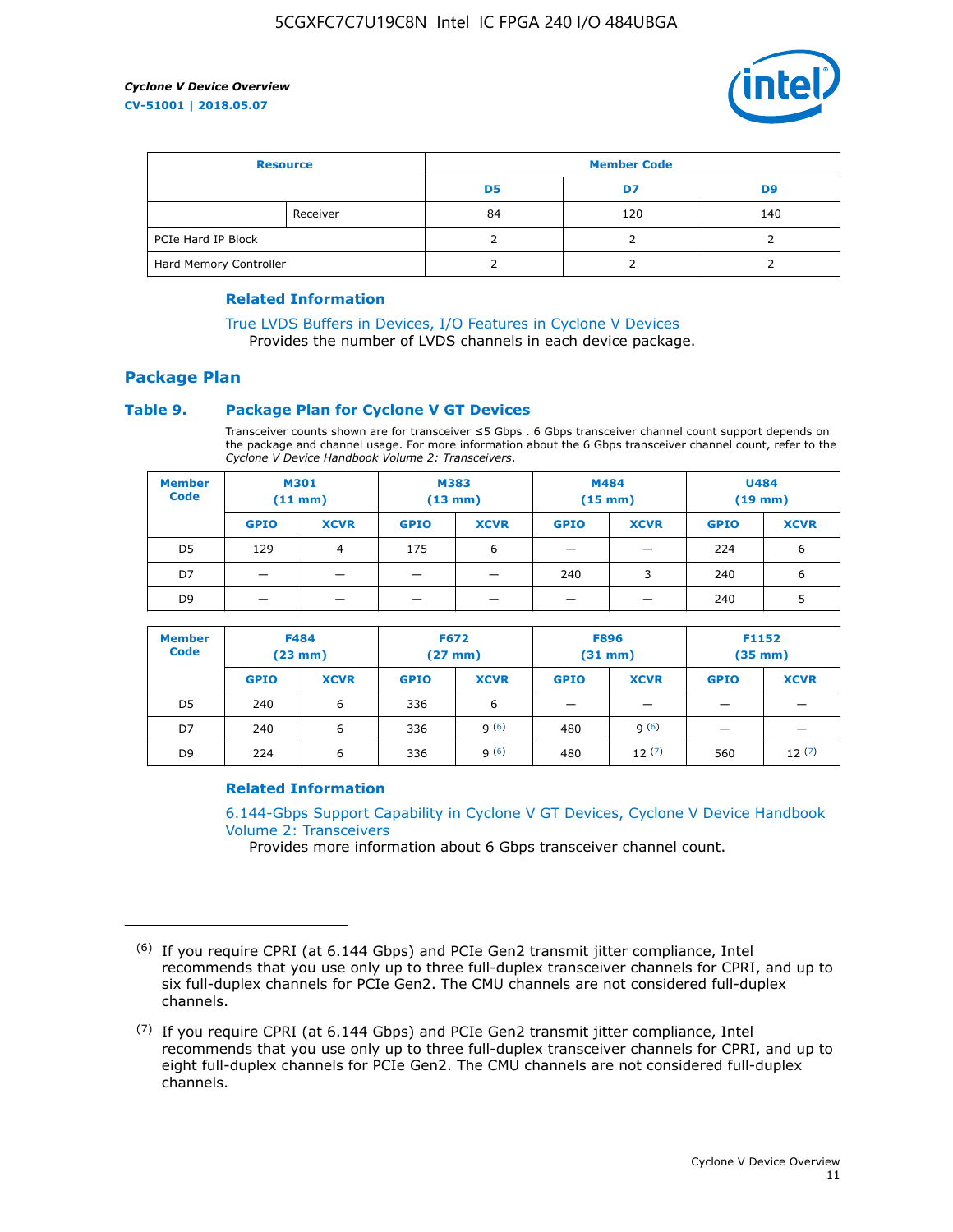

### **Cyclone V SE**

This section provides the available options, maximum resource counts, and package plan for the Cyclone V SE devices.

The information in this section is correct at the time of publication. For the latest information and to get more details, refer to the *Product Selector Guide*.

### **Related Information**

#### [Product Selector Guide](https://www.altera.com/products/product-selector-guide.html)

Provides the latest information about Intel products.

### **Available Options**

### **Figure 4. Sample Ordering Code and Available Options for Cyclone V SE Devices**

The SEU internal scrubbing feature is available for Cyclone V E, GX, SE, and SX devices with the "SC" suffix in the part number. For device availability and ordering, contact your local Intel sales representatives.

Cyclone V SE and SX low-power devices (L power option) offer 30% static power reduction for devices with 25K LE and 40K LE, and 20% static power reduction for devices with 85K LE and 110K LE.

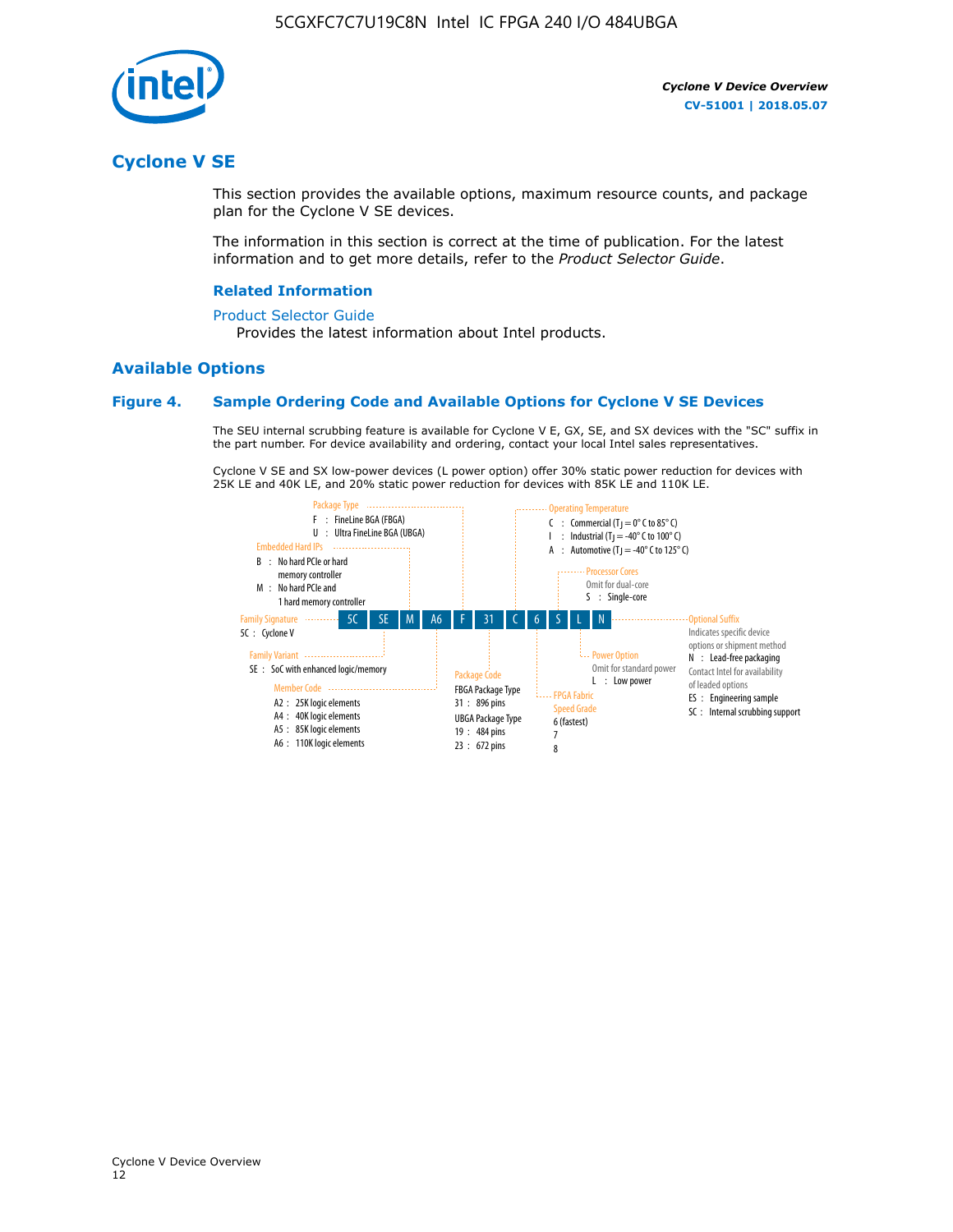

### **Maximum Resources**

#### **Table 10. Maximum Resource Counts for Cyclone V SE Devices**

|                                | <b>Resource</b> | <b>Member Code</b>       |                          |                      |                      |  |
|--------------------------------|-----------------|--------------------------|--------------------------|----------------------|----------------------|--|
|                                |                 | A <sub>2</sub>           | A4                       | <b>A5</b>            | A6                   |  |
| Logic Elements (LE) (K)        |                 | 25                       | 40                       | 85                   | 110                  |  |
| <b>ALM</b>                     |                 | 9,430                    | 15,880                   | 32,070               | 41,910               |  |
| Register                       |                 | 37,736                   | 60,376                   | 128,300              | 166,036              |  |
| Memory (Kb)                    | M10K            | 1,400                    | 2,700                    | 3,970                | 5,570                |  |
|                                | <b>MLAB</b>     | 138                      | 231                      | 480                  | 621                  |  |
| Variable-precision DSP Block   |                 | 36                       | 84                       | 87                   | 112                  |  |
| 18 x 18 Multiplier             |                 | 72                       | 168                      | 174                  | 224                  |  |
| <b>FPGA PLL</b>                |                 | 5                        | 5                        | 6                    | 6                    |  |
| <b>HPS PLL</b>                 |                 | 3                        | 3                        | 3                    | 3                    |  |
| <b>FPGA GPIO</b>               |                 | 145                      | 145                      | 288                  | 288                  |  |
| HPS I/O                        |                 | 181                      | 181                      | 181                  | 181                  |  |
| <b>LVDS</b>                    | Transmitter     | 32                       | 32                       | 72                   | 72                   |  |
|                                | Receiver        | 37                       | 37                       | 72                   | 72                   |  |
| FPGA Hard Memory Controller    |                 | 1                        | $\mathbf{1}$             | $\mathbf{1}$         | $\mathbf{1}$         |  |
| HPS Hard Memory Controller     |                 | 1                        | $\mathbf{1}$             | $\mathbf{1}$         | 1                    |  |
| Arm Cortex-A9 MPCore Processor |                 | Single- or dual-<br>core | Single- or dual-<br>core | Single- or dual-core | Single- or dual-core |  |

### **Related Information**

[True LVDS Buffers in Devices, I/O Features in Cyclone V Devices](https://www.altera.com/documentation/sam1403481100977.html#sam1403480885395) Provides the number of LVDS channels in each device package.

### **Package Plan**

#### **Table 11. Package Plan for Cyclone V SE Devices**

The HPS I/O counts are the number of I/Os in the HPS and does not correlate with the number of HPS-specific I/O pins in the FPGA. Each HPS-specific pin in the FPGA may be mapped to several HPS I/Os.

| <b>Member Code</b> | <b>U484</b><br>$(19$ mm) |           | <b>U672</b><br>(23 mm) |         | <b>F896</b><br>$(31$ mm $)$ |           |
|--------------------|--------------------------|-----------|------------------------|---------|-----------------------------|-----------|
|                    | <b>FPGA GPIO</b>         | HPS $I/O$ | <b>FPGA GPIO</b>       | HPS I/O | <b>FPGA GPIO</b>            | HPS $I/O$ |
| A <sub>2</sub>     | 66                       | 151       | 145                    | 181     |                             |           |
| A4                 | 66                       | 151       | 145                    | 181     |                             |           |
| A <sub>5</sub>     | 66                       | 151       | 145                    | 181     | 288                         | 181       |
| A6                 | 66                       | 151       | 145                    | 181     | 288                         | 181       |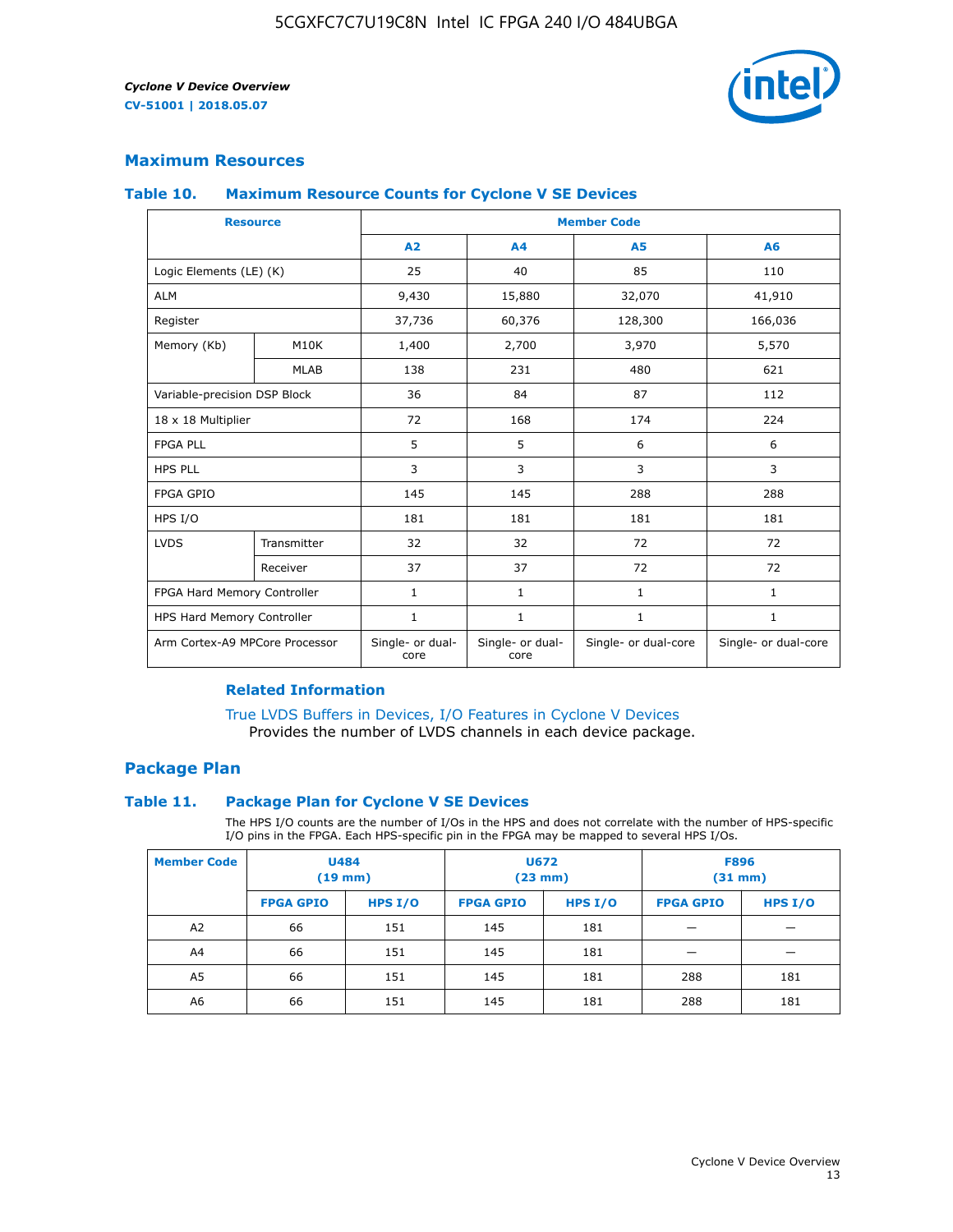

### **Cyclone V SX**

This section provides the available options, maximum resource counts, and package plan for the Cyclone V SX devices.

The information in this section is correct at the time of publication. For the latest information and to get more details, refer to the *Product Selector Guide*.

#### **Related Information**

#### [Product Selector Guide](https://www.altera.com/products/product-selector-guide.html)

Provides the latest information about Intel products.

### **Available Options**

#### **Figure 5. Sample Ordering Code and Available Options for Cyclone V SX Devices**

The SEU internal scrubbing feature is available for Cyclone V E, GX, SE, and SX devices with the "SC" suffix in the part number. For device availability and ordering, contact your local Intel sales representatives.

Cyclone V SE and SX low-power devices (L power option) offer 30% static power reduction for devices with 25K LE and 40K LE, and 20% static power reduction for devices with 85K LE and 110K LE.



### **Maximum Resources**

#### **Table 12. Maximum Resource Counts for Cyclone V SX Devices**

|                              | <b>Resource</b> | <b>Member Code</b> |                |                |           |  |
|------------------------------|-----------------|--------------------|----------------|----------------|-----------|--|
|                              |                 | C <sub>2</sub>     | C <sub>4</sub> | C <sub>5</sub> | C6        |  |
| Logic Elements (LE) (K)      |                 | 25                 | 40             | 85             | 110       |  |
| <b>ALM</b>                   |                 | 9,430              | 15,880         | 32,070         | 41,910    |  |
| Register                     |                 | 37,736             | 60,376         | 128,300        | 166,036   |  |
| Memory (Kb)                  | M10K            | 1,400              | 2,700          | 3,970          | 5,570     |  |
|                              | <b>MLAB</b>     | 138                | 231            | 480            | 621       |  |
| Variable-precision DSP Block |                 | 36                 | 84             | 87             | 112       |  |
| 18 x 18 Multiplier           |                 | 72                 | 168            | 174            | 224       |  |
| <b>FPGA PLL</b>              |                 | 5                  | 5              | 6              | 6         |  |
|                              |                 |                    |                |                | continued |  |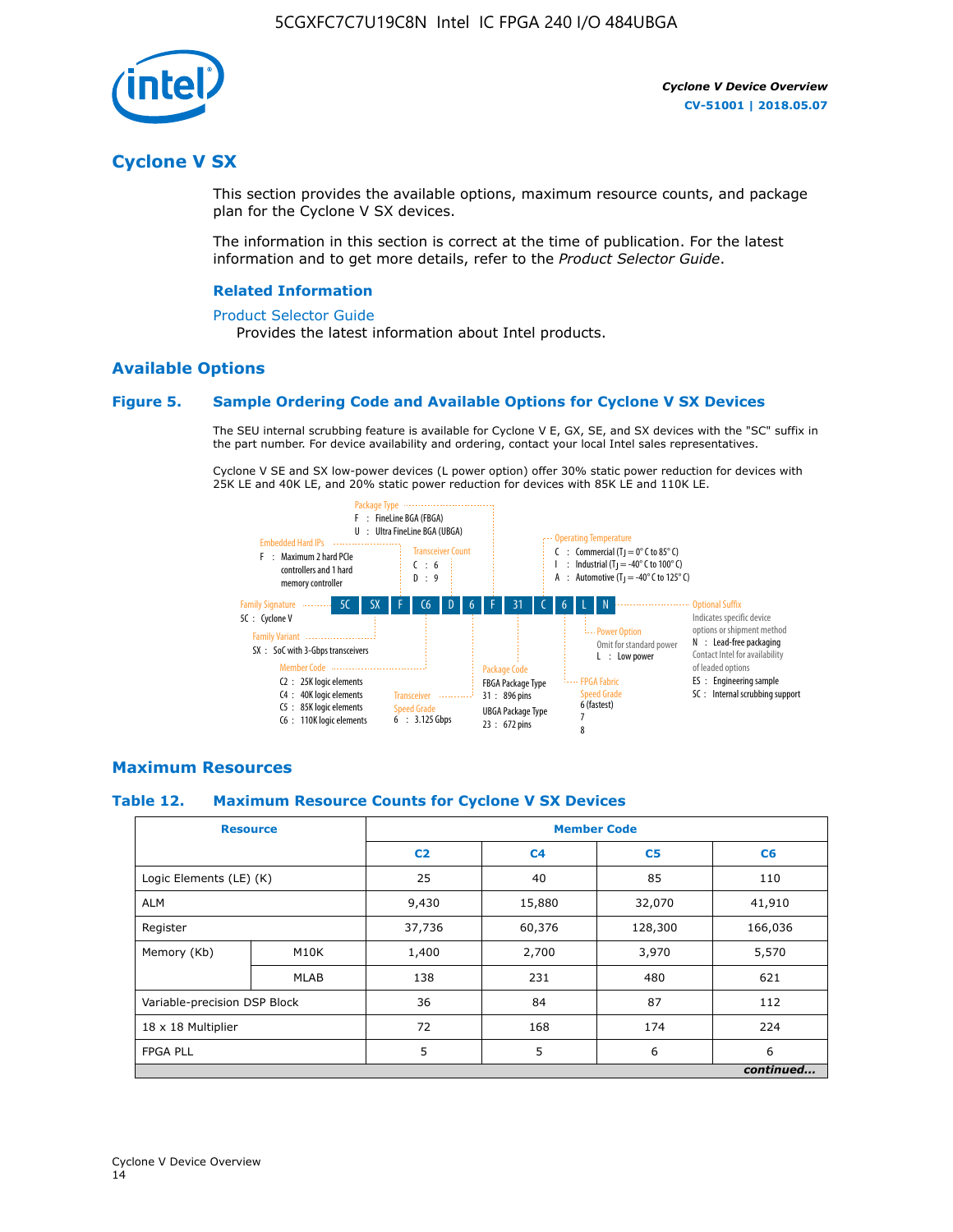

| <b>Resource</b>                |             | <b>Member Code</b> |                |                |                |  |  |
|--------------------------------|-------------|--------------------|----------------|----------------|----------------|--|--|
|                                |             | C <sub>2</sub>     | C <sub>4</sub> | C <sub>5</sub> | C <sub>6</sub> |  |  |
| <b>HPS PLL</b>                 |             | 3                  | 3              | 3              | 3              |  |  |
| 3 Gbps Transceiver             |             | 6                  | 6              | 9              | 9              |  |  |
| FPGA GPIO <sup>(8)</sup>       |             | 145                | 145            | 288            | 288            |  |  |
| HPS I/O                        |             | 181                | 181            | 181            | 181            |  |  |
| <b>LVDS</b>                    | Transmitter | 32                 | 32             | 72             | 72             |  |  |
|                                | Receiver    | 37                 | 37             | 72             | 72             |  |  |
| PCIe Hard IP Block             |             | $\overline{2}$     | $\overline{2}$ | 2(9)           | 2(9)           |  |  |
| FPGA Hard Memory Controller    |             |                    | 1              | 1              | 1              |  |  |
| HPS Hard Memory Controller     |             | 1                  | $\mathbf{1}$   | 1              | 1              |  |  |
| Arm Cortex-A9 MPCore Processor |             | Dual-core          | Dual-core      | Dual-core      | Dual-core      |  |  |

### **Related Information**

[True LVDS Buffers in Devices, I/O Features in Cyclone V Devices](https://www.altera.com/documentation/sam1403481100977.html#sam1403480885395) Provides the number of LVDS channels in each device package.

### **Package Plan**

#### **Table 13. Package Plan for Cyclone V SX Devices**

The HPS I/O counts are the number of I/Os in the HPS and does not correlate with the number of HPS-specific I/O pins in the FPGA. Each HPS-specific pin in the FPGA may be mapped to several HPS I/Os.

| <b>Member Code</b> | U672<br>(23 mm)  |           | <b>F896</b><br>$(31$ mm $)$ |                  |         |             |
|--------------------|------------------|-----------|-----------------------------|------------------|---------|-------------|
|                    | <b>FPGA GPIO</b> | HPS $I/O$ | <b>XCVR</b>                 | <b>FPGA GPIO</b> | HPS I/O | <b>XCVR</b> |
| C <sub>2</sub>     | 145              | 181       | 6                           |                  |         |             |
| C4                 | 145              | 181       | 6                           |                  |         |             |
| C <sub>5</sub>     | 145              | 181       | 6                           | 288              | 181     | 9           |
| C6                 | 145              | 181       | 6                           | 288              | 181     | 9           |

### **Cyclone V ST**

This section provides the available options, maximum resource counts, and package plan for the Cyclone V ST devices.

The information in this section is correct at the time of publication. For the latest information and to get more details, refer to the *Product Selector Guide*.

 $(8)$  The number of GPIOs does not include transceiver I/Os. In the Intel Quartus Prime software, the number of user I/Os includes transceiver I/Os.

<sup>(9)</sup> 1 PCIe Hard IP Block in U672 package.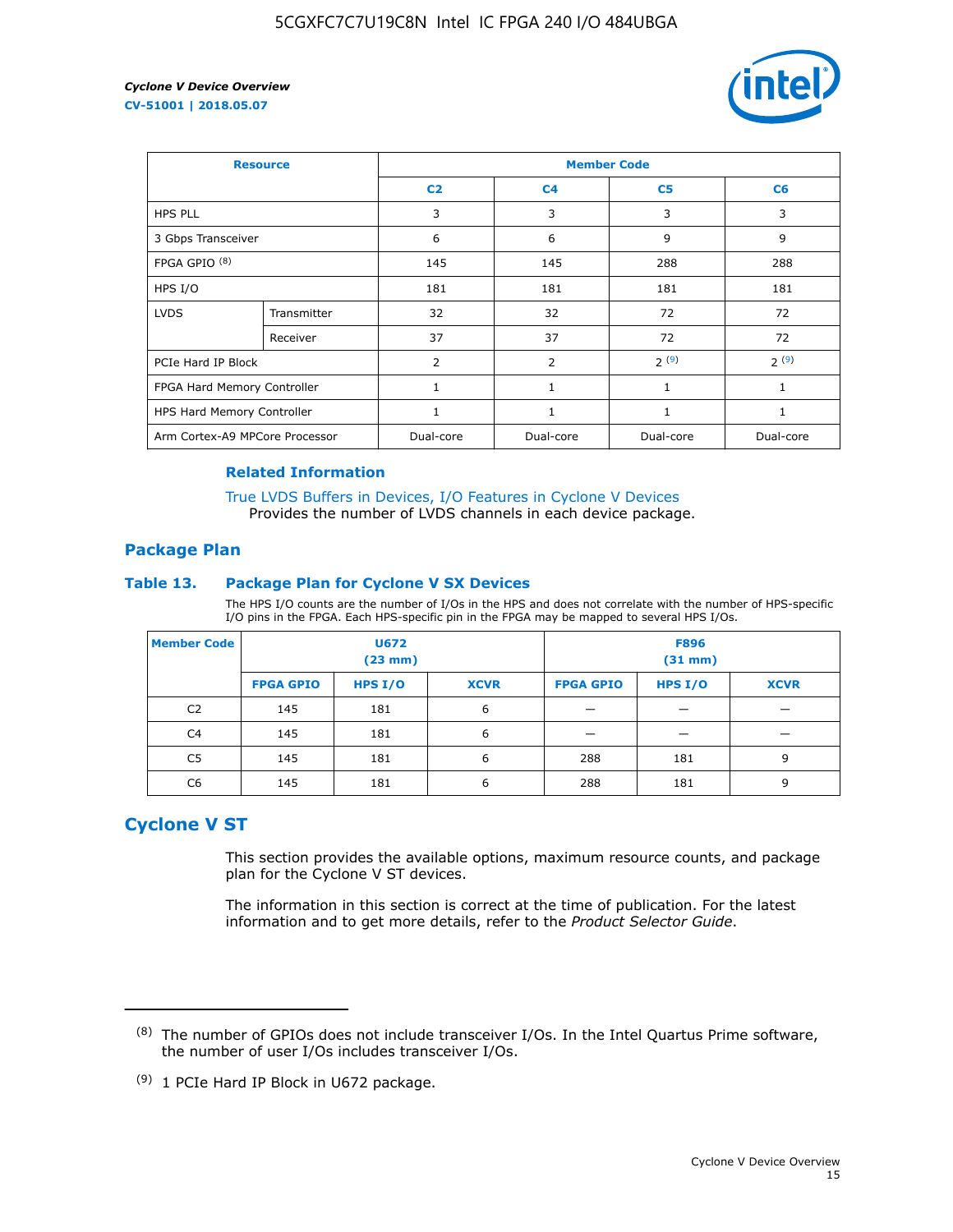

### **Related Information**

[Product Selector Guide](https://www.altera.com/products/product-selector-guide.html) Provides the latest information about Intel products.

### **Available Options**

### **Figure 6. Sample Ordering Code and Available Options for Cyclone V ST Devices**



### **Maximum Resources**

### **Table 14. Maximum Resource Counts for Cyclone V ST Devices**

| <b>Resource</b>              |             |                | <b>Member Code</b> |
|------------------------------|-------------|----------------|--------------------|
|                              |             | D <sub>5</sub> | D <sub>6</sub>     |
| Logic Elements (LE) (K)      |             | 85             | 110                |
| <b>ALM</b>                   |             | 32,070         | 41,910             |
| Register                     |             | 128,300        | 166,036            |
| Memory (Kb)                  | M10K        | 3,970          | 5,570              |
|                              | <b>MLAB</b> | 480            | 621                |
| Variable-precision DSP Block |             | 87             | 112                |
| 18 x 18 Multiplier           |             | 174            | 224                |
| <b>FPGA PLL</b>              |             | 6              | 6                  |
| <b>HPS PLL</b>               |             | 3              | 3                  |
| 6.144 Gbps Transceiver       |             | 9              | 9                  |
| FPGA GPIO(10)                |             | 288            | 288                |
| HPS I/O                      |             | 181            | 181                |
| <b>LVDS</b>                  | Transmitter |                | 72                 |
|                              |             |                | continued          |

<sup>(10)</sup> The number of GPIOs does not include transceiver I/Os. In the Intel Quartus Prime software, the number of user I/Os includes transceiver I/Os.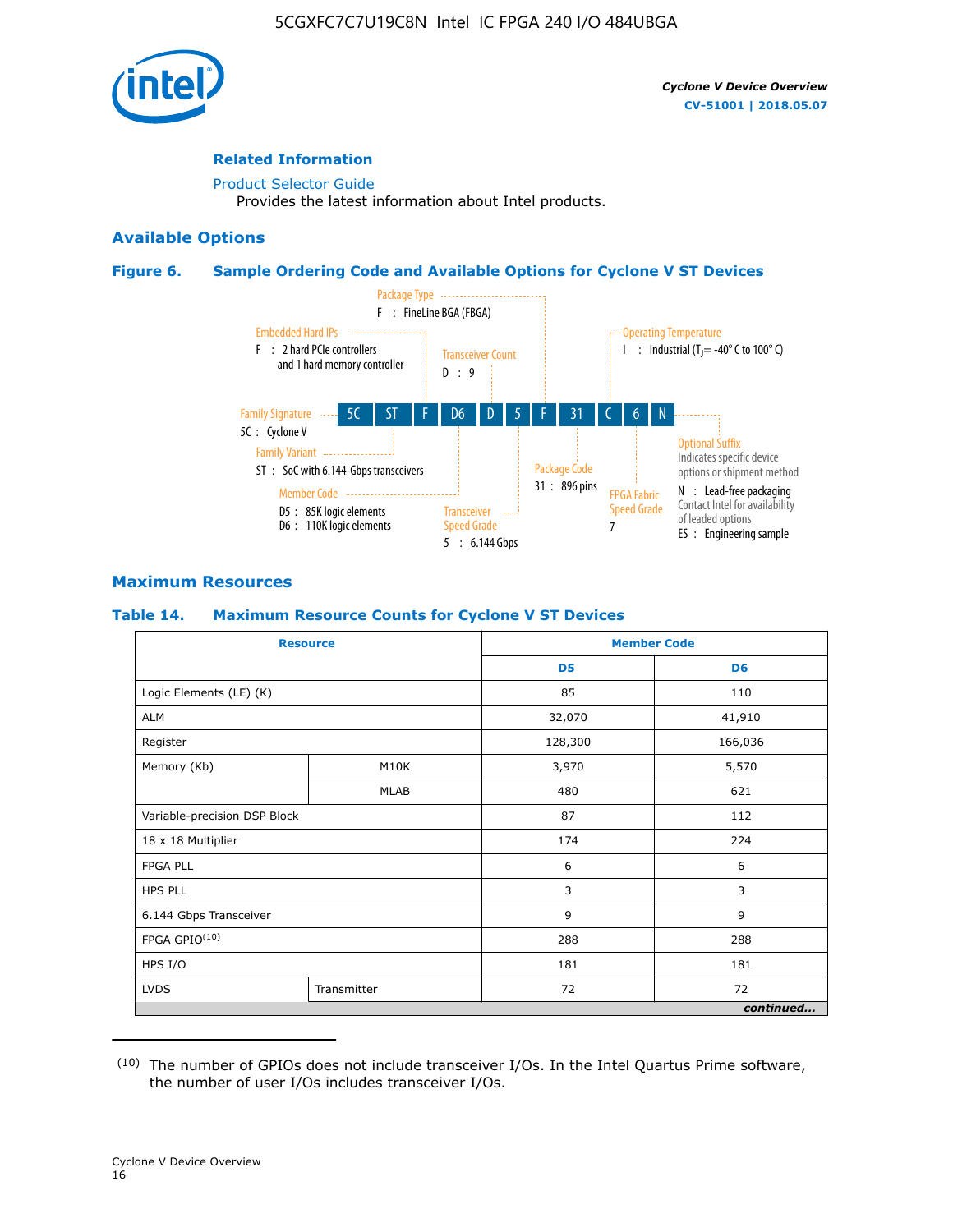

| <b>Resource</b>                |          | <b>Member Code</b> |                |  |
|--------------------------------|----------|--------------------|----------------|--|
|                                |          | D <sub>5</sub>     | D <sub>6</sub> |  |
|                                | Receiver | 72                 | 72             |  |
| PCIe Hard IP Block             |          |                    |                |  |
| FPGA Hard Memory Controller    |          |                    |                |  |
| HPS Hard Memory Controller     |          |                    |                |  |
| Arm Cortex-A9 MPCore Processor |          | Dual-core          | Dual-core      |  |

#### **Related Information**

### [True LVDS Buffers in Devices, I/O Features in Cyclone V Devices](https://www.altera.com/documentation/sam1403481100977.html#sam1403480885395)

Provides the number of LVDS channels in each device package.

### **Package Plan**

### **Table 15. Package Plan for Cyclone V ST Devices**

- The HPS I/O counts are the number of I/Os in the HPS and does not correlate with the number of HPSspecific I/O pins in the FPGA. Each HPS-specific pin in the FPGA may be mapped to several HPS I/Os.
- Transceiver counts shown are for transceiver ≤5 Gbps . 6 Gbps transceiver channel count support depends on the package and channel usage. For more information about the 6 Gbps transceiver channel count, refer to the *Cyclone V Device Handbook Volume 2: Transceivers*.

| <b>Member Code</b> | <b>F896</b><br>$(31$ mm $)$ |           |             |  |  |
|--------------------|-----------------------------|-----------|-------------|--|--|
|                    | <b>FPGA GPIO</b>            | HPS $I/O$ | <b>XCVR</b> |  |  |
| D <sub>5</sub>     | 288                         | 181       | 9(11)       |  |  |
| D <sub>6</sub>     | 288                         | 181       | q(11)       |  |  |

### **Related Information**

[6.144-Gbps Support Capability in Cyclone V GT Devices, Cyclone V Device Handbook](https://www.altera.com/documentation/nik1409855456781.html#nik1409855410757) [Volume 2: Transceivers](https://www.altera.com/documentation/nik1409855456781.html#nik1409855410757)

Provides more information about 6 Gbps transceiver channel count.

<sup>(11)</sup> If you require CPRI (at 4.9152 Gbps) and PCIe Gen2 transmit jitter compliance, Intel recommends that you use only up to seven full-duplex transceiver channels for CPRI, and up to six full-duplex channels for PCIe Gen2. The CMU channels are not considered full-duplex channels.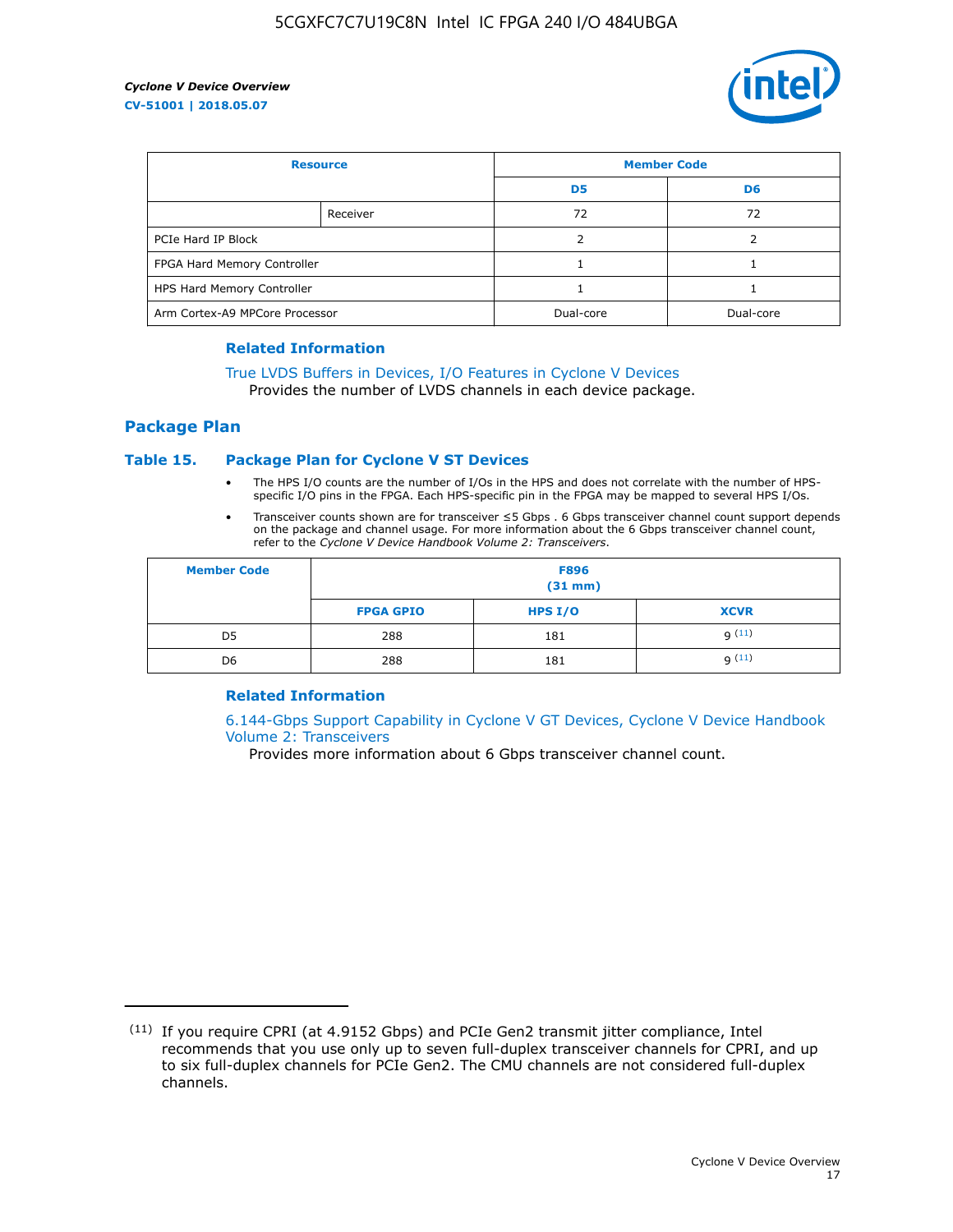

### **I/O Vertical Migration for Cyclone V Devices**

### **Figure 7. Vertical Migration Capability Across Cyclone V Device Packages and Densities**

The arrows indicate the vertical migration paths. The devices included in each vertical migration path are shaded. You can also migrate your design across device densities in the same package option if the devices have the same dedicated pins, configuration pins, and power pins.



You can achieve the vertical migration shaded in red if you use only up to 175 GPIOs for the M383 package, and 138 GPIOs for the U672 package. These migration paths are not shown in the Intel Quartus Prime software Pin Migration View.

*Note:* To verify the pin migration compatibility, use the Pin Migration View window in the Intel Quartus Prime software Pin Planner.

### **Adaptive Logic Module**

Cyclone V devices use a 28 nm ALM as the basic building block of the logic fabric.

The ALM, as shown in following figure, uses an 8-input fracturable look-up table (LUT) with four dedicated registers to help improve timing closure in register-rich designs and achieve an even higher design packing capability than previous generations.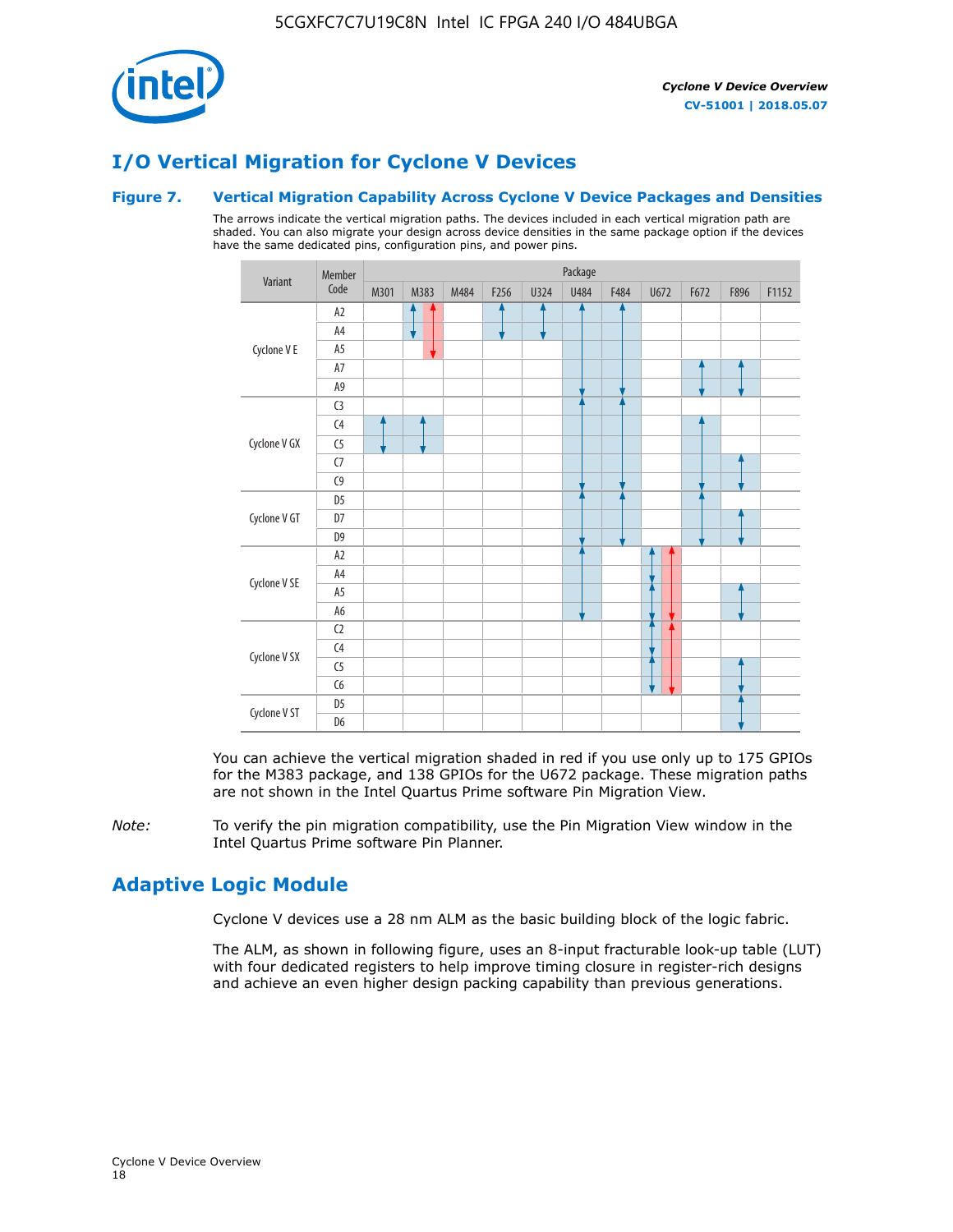

#### **Figure 8. ALM for Cyclone V Devices**



You can configure up to 25% of the ALMs in the Cyclone V devices as distributed memory using MLABs.

#### **Related Information**

Embedded Memory Capacity in Cyclone V Devices on page 21 Lists the embedded memory capacity for each device.

### **Variable-Precision DSP Block**

Cyclone V devices feature a variable-precision DSP block that supports these features:

- Configurable to support signal processing precisions ranging from  $9 \times 9$ ,  $18 \times 18$ and 27 x 27 bits natively
- A 64-bit accumulator
- A hard preadder that is available in both 18- and 27-bit modes
- Cascaded output adders for efficient systolic finite impulse response (FIR) filters
- Internal coefficient register banks, 8 deep, for each multiplier in 18- or 27-bit mode
- Fully independent multiplier operation
- A second accumulator feedback register to accommodate complex multiplyaccumulate functions
- Fully independent Efficient support for single-precision floating point arithmetic
- The inferability of all modes by the Intel Quartus Prime design software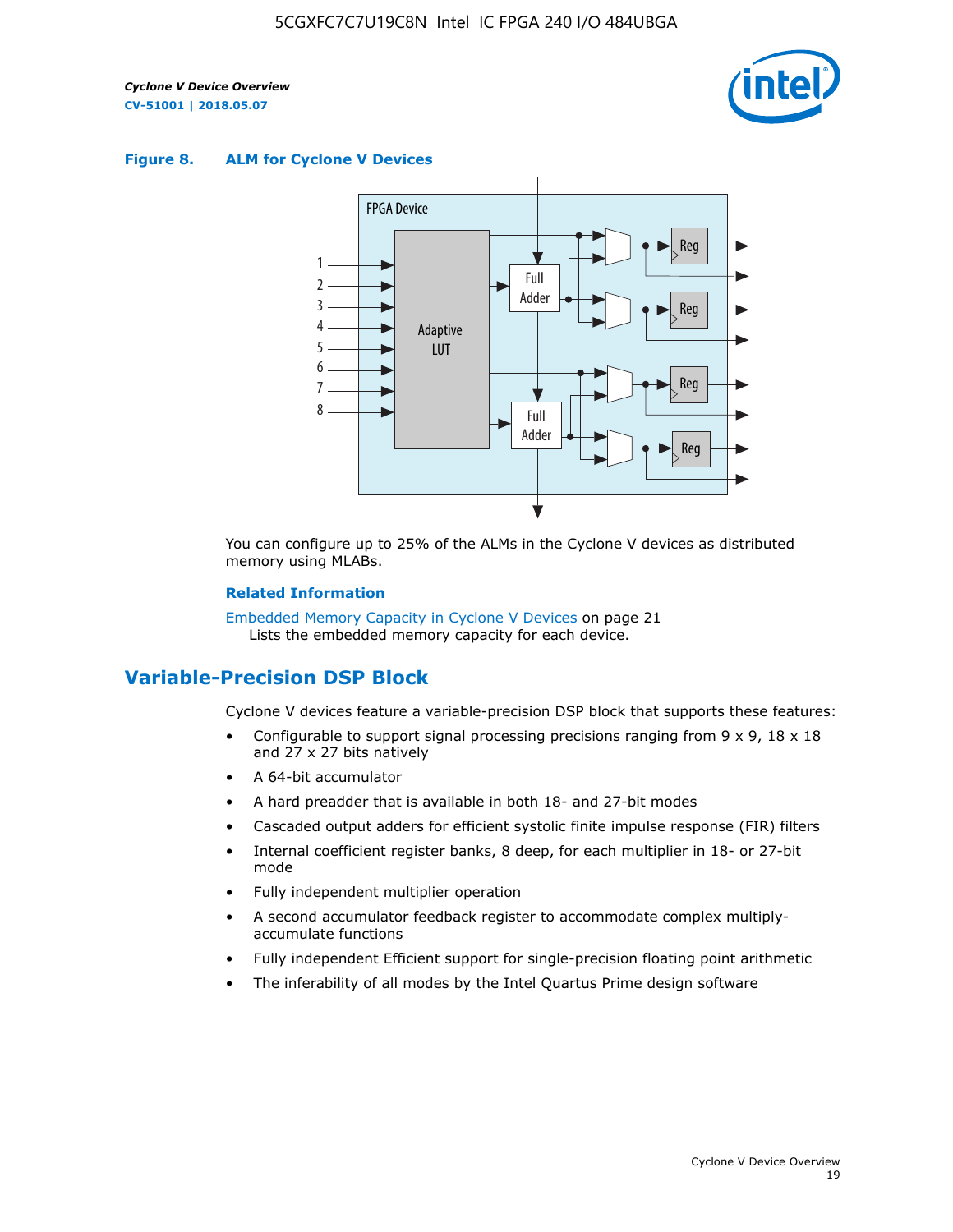

### **Table 16. Variable-Precision DSP Block Configurations for Cyclone V Devices**

| <b>Usage Example</b>                                       | <b>Multiplier Size (Bit)</b> | <b>DSP Block Resource</b> |
|------------------------------------------------------------|------------------------------|---------------------------|
| Low precision fixed point for video<br>applications        | Three $9 \times 9$           |                           |
| Medium precision fixed point in FIR<br>filters             | Two 18 x 18                  |                           |
| FIR filters and general DSP usage                          | Two 18 x 18 with accumulate  |                           |
| High precision fixed- or floating-point<br>implementations | One 27 x 27 with accumulate  |                           |

You can configure each DSP block during compilation as independent three  $9 \times 9$ , two 18 x 18, or one 27 x 27 multipliers. With a dedicated 64 bit cascade bus, you can cascade multiple variable-precision DSP blocks to implement even higher precision DSP functions efficiently.

### **Table 17. Number of Multipliers in Cyclone V Devices**

The table lists the variable-precision DSP resources by bit precision for each Cyclone V device.

| <b>Variant</b>  | <b>Member</b><br><b>Code</b> | <b>Variable-</b><br>precision |                                   | <b>Independent Input and Output</b><br><b>Multiplications Operator</b> |                                     |                   | $18 \times 18$<br><b>Multiplier</b>                          |
|-----------------|------------------------------|-------------------------------|-----------------------------------|------------------------------------------------------------------------|-------------------------------------|-------------------|--------------------------------------------------------------|
|                 |                              | <b>DSP Block</b>              | $9 \times 9$<br><b>Multiplier</b> | $18 \times 18$<br><b>Multiplier</b>                                    | $27 \times 27$<br><b>Multiplier</b> | <b>Adder Mode</b> | <b>Adder</b><br><b>Summed</b><br>with 36 bit<br><b>Input</b> |
| Cyclone V E     | A2                           | 25                            | 75                                | 50                                                                     | 25                                  | 25                | 25                                                           |
|                 | A4                           | 66                            | 198                               | 132                                                                    | 66                                  | 66                | 66                                                           |
|                 | A5                           | 150                           | 450                               | 300                                                                    | 150                                 | 150               | 150                                                          |
|                 | A7                           | 156                           | 468                               | 312                                                                    | 156                                 | 156               | 156                                                          |
|                 | A9                           | 342                           | 1,026                             | 684                                                                    | 342                                 | 342               | 342                                                          |
| Cyclone V<br>GX | C <sub>3</sub>               | 57                            | 171                               | 114                                                                    | 57                                  | 57                | 57                                                           |
|                 | C <sub>4</sub>               | 70                            | 210                               | 140                                                                    | 70                                  | 70                | 70                                                           |
|                 | C <sub>5</sub>               | 150                           | 450                               | 300                                                                    | 150                                 | 150               | 150                                                          |
|                 | C7                           | 156                           | 468                               | 312                                                                    | 156                                 | 156               | 156                                                          |
|                 | C <sub>9</sub>               | 342                           | 1,026                             | 684                                                                    | 342                                 | 342               | 342                                                          |
| Cyclone V GT    | D <sub>5</sub>               | 150                           | 450                               | 300                                                                    | 150                                 | 150               | 150                                                          |
|                 | D7                           | 156                           | 468                               | 312                                                                    | 156                                 | 156               | 156                                                          |
|                 | D <sub>9</sub>               | 342                           | 1,026                             | 684                                                                    | 342                                 | 342               | 342                                                          |
| Cyclone V SE    | A <sub>2</sub>               | 36                            | 108                               | 72                                                                     | 36                                  | 36                | 36                                                           |
|                 | A4                           | 84                            | 252                               | 168                                                                    | 84                                  | 84                | 84                                                           |
|                 | A5                           | 87                            | 261                               | 174                                                                    | 87                                  | 87                | 87                                                           |
|                 | A <sub>6</sub>               | 112                           | 336                               | 224                                                                    | 112                                 | 112               | 112                                                          |
| Cyclone V SX    | C <sub>2</sub>               | 36                            | 108                               | 72                                                                     | 36                                  | 36                | 36                                                           |
|                 | C <sub>4</sub>               | 84                            | 252                               | 168                                                                    | 84                                  | 84                | 84                                                           |
|                 | C <sub>5</sub>               | 87                            | 261                               | 174                                                                    | 87                                  | 87                | 87                                                           |
|                 |                              |                               |                                   |                                                                        |                                     |                   | continued                                                    |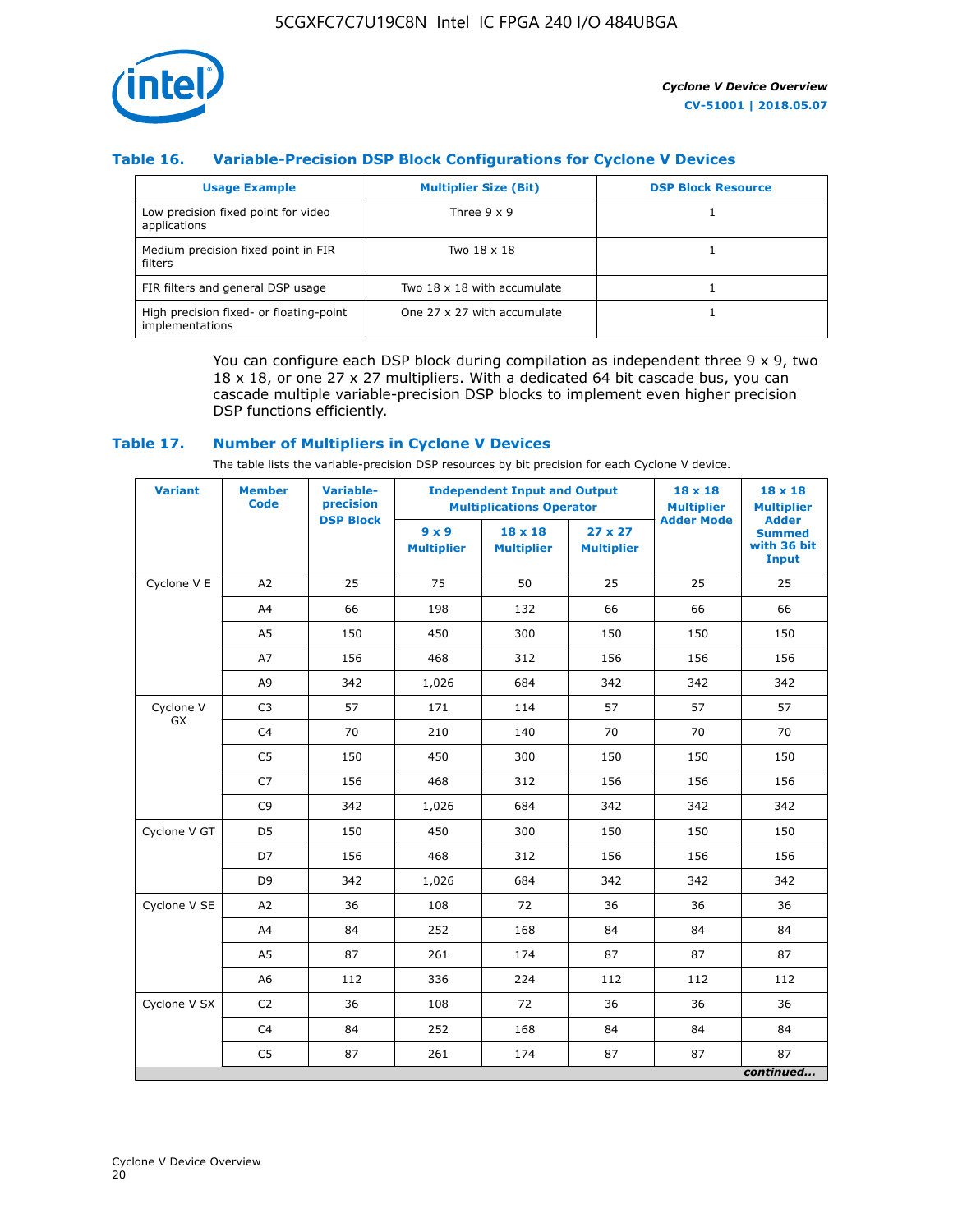

| <b>Variant</b> | <b>Member</b><br><b>Code</b> | Variable-<br>precision |                                   | <b>Independent Input and Output</b><br><b>Multiplications Operator</b> | $18 \times 18$<br><b>Multiplier</b> | $18 \times 18$<br><b>Multiplier</b><br><b>Adder</b> |                                       |
|----------------|------------------------------|------------------------|-----------------------------------|------------------------------------------------------------------------|-------------------------------------|-----------------------------------------------------|---------------------------------------|
|                |                              | <b>DSP Block</b>       | $9 \times 9$<br><b>Multiplier</b> | $18 \times 18$<br><b>Multiplier</b>                                    | $27 \times 27$<br><b>Multiplier</b> | <b>Adder Mode</b>                                   | <b>Summed</b><br>with 36 bit<br>Input |
|                | C6                           | 112                    | 336                               | 224                                                                    | 112                                 | 112                                                 | 112                                   |
| Cyclone V ST   | D <sub>5</sub>               | 87                     | 261                               | 174                                                                    | 87                                  | 87                                                  | 87                                    |
|                | D <sub>6</sub>               | 112                    | 336                               | 224                                                                    | 112                                 | 112                                                 | 112                                   |

### **Embedded Memory Blocks**

The embedded memory blocks in the devices are flexible and designed to provide an optimal amount of small- and large-sized memory arrays to fit your design requirements.

### **Types of Embedded Memory**

The Cyclone V devices contain two types of memory blocks:

- 10 Kb M10K blocks—blocks of dedicated memory resources. The M10K blocks are ideal for larger memory arrays while still providing a large number of independent ports.
- 640 bit memory logic array blocks (MLABs)—enhanced memory blocks that are configured from dual-purpose logic array blocks (LABs). The MLABs are ideal for wide and shallow memory arrays. The MLABs are optimized for implementation of shift registers for digital signal processing (DSP) applications, wide shallow FIFO buffers, and filter delay lines. Each MLAB is made up of ten adaptive logic modules (ALMs). In the Cyclone V devices, you can configure these ALMs as ten 32 x 2 blocks, giving you one 32 x 20 simple dual-port SRAM block per MLAB.

### **Embedded Memory Capacity in Cyclone V Devices**

### **Table 18. Embedded Memory Capacity and Distribution in Cyclone V Devices**

|                | <b>Member</b>  | <b>M10K</b>  |                     | <b>MLAB</b>  | <b>Total RAM Bit</b> |           |
|----------------|----------------|--------------|---------------------|--------------|----------------------|-----------|
| <b>Variant</b> | <b>Code</b>    | <b>Block</b> | <b>RAM Bit (Kb)</b> | <b>Block</b> | <b>RAM Bit (Kb)</b>  | (Kb)      |
| Cyclone V E    | A2             | 176          | 1,760               | 314          | 196                  | 1,956     |
|                | A4             | 308          | 3,080               | 485          | 303                  | 3,383     |
|                | A5             | 446          | 4,460               | 679          | 424                  | 4,884     |
|                | A7             | 686          | 6,860               | 1338         | 836                  | 7,696     |
|                | A9             | 1,220        | 12,200              | 2748         | 1,717                | 13,917    |
| Cyclone V GX   | C <sub>3</sub> | 135          | 1,350               | 291          | 182                  | 1,532     |
|                | C4             | 250          | 2,500               | 678          | 424                  | 2,924     |
|                | C5             | 446          | 4,460               | 678          | 424                  | 4,884     |
|                | C7             | 686          | 6,860               | 1338         | 836                  | 7,696     |
|                | C <sub>9</sub> | 1,220        | 12,200              | 2748         | 1,717                | 13,917    |
|                |                |              |                     |              |                      | continued |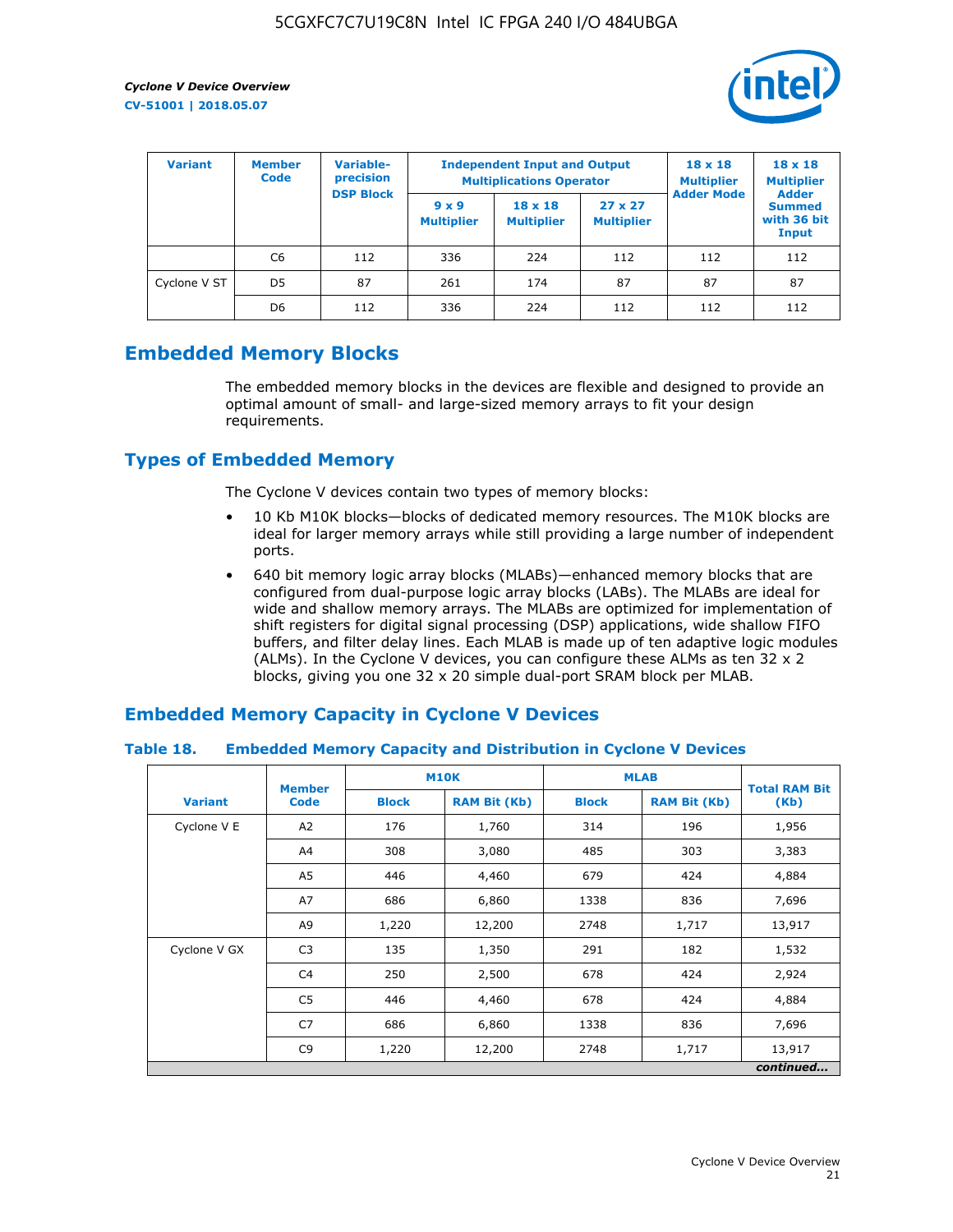

|                | <b>Member</b>  | <b>M10K</b>  |                     | <b>MLAB</b>  | <b>Total RAM Bit</b> |        |
|----------------|----------------|--------------|---------------------|--------------|----------------------|--------|
| <b>Variant</b> | <b>Code</b>    | <b>Block</b> | <b>RAM Bit (Kb)</b> | <b>Block</b> | <b>RAM Bit (Kb)</b>  | (Kb)   |
| Cyclone V GT   | D <sub>5</sub> | 446          | 4,460               | 679          | 424                  | 4,884  |
|                | D7             | 686          | 6,860               | 1338         | 836                  | 7,696  |
|                | D <sub>9</sub> | 1,220        | 12,200              | 2748         | 1,717                | 13,917 |
| Cyclone V SE   | A <sub>2</sub> | 140          | 1,400               | 221          | 138                  | 1,538  |
|                | A4             | 270          | 2,700               | 370          | 231                  | 2,460  |
|                | A5             | 397          | 3,970               | 768          | 480                  | 4,450  |
|                | A <sub>6</sub> | 553          | 5,530               | 994          | 621                  | 6,151  |
| Cyclone V SX   | C <sub>2</sub> | 140          | 1,400               | 221          | 138                  | 1,538  |
|                | C <sub>4</sub> | 270          | 2,700               | 370          | 231                  | 2,460  |
|                | C <sub>5</sub> | 397          | 3,970               | 768          | 480                  | 4,450  |
|                | C <sub>6</sub> | 553          | 5,530               | 994          | 621                  | 6,151  |
| Cyclone V ST   | D <sub>5</sub> | 397          | 3,970               | 768          | 480                  | 4,450  |
|                | D <sub>6</sub> | 553          | 5,530               | 994          | 621                  | 6,151  |

### **Embedded Memory Configurations**

### **Table 19. Supported Embedded Memory Block Configurations for Cyclone V Devices**

This table lists the maximum configurations supported for the embedded memory blocks. The information is applicable only to the single-port RAM and ROM modes.

| <b>Memory Block</b> | Depth (bits) | <b>Programmable Width</b> |
|---------------------|--------------|---------------------------|
| MLAB                | 32           | x16, x18, or x20          |
| M10K                | 256          | x40 or x32                |
|                     | 512          | x20 or x16                |
|                     | 1K           | $x10$ or $x8$             |
|                     | 2K           | $x5$ or $x4$              |
|                     | 4K           | x2                        |
|                     | 8K           | x1                        |

### **Clock Networks and PLL Clock Sources**

550 MHz Cyclone V devices have 16 global clock networks capable of up to operation. The clock network architecture is based on Intel's global, quadrant, and peripheral clock structure. This clock structure is supported by dedicated clock input pins and fractional PLLs.

*Note:* To reduce power consumption, the Intel Quartus Prime software identifies all unused sections of the clock network and powers them down.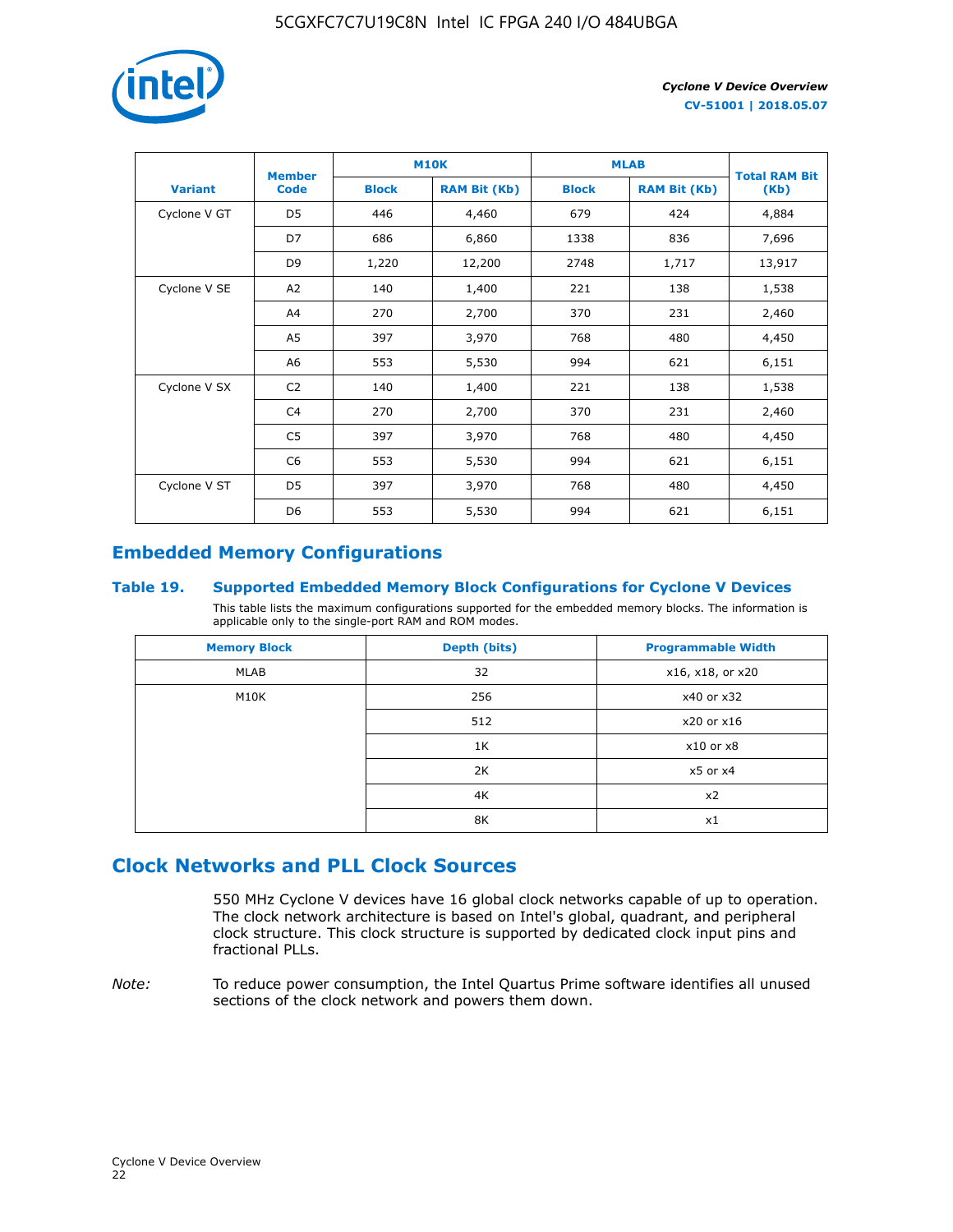5CGXFC7C7U19C8N Intel IC FPGA 240 I/O 484UBGA

*Cyclone V Device Overview* **CV-51001 | 2018.05.07**



### **PLL Features**

The PLLs in the Cyclone V devices support the following features:

- Frequency synthesis
- On-chip clock deskew
- Jitter attenuation
- Programmable output clock duty cycles
- PLL cascading
- Reference clock switchover
- Programmable bandwidth
- User-mode reconfiguration of PLLs
- Low power mode for each fractional PLL
- Dynamic phase shift
- Direct, source synchronous, zero delay buffer, external feedback, and LVDS compensation modes

#### **Fractional PLL**

In addition to integer PLLs, the Cyclone V devices use a fractional PLL architecture. The devices have up to eight PLLs, each with nine output counters. You can use the output counters to reduce PLL usage in two ways:

- Reduce the number of oscillators that are required on your board by using fractional PLLs
- Reduce the number of clock pins that are used in the device by synthesizing multiple clock frequencies from a single reference clock source

If you use the fractional PLL mode, you can use the PLLs for precision fractional-N frequency synthesis—removing the need for off-chip reference clock sources in your design.

The transceiver fractional PLLs that are not used by the transceiver I/Os can be used as general purpose fractional PLLs by the FPGA fabric.

### **FPGA General Purpose I/O**

Cyclone V devices offer highly configurable GPIOs. The following list describes the features of the GPIOs:

- Programmable bus hold and weak pull-up
- LVDS output buffer with programmable differential output voltage ( $V_{OD}$ ) and programmable pre-emphasis
- On-chip parallel termination ( $R<sub>T</sub>$  OCT) for all I/O banks with OCT calibration to limit the termination impedance variation
- On-chip dynamic termination that has the ability to swap between series and parallel termination, depending on whether there is read or write on a common bus for signal integrity
- Easy timing closure support using the hard read FIFO in the input register path, and delay-locked loop (DLL) delay chain with fine and coarse architecture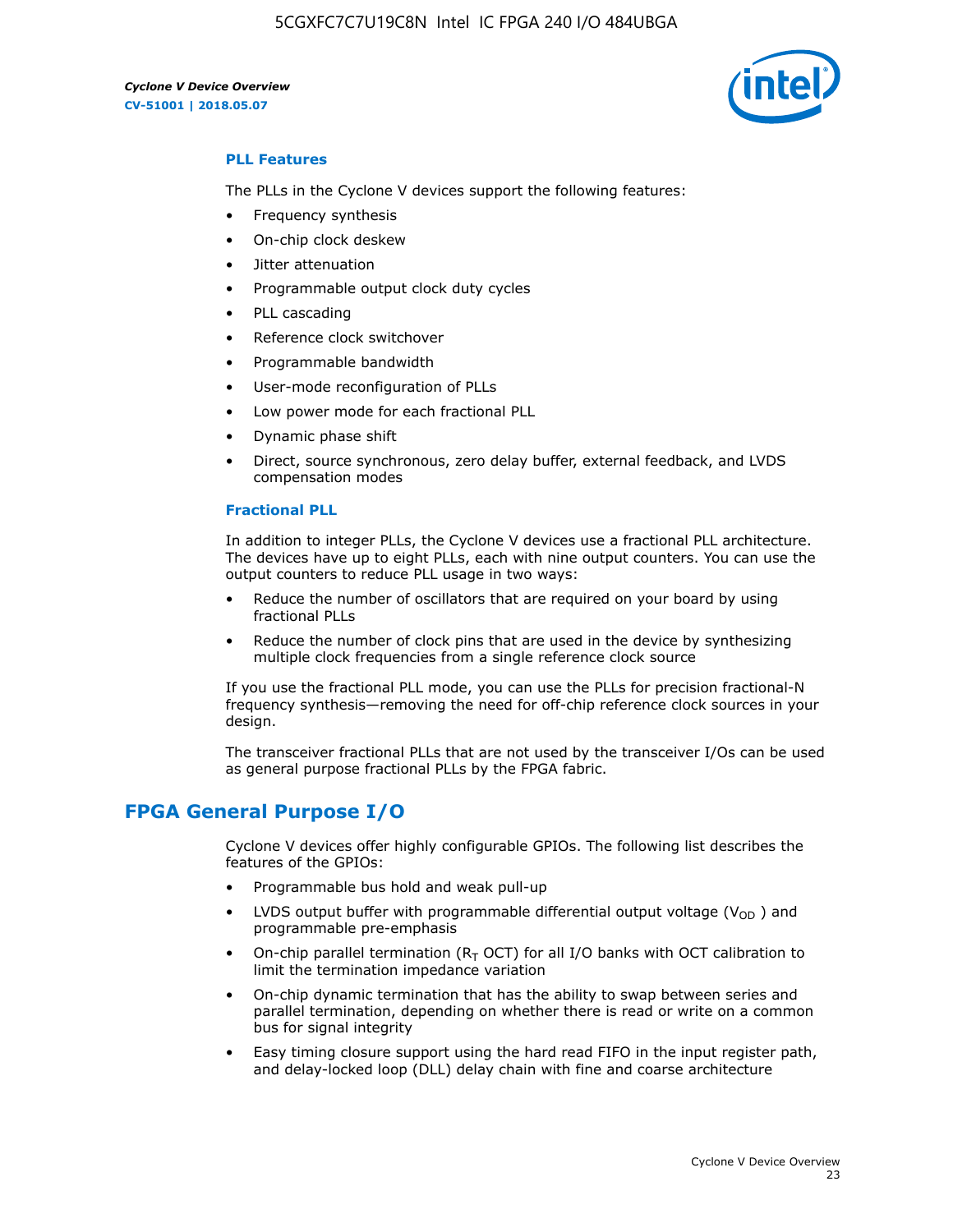

### **PCIe Gen1 and Gen2 Hard IP**

Cyclone V GX, GT, SX, and ST devices contain PCIe hard IP that is designed for performance and ease-of-use. The PCIe hard IP consists of the MAC, data link, and transaction layers.

The PCIe hard IP supports PCIe Gen2 and Gen1 end point and root port for up to x4 lane configuration. The PCIe Gen2 x4 support is PCIe-compatible.

The PCIe endpoint support includes multifunction support for up to eight functions, as shown in the following figure. The integrated multifunction support reduces the FPGA logic requirements by up to 20,000 LEs for PCIe designs that require multiple peripherals.

### **Figure 9. PCIe Multifunction for Cyclone V Devices**



The Cyclone V PCIe hard IP operates independently from the core logic. This independent operation allows the PCIe link to wake up and complete link training in less than 100 ms while the Cyclone V device completes loading the programming file for the rest of the device.

In addition, the PCIe hard IP in the Cyclone V device provides improved end-to-end datapath protection using ECC.

### **External Memory Interface**

This section provides an overview of the external memory interface in Cyclone V devices.

### **Hard and Soft Memory Controllers**

Cyclone V devices support up to two hard memory controllers for DDR3, DDR2, and LPDDR2 SDRAM devices. Each controller supports 8 to 32 bit components of up to 4 gigabits (Gb) in density with two chip selects and optional ECC. For the Cyclone V SoC devices, an additional hard memory controller in the HPS supports DDR3, DDR2, and LPDDR2 SDRAM devices.

All Cyclone V devices support soft memory controllers for DDR3, DDR2, and LPDDR2 SDRAM devices for maximum flexibility.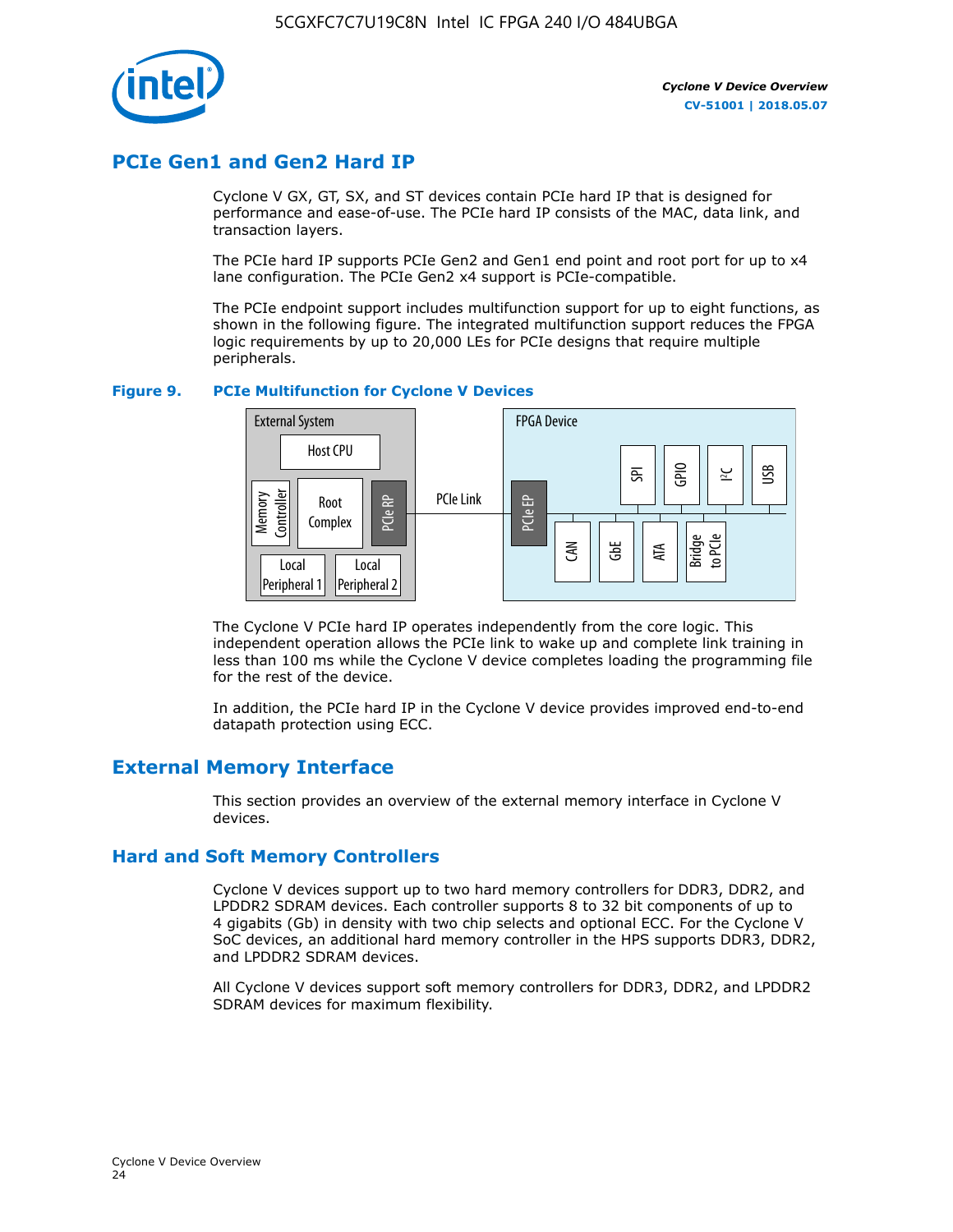

### **External Memory Performance**

### **Table 20. External Memory Interface Performance in Cyclone V Devices**

The maximum and minimum operating frequencies depend on the memory interface standards and the supported delay-locked loop (DLL) frequency listed in the device datasheet.

| <b>Voltage</b><br><b>Interface</b> |                | <b>Maximum Frequency (MHz)</b> | <b>Minimum Frequency</b> |       |  |
|------------------------------------|----------------|--------------------------------|--------------------------|-------|--|
|                                    | $(\mathsf{V})$ | <b>Hard Controller</b>         | <b>Soft Controller</b>   | (MHz) |  |
| <b>DDR3 SDRAM</b>                  | 1.5            | 400                            | 303                      | 303   |  |
|                                    | 1.35           | 400                            | 303                      | 303   |  |
| <b>DDR2 SDRAM</b>                  | 1.8            | 400                            | 300                      | 167   |  |
| LPDDR2 SDRAM                       | 1.2            | 333                            | 300                      | 167   |  |

#### **Related Information**

[External Memory Interface Spec Estimator](https://www.altera.com/solutions/technology/external-memory/spec-estimator.html)

For the latest information and to estimate the external memory system performance specification, use Intel's External Memory Interface Spec Estimator tool.

### **HPS External Memory Performance**

### **Table 21. HPS External Memory Interface Performance**

The hard processor system (HPS) is available in Cyclone V SoC devices only.

| <b>Interface</b>  | <b>Voltage (V)</b> | <b>HPS Hard Controller (MHz)</b> |
|-------------------|--------------------|----------------------------------|
| <b>DDR3 SDRAM</b> | 1.5                | 400                              |
|                   | 1.35               | 400                              |
| <b>DDR2 SDRAM</b> | 1.8                | 400                              |
| LPDDR2 SDRAM      | 1.2                | 333                              |

### **Related Information**

#### [External Memory Interface Spec Estimator](https://www.altera.com/solutions/technology/external-memory/spec-estimator.html)

For the latest information and to estimate the external memory system performance specification, use Intel's External Memory Interface Spec Estimator tool.

### **Low-Power Serial Transceivers**

Cyclone V devices deliver the industry's lowest power 6.144 Gbps transceivers at an estimated 88 mW maximum power consumption per channel. Cyclone V transceivers are designed to be compliant with a wide range of protocols and data rates.

### **Transceiver Channels**

The transceivers are positioned on the left outer edge of the device. The transceiver channels consist of the physical medium attachment (PMA), physical coding sublayer (PCS), and clock networks.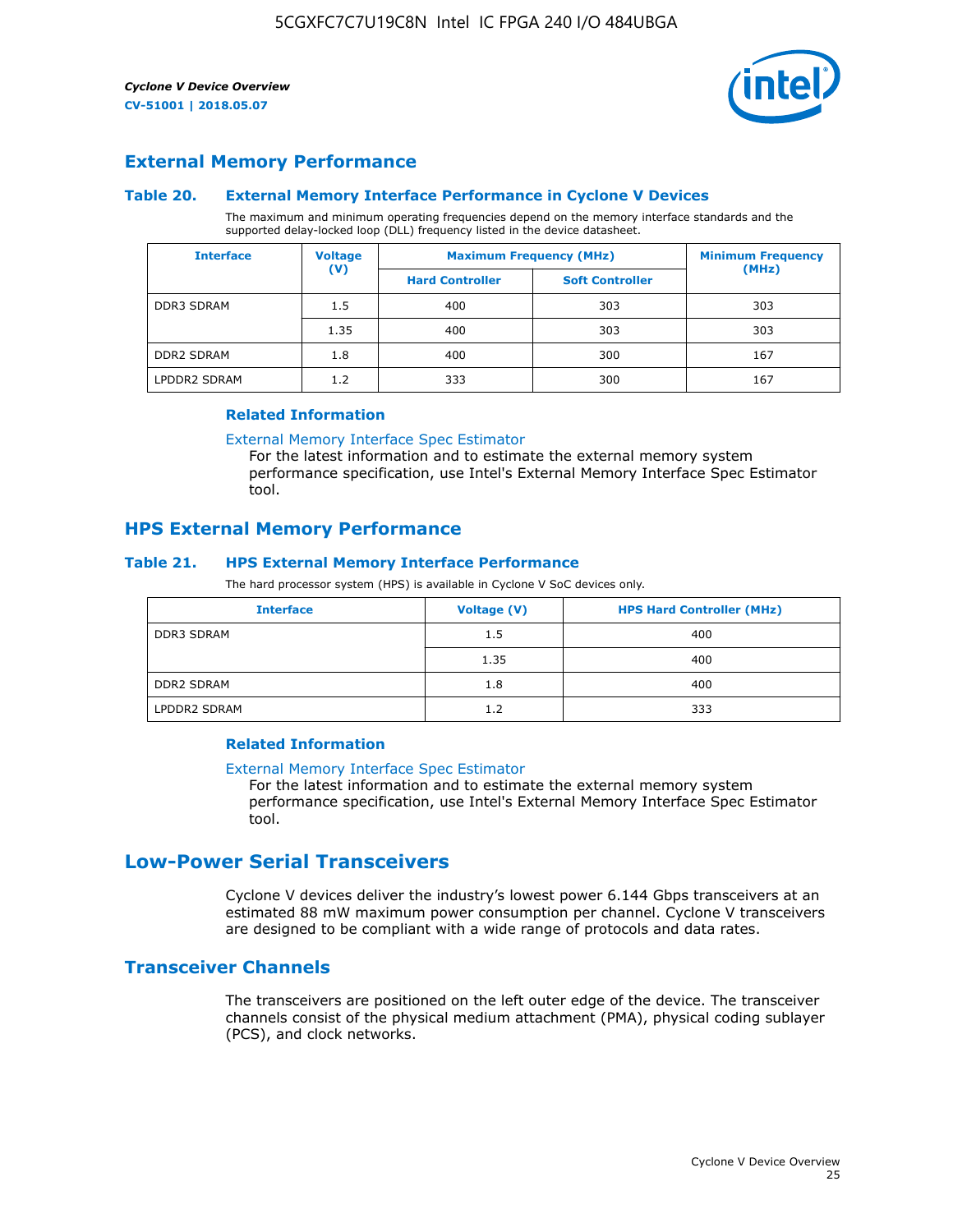

### **Figure 10. Device Chip Overview for Cyclone V GX and GT Devices**

The figure shows a Cyclone V FPGA with transceivers. Different Cyclone V devices may have a different floorplans than the one shown here.



### **PMA Features**

To prevent core and I/O noise from coupling into the transceivers, the PMA block is isolated from the rest of the chip—ensuring optimal signal integrity. For the transceivers, you can use the channel PLL of an unused receiver PMA as an additional transmit PLL.

#### **Table 22. PMA Features of the Transceivers in Cyclone V Devices**

| <b>Features</b>                                    | <b>Capability</b>                                                                                       |
|----------------------------------------------------|---------------------------------------------------------------------------------------------------------|
| Backplane support                                  | Driving capability up to 6.144 Gbps                                                                     |
| PLL-based clock recovery                           | Superior jitter tolerance                                                                               |
| Programmable deserialization and word<br>alignment | Flexible deserialization width and configurable word alignment pattern                                  |
| Equalization and pre-emphasis                      | Up to 14.37 dB of pre-emphasis and up to 4.7 dB of equalization<br>No decision feedback equalizer (DFE) |
| Ring oscillator transmit PLLs                      | 614 Mbps to 6.144 Gbps                                                                                  |
| Input reference clock range                        | 20 MHz to 400 MHz                                                                                       |
| Transceiver dynamic reconfiguration                | Allows the reconfiguration of a single channel without affecting the operation of<br>other channels     |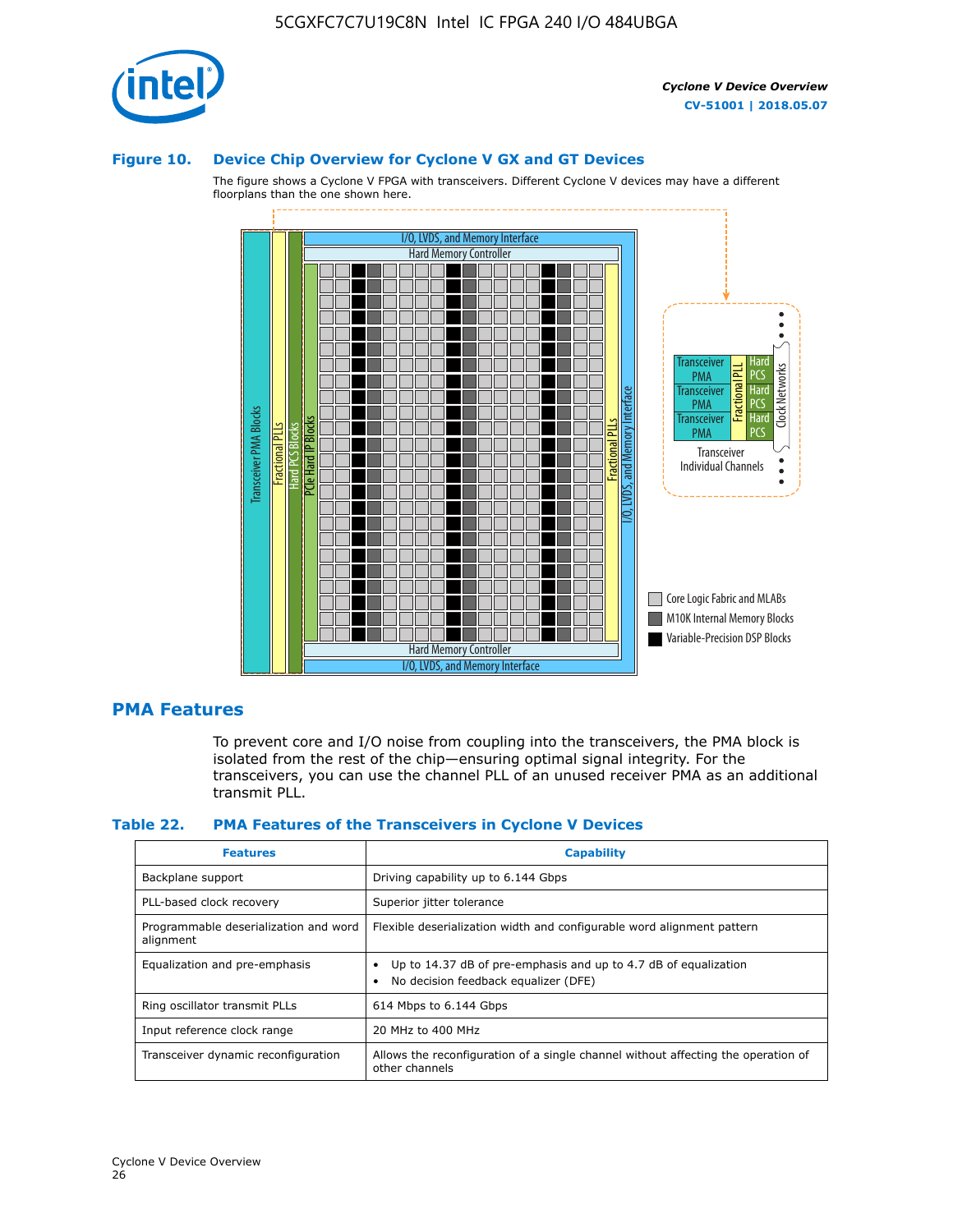

### **PCS Features**

The Cyclone V core logic connects to the PCS through an 8, 10, 16, 20, 32, or 40 bit interface, depending on the transceiver data rate and protocol. Cyclone V devices contain PCS hard IP to support PCIe Gen1 and Gen2, Gbps Ethernet (GbE), Serial RapidIO® (SRIO), and Common Public Radio Interface (CPRI).

Most of the standard and proprietary protocols from 614 Mbps to 6.144 Gbps are supported.

| Table 23. |  | <b>Transceiver PCS Features for Cyclone V Devices</b> |
|-----------|--|-------------------------------------------------------|
|           |  |                                                       |

| <b>PCS Support</b>                 | <b>Data Rates</b><br>(Gbps)        | <b>Transmitter Data Path Feature</b>                                                                         | <b>Receiver Data Path Feature</b>                                                                                                                                                                                                  |  |  |
|------------------------------------|------------------------------------|--------------------------------------------------------------------------------------------------------------|------------------------------------------------------------------------------------------------------------------------------------------------------------------------------------------------------------------------------------|--|--|
| 3-Gbps and 6-Gbps Basic            | 0.614 to 6.144                     | • Phase compensation FIFO<br>Byte serializer<br>8B/10B encoder<br>Transmitter bit-slip                       | Word aligner<br>$\bullet$<br>Deskew FIFO<br>$\bullet$<br>Rate-match FIFO<br>$\bullet$<br>8B/10B decoder<br>$\bullet$<br>Byte deserializer<br>$\bullet$<br>Byte ordering<br>$\bullet$<br>Receiver phase compensation<br><b>FIFO</b> |  |  |
| PCIe Gen1<br>(x1, x2, x4)          | $2.5$ and $5.0$                    | Dedicated PCIe PHY IP core<br>PIPE 2.0 interface to the core<br>$\bullet$<br>logic                           | Dedicated PCIe PHY IP core<br>$\bullet$<br>PIPE 2.0 interface to the core<br>$\bullet$<br>logic                                                                                                                                    |  |  |
| PCIe Gen2<br>$(x1, x2, x4)^{(12)}$ |                                    |                                                                                                              |                                                                                                                                                                                                                                    |  |  |
| GbE                                | 1.25                               | • Custom PHY IP core with preset<br>feature<br>GbE transmitter synchronization<br>$\bullet$<br>state machine | • Custom PHY IP core with preset<br>feature<br>GbE receiver synchronization<br>state machine                                                                                                                                       |  |  |
| $XAUI$ $(13)$                      | 3.125                              | Dedicated XAUI PHY IP core<br>$\bullet$                                                                      | Dedicated XAUI PHY IP core<br>$\bullet$                                                                                                                                                                                            |  |  |
| <b>HiGig</b>                       | 3.75                               | XAUI synchronization state<br>$\bullet$<br>machine for bonding four<br>channels                              | XAUI synchronization state<br>$\bullet$<br>machine for realigning four<br>channels                                                                                                                                                 |  |  |
| SRIO 1.3 and 2.1                   | 1.25 to 3.125                      | • Custom PHY IP core with preset<br>feature<br>• SRIO version 2.1-compliant x2<br>and x4 channel bonding     | • Custom PHY IP core with preset<br>feature<br>• SRIO version 2.1-compliant x2<br>and x4 deskew state machine                                                                                                                      |  |  |
| SDI, SD/HD, and 3G-SDI             | $0.27^{(14)}$ , 1.485,<br>and 2.97 | Custom PHY IP core with preset<br>feature                                                                    | Custom PHY IP core with preset<br>feature                                                                                                                                                                                          |  |  |
| JESD204A                           | $0.3125^{(15)}$ to<br>3.125        |                                                                                                              |                                                                                                                                                                                                                                    |  |  |
| continued                          |                                    |                                                                                                              |                                                                                                                                                                                                                                    |  |  |

<sup>(12)</sup> PCIe Gen2 is supported for Cyclone V GT and ST devices. The PCIe Gen2 x4 support is PCIe-compatible.

<sup>(13)</sup> XAUI is supported through the soft PCS.

<sup>(14)</sup> The 0.27-Gbps data rate is supported using oversampling user logic that you must implement in the FPGA fabric.

<sup>(15)</sup> The 0.3125-Gbps data rate is supported using oversampling user logic that you must implement in the FPGA fabric.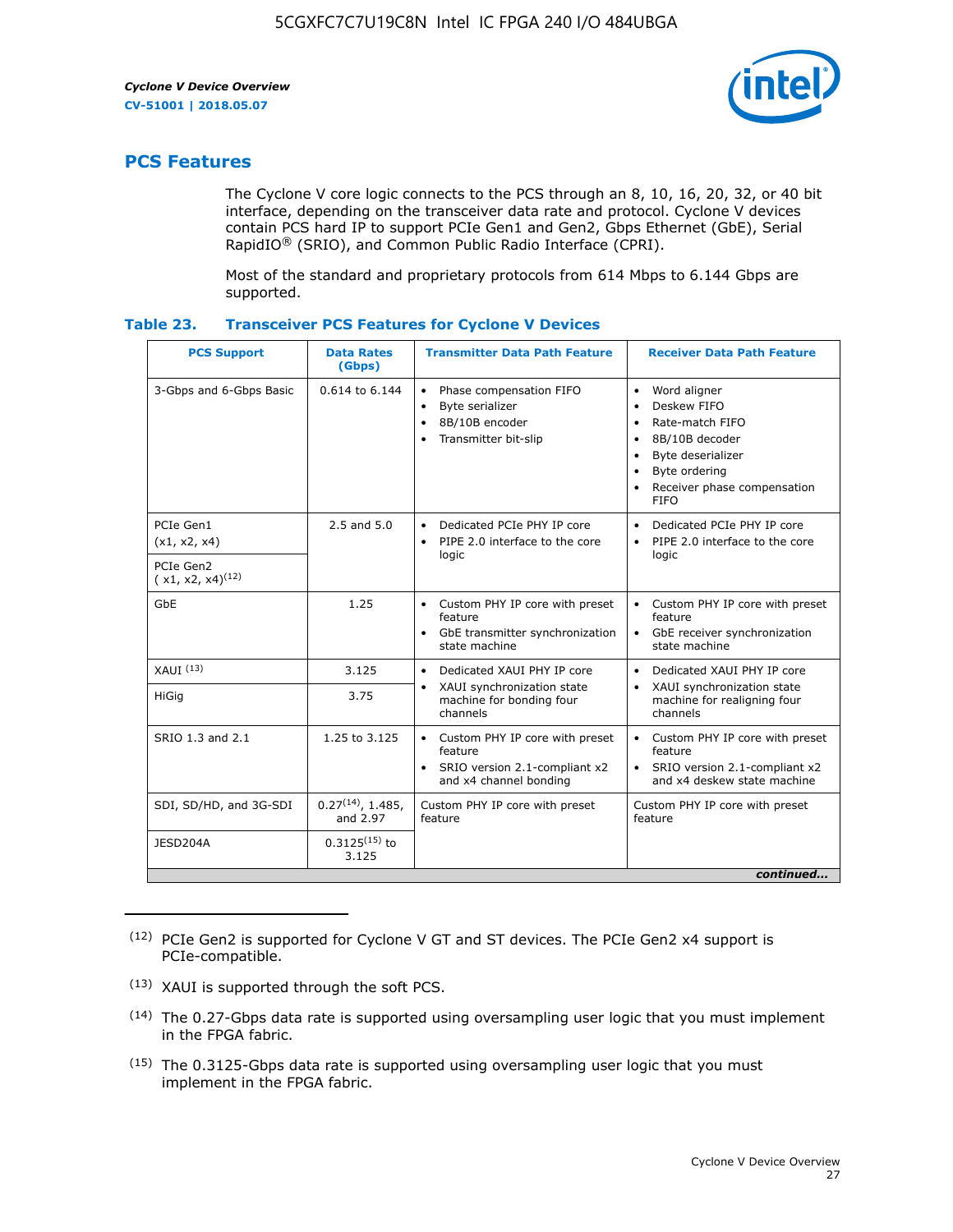

| <b>PCS Support</b>       | <b>Data Rates</b><br>(Gbps) | <b>Transmitter Data Path Feature</b>                         | <b>Receiver Data Path Feature</b>                                                                        |
|--------------------------|-----------------------------|--------------------------------------------------------------|----------------------------------------------------------------------------------------------------------|
| Serial ATA Gen1 and Gen2 | $1.5$ and $3.0$             | Custom PHY IP core with preset<br>feature<br>Electrical idle | Custom PHY IP core with preset<br>feature<br>Signal detect<br>Wider spread of asynchronous<br><b>SSC</b> |
| CPRI 4.1 $(16)$          | 0.6144 to 6.144             | Dedicated deterministic latency<br>٠<br>PHY IP core          | Dedicated deterministic latency<br>PHY IP core                                                           |
| OBSAI RP3                | 0.768 to 3.072              | Transmitter (TX) manual bit-slip<br>$\bullet$<br>mode        | Receiver (RX) deterministic<br>latency state machine                                                     |
| V-by-One HS              | Up to 3.75                  | Custom PHY IP core                                           | Custom PHY IP core                                                                                       |
| DisplayPort $1.2^{(17)}$ | 1.62 and 2.7                |                                                              | Wider spread of asynchronous<br>SSC                                                                      |

### **SoC with HPS**

Each SoC combines an FPGA fabric and an HPS in a single device. This combination delivers the flexibility of programmable logic with the power and cost savings of hard IP in these ways:

- Reduces board space, system power, and bill of materials cost by eliminating a discrete embedded processor
- Allows you to differentiate the end product in both hardware and software, and to support virtually any interface standard
- Extends the product life and revenue through in-field hardware and software updates

### **HPS Features**

The HPS consists of a dual-core Arm Cortex-A9 MPCore processor, a rich set of peripherals, and a shared multiport SDRAM memory controller, as shown in the following figure.

<sup>(16)</sup> High-voltage output mode (1000-BASE-CX) is not supported.

<sup>(17)</sup> Pending characterization.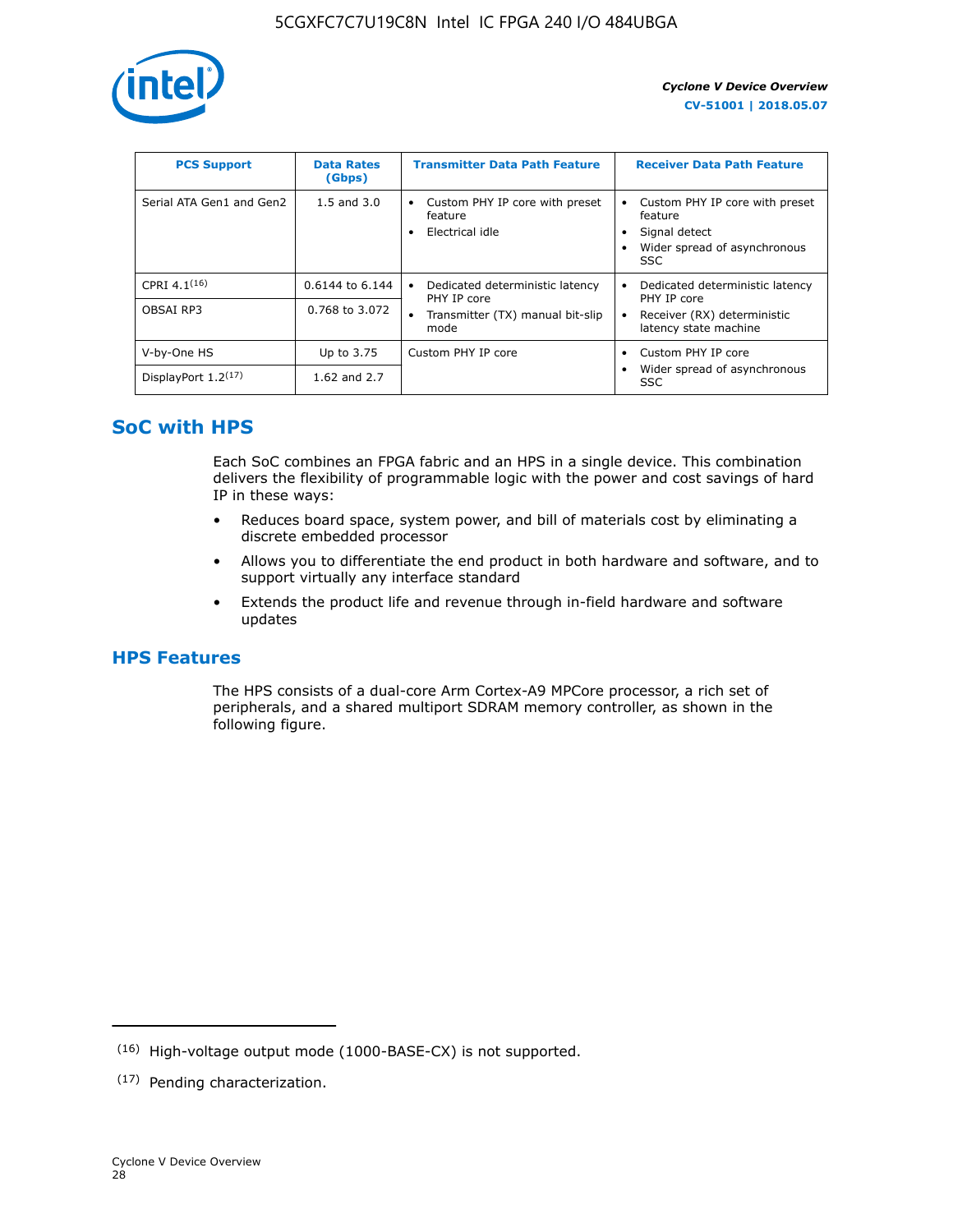



### **Figure 11. HPS with Dual-Core Arm Cortex-A9 MPCore Processor**

### **System Peripherals and Debug Access Port**

Each Ethernet MAC, USB OTG, NAND flash controller, and SD/MMC controller module has an integrated DMA controller. For modules without an integrated DMA controller, an additional DMA controller module provides up to eight channels of high-bandwidth data transfers. Peripherals that communicate off-chip are multiplexed with other peripherals at the HPS pin level. This allows you to choose which peripherals to interface with other devices on your PCB.

The debug access port provides interfaces to industry standard JTAG debug probes and supports Arm CoreSight debug and core traces to facilitate software development.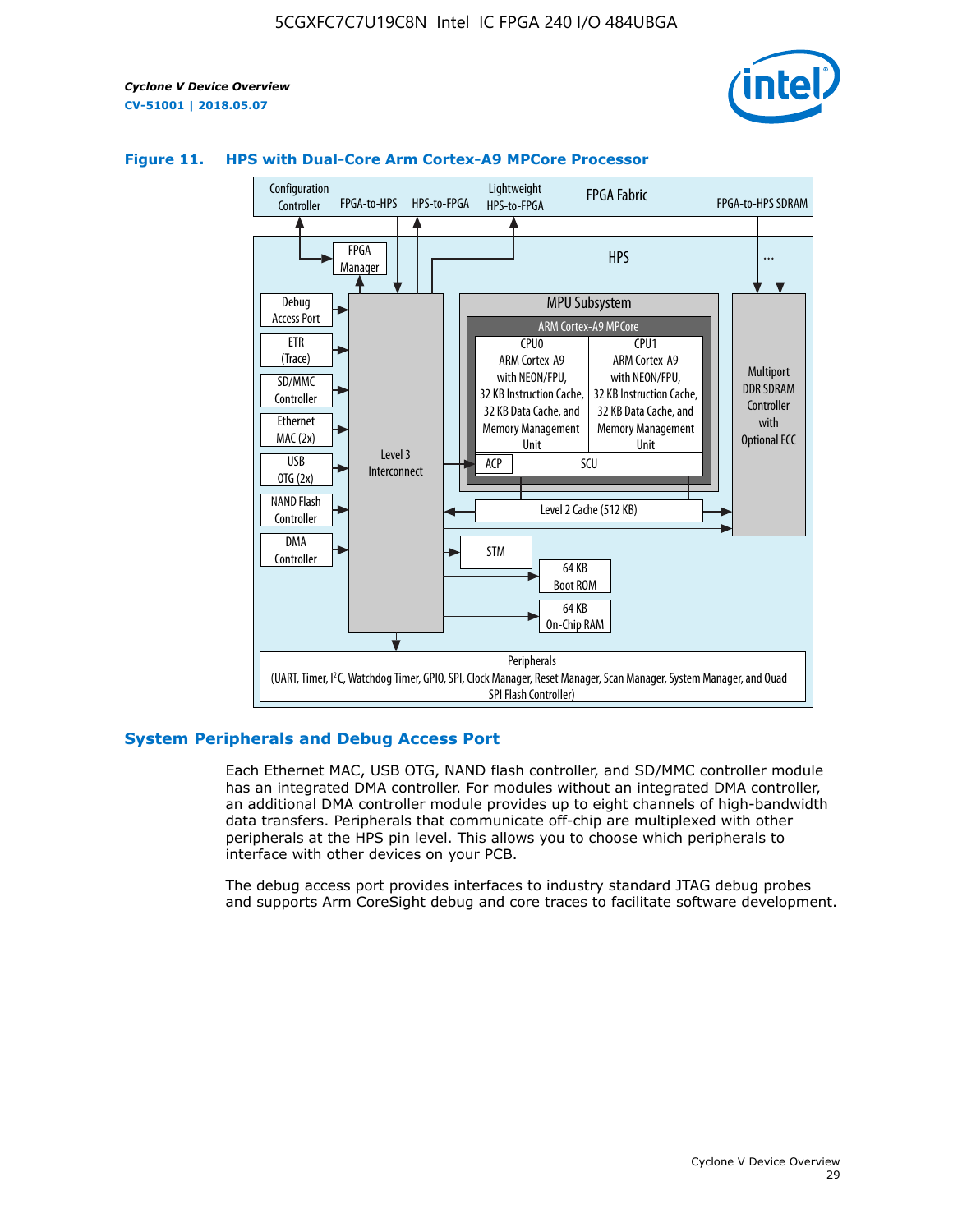

### **HPS–FPGA AXI Bridges**

The HPS–FPGA bridges, which support the Advanced Microcontroller Bus Architecture (AMBA<sup>®</sup>) Advanced eXtensible Interface (AXI<sup>™</sup>) specifications, consist of the following bridges:

- FPGA-to-HPS AXI bridge—a high-performance bus supporting 32, 64, and 128 bit data widths that allows the FPGA fabric to issue transactions to slaves in the HPS.
- HPS-to-FPGA AXI bridge—a high-performance bus supporting 32, 64, and 128 bit data widths that allows the HPS to issue transactions to slaves in the FPGA fabric.
- Lightweight HPS-to-FPGA AXI bridge—a lower latency 32 bit width bus that allows the HPS to issue transactions to slaves in the FPGA fabric. This bridge is primarily used for control and status register (CSR) accesses to peripherals in the FPGA fabric.

The HPS–FPGA AXI bridges allow masters in the FPGA fabric to communicate with slaves in the HPS logic, and vice versa. For example, the HPS-to-FPGA AXI bridge allows you to share memories instantiated in the FPGA fabric with one or both microprocessors in the HPS, while the FPGA-to-HPS AXI bridge allows logic in the FPGA fabric to access the memory and peripherals in the HPS.

Each HPS–FPGA bridge also provides asynchronous clock crossing for data transferred between the FPGA fabric and the HPS.

### **HPS SDRAM Controller Subsystem**

The HPS SDRAM controller subsystem contains a multiport SDRAM controller and DDR PHY that are shared between the FPGA fabric (through the FPGA-to-HPS SDRAM interface), the level 2 (L2) cache, and the level 3 (L3) system interconnect. The FPGA-to-HPS SDRAM interface supports AMBA AXI and Avalon® Memory-Mapped (Avalon-MM) interface standards, and provides up to six individual ports for access by masters implemented in the FPGA fabric.

To maximize memory performance, the SDRAM controller subsystem supports command and data reordering, deficit round-robin arbitration with aging, and high-priority bypass features. The SDRAM controller subsystem supports DDR2, DDR3, or LPDDR2 devices up to 4 Gb in density operating at up to 400 MHz (800 Mbps data rate).

### **FPGA Configuration and Processor Booting**

The FPGA fabric and HPS in the SoC are powered independently. You can reduce the clock frequencies or gate the clocks to reduce dynamic power, or shut down the entire FPGA fabric to reduce total system power.

You can configure the FPGA fabric and boot the HPS independently, in any order, providing you with more design flexibility:

- You can boot the HPS independently. After the HPS is running, the HPS can fully or partially reconfigure the FPGA fabric at any time under software control. The HPS can also configure other FPGAs on the board through the FPGA configuration controller.
- You can power up both the HPS and the FPGA fabric together, configure the FPGA fabric first, and then boot the HPS from memory accessible to the FPGA fabric.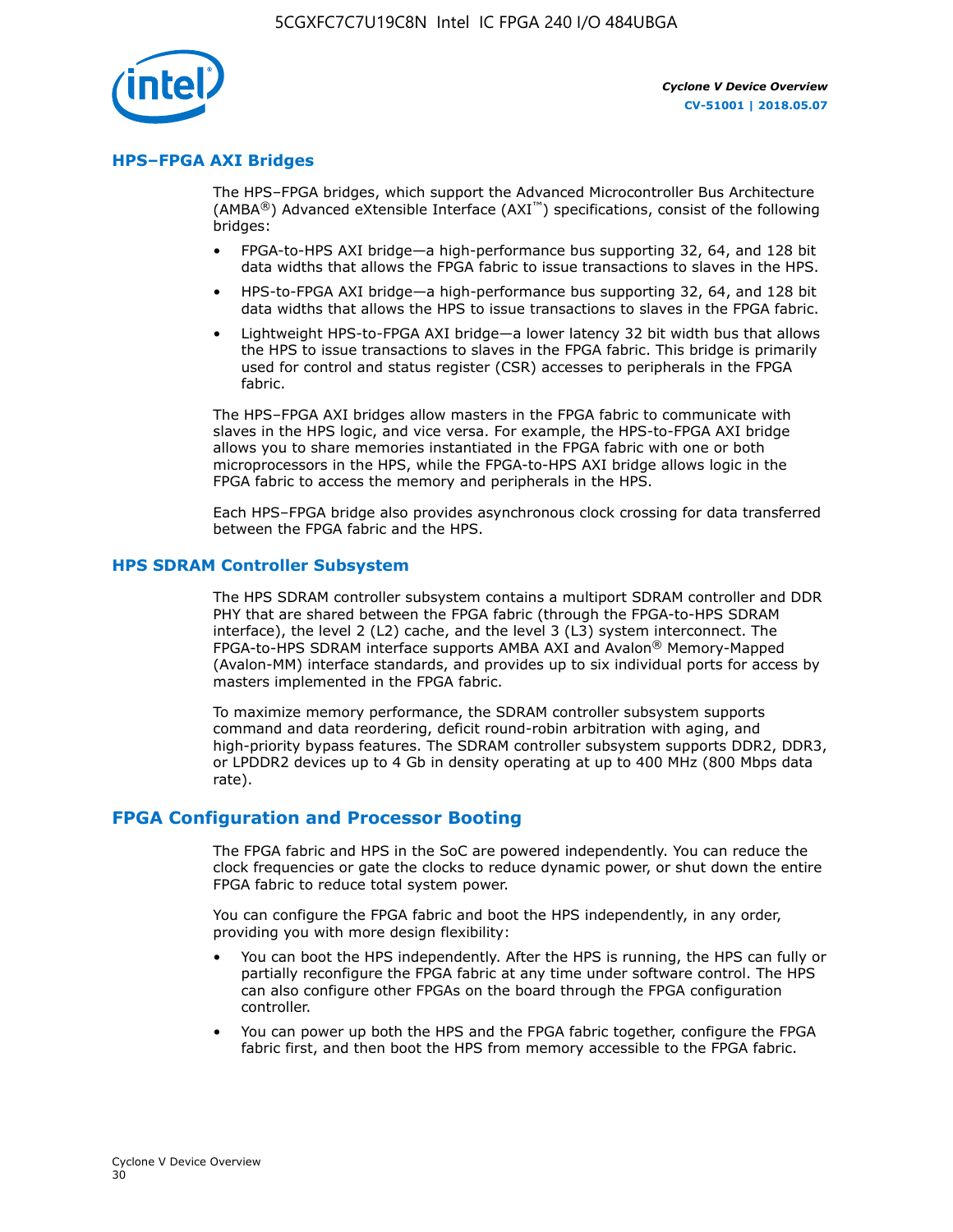

*Note:* Although the FPGA fabric and HPS are on separate power domains, the HPS must remain powered up during operation while the FPGA fabric can be powered up or down as required.

### **Related Information**

[Cyclone V Device Family Pin Connection Guidelines](https://www.altera.com/content/dam/altera-www/global/en_US/pdfs/literature/dp/cyclone-v/pcg-01014.pdf)

Provides detailed information about power supply pin connection guidelines and power regulator sharing.

### **Hardware and Software Development**

For hardware development, you can configure the HPS and connect your soft logic in the FPGA fabric to the HPS interfaces using the Platform Designer (Standard) system integration tool in the Intel Quartus Prime software.

For software development, the Arm-based SoC devices inherit the rich software development ecosystem available for the Arm Cortex-A9 MPCore processor. The software development process for Intel SoCs follows the same steps as those for other SoC devices from other manufacturers. Support for Linux, VxWorks®, and other operating systems is available for the SoCs. For more information on the operating systems support availability, contact the Intel sales team.

You can begin device-specific firmware and software development on the Intel SoC Virtual Target. The Virtual Target is a fast PC-based functional simulation of a target development system—a model of a complete development board that runs on a PC. The Virtual Target enables the development of device-specific production software that can run unmodified on actual hardware.

#### **Related Information**

[International Altera Sales Support Offices](https://www.altera.com/about/contact/contact/international-altera-sales-offices.html)

### **Dynamic and Partial Reconfiguration**

The Cyclone V devices support dynamic reconfiguration and partial reconfiguration.

### **Dynamic Reconfiguration**

The dynamic reconfiguration feature allows you to dynamically change the transceiver data rates, PMA settings, or protocols of a channel, without affecting data transfer on adjacent channels. This feature is ideal for applications that require on-the-fly multiprotocol or multirate support. You can reconfigure the PMA and PCS blocks with dynamic reconfiguration.

### **Partial Reconfiguration**

*Note:* The partial reconfiguration feature is available for Cyclone V E, GX, SE, and SX devices with the "SC" suffix in the part number. For device availability and ordering, contact your local Intel sales representatives.

> Partial reconfiguration allows you to reconfigure part of the device while other sections of the device remain operational. This capability is important in systems with critical uptime requirements because it allows you to make updates or adjust functionality without disrupting services.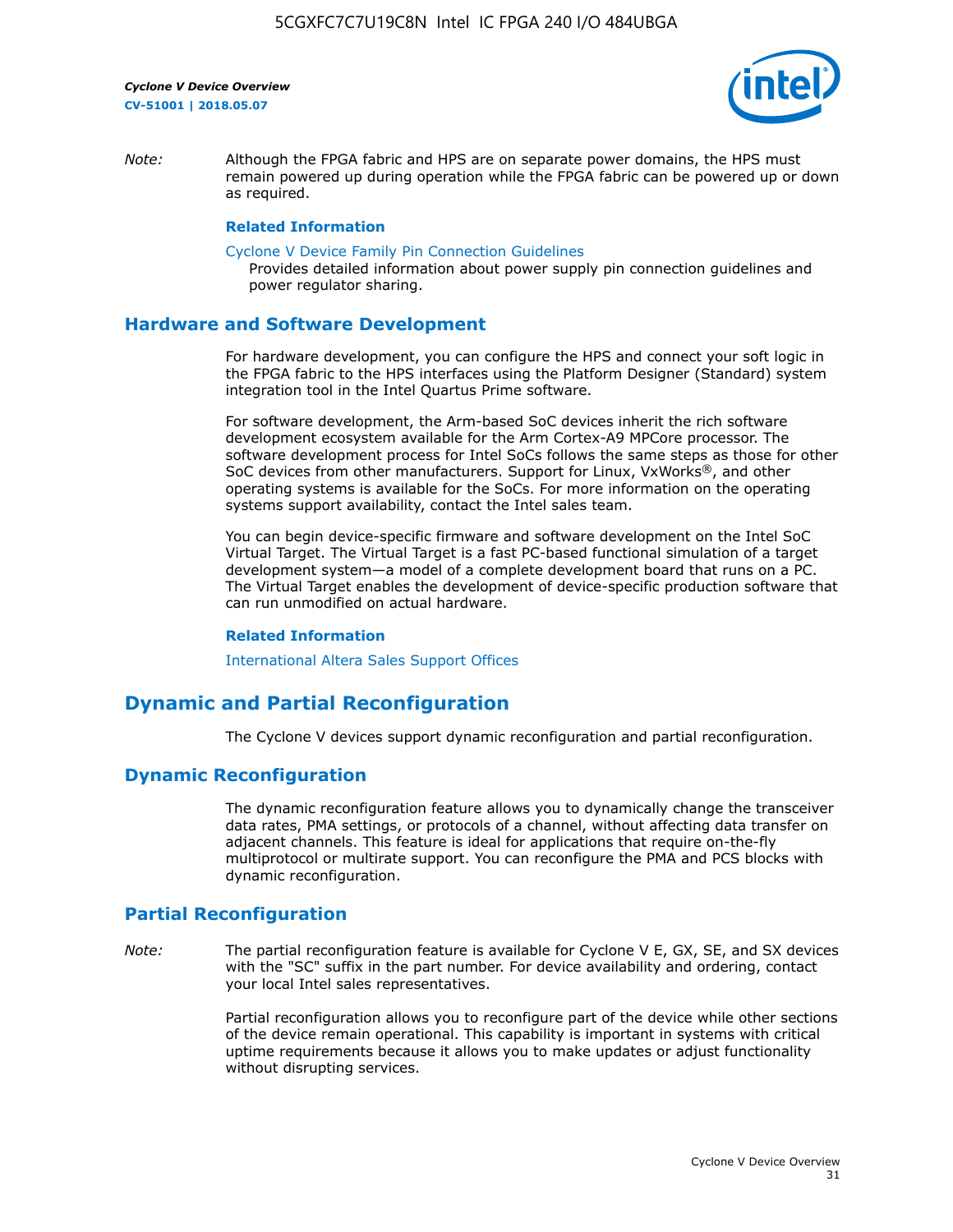

Apart from lowering cost and power consumption, partial reconfiguration increases the effective logic density of the device because placing device functions that do not operate simultaneously is not necessary. Instead, you can store these functions in external memory and load them whenever the functions are required. This capability reduces the size of the device because it allows multiple applications on a single device—saving the board space and reducing the power consumption.

Intel simplifies the time-intensive task of partial reconfiguration by building this capability on top of the proven incremental compile and design flow in the Intel Quartus Prime design software. With the Intel solution, you do not need to know all the intricate device architecture details to perform a partial reconfiguration.

Partial reconfiguration is supported through the FPP x16 configuration interface. You can seamlessly use partial reconfiguration in tandem with dynamic reconfiguration to enable simultaneous partial reconfiguration of both the device core and transceivers.

### **Enhanced Configuration and Configuration via Protocol**

Cyclone V devices support 1.8 V, 2.5 V, 3.0 V, and 3.3 V programming voltages and several configuration schemes.

| <b>Mode</b>                                                    | <b>Data</b><br>Width         | Max Clock  <br>Rate<br>(MHz) | <b>Max Data</b><br>Rate<br>(Mbps) | <b>Decompressi</b><br>on | <b>Design</b><br><b>Security</b> | <b>Partial</b><br><b>Reconfigurat</b><br>ion <sup>(18)</sup> | <b>Remote</b><br><b>System</b><br><b>Update</b> |
|----------------------------------------------------------------|------------------------------|------------------------------|-----------------------------------|--------------------------|----------------------------------|--------------------------------------------------------------|-------------------------------------------------|
| AS through the EPCS<br>and EPCQ serial<br>configuration device | 1 bit, 4<br>bits             | 100                          |                                   | Yes                      | Yes                              |                                                              | <b>Yes</b>                                      |
| PS through CPLD or<br>external<br>microcontroller              | 1 bit                        | 125                          | 125                               | Yes                      | Yes                              |                                                              |                                                 |
| <b>FPP</b>                                                     | 8 bits                       | 125                          |                                   | Yes                      | Yes                              |                                                              | Parallel flash<br>loader                        |
|                                                                | 16 bits                      | 125                          |                                   | Yes                      | Yes                              | Yes                                                          |                                                 |
| CvP (PCIe)                                                     | x1, x2,<br>and $x4$<br>lanes |                              |                                   | Yes                      | Yes                              | Yes                                                          |                                                 |
| <b>JTAG</b>                                                    | 1 bit                        | 33                           | 33                                |                          |                                  |                                                              |                                                 |

**Table 24. Configuration Schemes and Features Supported by Cyclone V Devices**

Instead of using an external flash or ROM, you can configure the Cyclone V devices through PCIe using CvP. The CvP mode offers the fastest configuration rate and flexibility with the easy-to-use PCIe hard IP block interface. The Cyclone V CvP implementation conforms to the PCIe 100 ms power-up-to-active time requirement.

### **Related Information**

[Configuration via Protocol \(CvP\) Implementation in Intel FPGAs User Guide](https://www.altera.com/documentation/nik1412546950394.html#nik1412546833714) Provides more information about CvP.

 $(18)$  The partial reconfiguration feature is available for Cyclone V E, GX, SE, and SX devices with the "SC" suffix in the part number. For device availability and ordering, contact your local Intel sales representatives.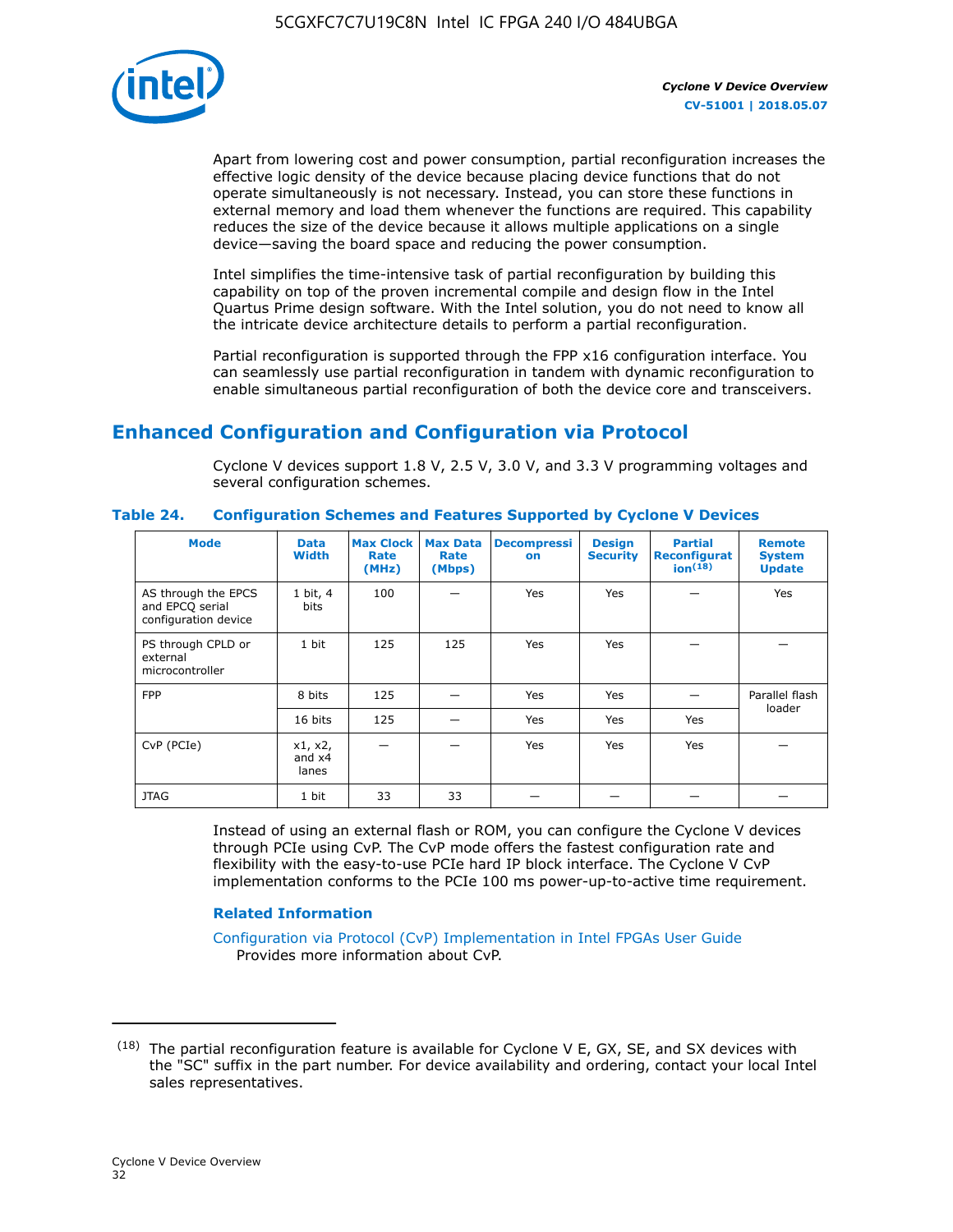

### **Power Management**

Leveraging the FPGA architectural features, process technology advancements, and transceivers that are designed for power efficiency, the Cyclone V devices consume less power than previous generation Cyclone FPGAs:

- Total device core power consumption—less by up to 40%.
- Transceiver channel power consumption—less by up to 50%.

Additionally, Cyclone V devices contain several hard IP blocks that reduce logic resources and deliver substantial power savings of up to 25% less power than equivalent soft implementations.

### **Document Revision History for Cyclone V Device Overview**

| <b>Document</b><br><b>Version</b> | <b>Changes</b>                                                                                                                                                          |
|-----------------------------------|-------------------------------------------------------------------------------------------------------------------------------------------------------------------------|
| 2018.05.07                        | Added the low power option ("L" suffix) for Cyclone V SE and Cyclone V SX devices in the Sample<br>Ordering Code and Available Options diagrams.<br>Rebranded as Intel. |

| <b>Date</b>   | <b>Version</b> | <b>Changes</b>                                                                                                                                                                                                                                                                                                                                                                                                                                                                                                                                                                                                                                                                                                                                                                                                                                                                                                  |
|---------------|----------------|-----------------------------------------------------------------------------------------------------------------------------------------------------------------------------------------------------------------------------------------------------------------------------------------------------------------------------------------------------------------------------------------------------------------------------------------------------------------------------------------------------------------------------------------------------------------------------------------------------------------------------------------------------------------------------------------------------------------------------------------------------------------------------------------------------------------------------------------------------------------------------------------------------------------|
| December 2017 | 2017.12.18     | Updated ALM resources for Cyclone V E, Cyclone V SE, Cyclone V SX, and<br>Cyclone V ST devices.                                                                                                                                                                                                                                                                                                                                                                                                                                                                                                                                                                                                                                                                                                                                                                                                                 |
| June 2016     | 2016.06.10     | Updated Cyclone V GT speed grade to -7 in Sample Ordering Code and<br>Available Options for Cyclone V GT Devices diagram.                                                                                                                                                                                                                                                                                                                                                                                                                                                                                                                                                                                                                                                                                                                                                                                       |
| December 2015 | 2015.12.21     | Added descriptions to package plan tables for Cyclone V GT and ST<br>devices.<br>Changed instances of Quartus II to Quartus Prime.                                                                                                                                                                                                                                                                                                                                                                                                                                                                                                                                                                                                                                                                                                                                                                              |
| June 2015     | 2015.06.12     | Replaced a note to partial reconfiguration feature. Note: The partial<br>reconfiguration feature is available for Cyclone V E, GX, SE, and SX<br>devices with the "SC" suffix in the part number. For device availability and<br>ordering, contact your local Altera sales representatives.<br>Updated logic elements (LE) (K) for the following devices:<br>$\bullet$<br>- Cyclone V E A7: Updated from 149.5 to 150<br>- Cyclone V GX C3: Updated from 35.5 to 36<br>- Cyclone V GX C7: Updated from 149.7 to 150<br>- Cyclone V GT D7: Updated from 149.5 to 150<br>Updated MLAB (Kb) in Maximum Resource Counts for Cyclone V GX<br>Devices table as follows:<br>- Cyclone V GX C3: Updated from 291 to 182<br>- Cyclone V GX C4: Updated from 678 to 424<br>- Cyclone V GX C5: Updated from 678 to 424<br>- Cyclone V GX C7: Updated from 1,338 to 836<br>$-$ Cyclone V GX C9: Updated from 2,748 to 1,717 |
|               |                | continued                                                                                                                                                                                                                                                                                                                                                                                                                                                                                                                                                                                                                                                                                                                                                                                                                                                                                                       |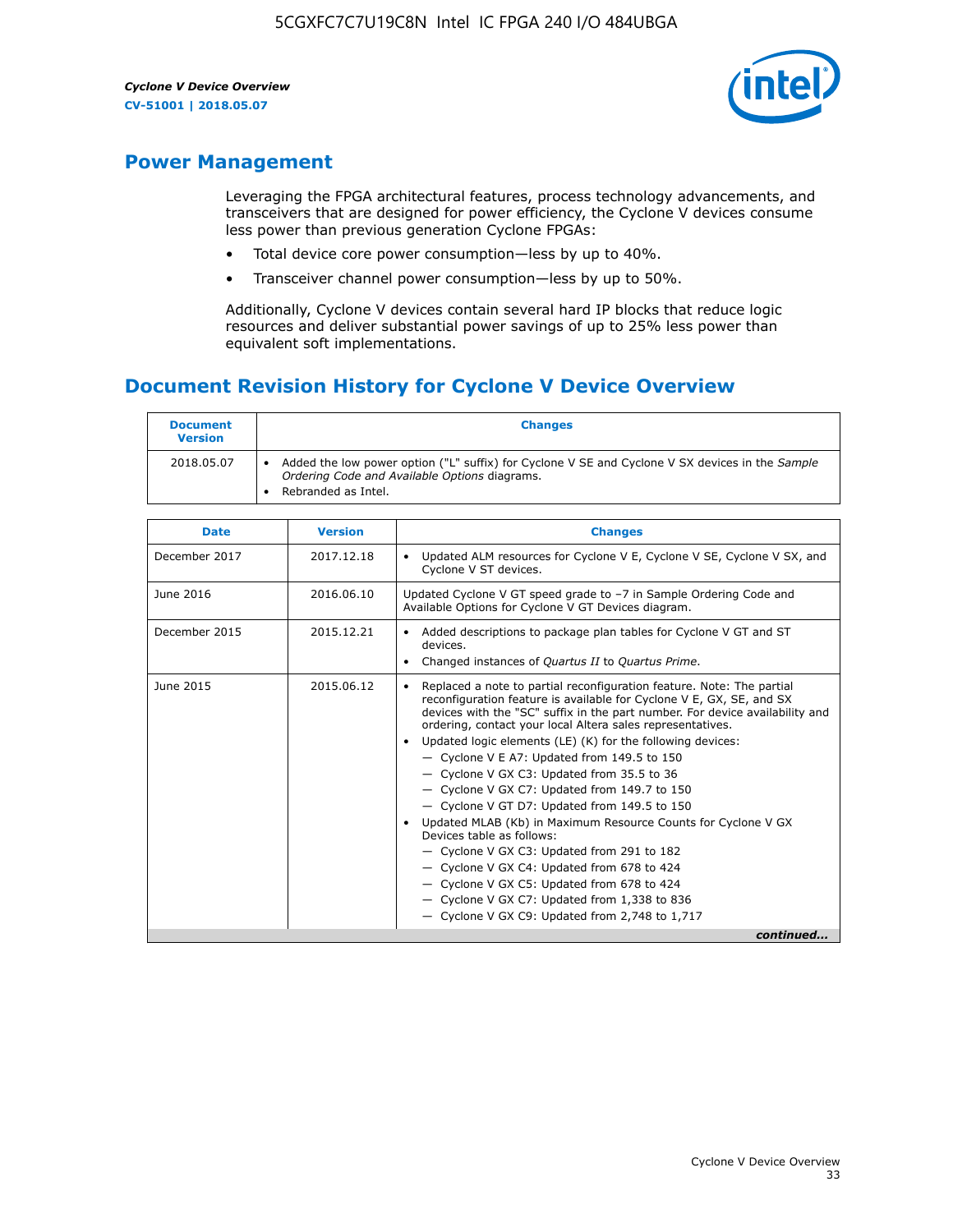

| <b>Date</b>  | <b>Version</b> | <b>Changes</b>                                                                                                                                                                                                                                                                                                                                                                                                                                                                                                                                                                                                                                                                                                                                                                                                                                                                                                                                                                                                                                                                                                                                                                                                                                                                                                                                                                                                                                                                                                                                                                                                                                                                                                  |
|--------------|----------------|-----------------------------------------------------------------------------------------------------------------------------------------------------------------------------------------------------------------------------------------------------------------------------------------------------------------------------------------------------------------------------------------------------------------------------------------------------------------------------------------------------------------------------------------------------------------------------------------------------------------------------------------------------------------------------------------------------------------------------------------------------------------------------------------------------------------------------------------------------------------------------------------------------------------------------------------------------------------------------------------------------------------------------------------------------------------------------------------------------------------------------------------------------------------------------------------------------------------------------------------------------------------------------------------------------------------------------------------------------------------------------------------------------------------------------------------------------------------------------------------------------------------------------------------------------------------------------------------------------------------------------------------------------------------------------------------------------------------|
|              |                | Updated MLAB RAM Bit (Kb) in Embedded Memory Capacity and<br>Distribution in Cyclone V Devices table as follows:<br>- Cyclone V GX C3: Updated from 181 to 182<br>- Cyclone V GX C4: Updated from 295 to 424<br>Updated Total RAM Bit (Kb) in Embedded Memory Capacity and<br>Distribution in Cyclone V Devices table as follows:<br>$-$ Cyclone V GX C3: Updated from 1,531 to 1,532<br>- Cyclone V GX C4: Updated from 2,795 to 2,924<br>Updated MLAB Block count in Embedded Memory Capacity and<br>Distribution in Cyclone V Devices table as follows:<br>- Cyclone V GX C4: Updated from 472 to 678<br>- Cyclone V GX C5: Updated from 679 to 678                                                                                                                                                                                                                                                                                                                                                                                                                                                                                                                                                                                                                                                                                                                                                                                                                                                                                                                                                                                                                                                          |
| March 2015   | 2015.03.31     | Added internal scrubbing feature under configuration in Summary of<br>$\bullet$<br>Features for Cyclone V Devices table.<br>Added optional suffix "SC: Internal scrubbing support" to the following<br>diagrams:<br>- Sample Ordering Code and Available Options for Cyclone V E Devices<br>- Sample Ordering Code and Available Options for Cyclone V GX Devices<br>- Sample Ordering Code and Available Options for Cyclone V SE Devices<br>- Sample Ordering Code and Available Options for Cyclone V SX Devices                                                                                                                                                                                                                                                                                                                                                                                                                                                                                                                                                                                                                                                                                                                                                                                                                                                                                                                                                                                                                                                                                                                                                                                             |
| January 2015 | 2015.01.23     | Updated Sample Ordering Code and Available Options for Cyclone V ST<br>Devices figure because Cyclone V ST devices are only available in I<br>temperature grade and -7 speed grade.<br>- Operating Temperature: Removed C and A temperature grades<br>- FPGA Fabric Speed Grade: Removed -6 and -8 speed grades<br>Updated the transceiver specification for Cyclone V ST from 5 Gbps to<br>6.144 Gbps:<br>- Device Variants for the Cyclone V Device Family table<br>- Sample Ordering Code and Available Options for Cyclone V ST Devices<br>figure<br>- Maximum Resource Counts for Cyclone V ST Devices<br>Updated Maximum Resource Counts for Cyclone V GX Devices table for<br>Cyclone V GX G3 devices.<br>$-$ Logic elements (LE) (K): Updated from 35.7 to 35.5<br>- Variable-precision DSP block: Updated from 51 to 57<br>$-18 \times 18$ multiplier: Updated from 102 to 114<br>Updated Number of Multipliers in Cyclone V Devices table for Cyclone V<br>GX G3 devices.<br>- Variableprecision DSP Block: Updated from 51 to 57<br>$-9x9$ Multiplier: Updated from 153 to 171<br>$-18 \times 18$ Multiplier: Updated from 102 to 114<br>- 27 x 27 Multiplier: Updated from 51 to 57<br>- 18 x 18 Multiplier Adder Mode: Updated from 51 to 57<br>$-18 \times 18$ Multiplier Adder Summed with 36 bit Input: Updated from 51<br>to 57<br>Updated Embedded Memory Capacity and Distribution in Cyclone V<br>Devices table for Cyclone V GX G3 devices.<br>- M10K block: Updated from 119 to 135<br>$-$ M10K RAM bit (Kb): Updated from 1,190 to 1,350<br>- MLAB block: Updated from 255 to 291<br>- MLAB RAM bit (Kb): Updated from 159 to 181<br>$-$ Total RAM bit (Kb): Updated from 1,349 to 1,531 |
| October 2014 | 2014.10.06     | Added a footnote to the "Transceiver PCS Features for Cyclone V Devices"<br>table to show that PCIe Gen2 is supported for Cyclone V GT and ST devices.                                                                                                                                                                                                                                                                                                                                                                                                                                                                                                                                                                                                                                                                                                                                                                                                                                                                                                                                                                                                                                                                                                                                                                                                                                                                                                                                                                                                                                                                                                                                                          |
|              |                | continued                                                                                                                                                                                                                                                                                                                                                                                                                                                                                                                                                                                                                                                                                                                                                                                                                                                                                                                                                                                                                                                                                                                                                                                                                                                                                                                                                                                                                                                                                                                                                                                                                                                                                                       |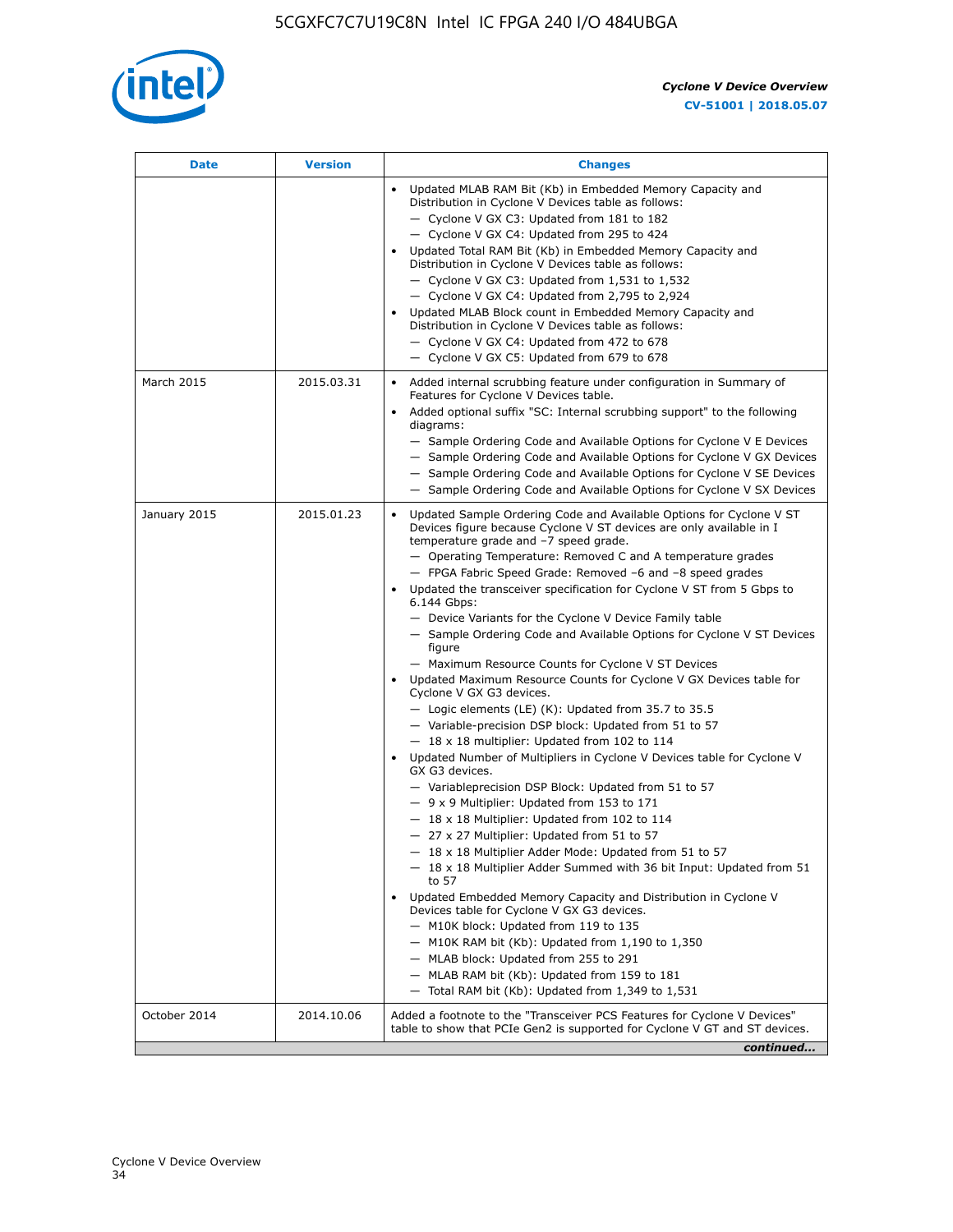$\overline{\mathbf{r}}$ 

 $\mathsf{r}$ 



| <b>Date</b>      | <b>Version</b> | <b>Changes</b>                                                                                                                                                                                                                                                                                                                                                                                                                                                                                                                                                                                                                                                                                                                                                                                                                                                                                                                                                                                                                                                                                                                                                                                          |
|------------------|----------------|---------------------------------------------------------------------------------------------------------------------------------------------------------------------------------------------------------------------------------------------------------------------------------------------------------------------------------------------------------------------------------------------------------------------------------------------------------------------------------------------------------------------------------------------------------------------------------------------------------------------------------------------------------------------------------------------------------------------------------------------------------------------------------------------------------------------------------------------------------------------------------------------------------------------------------------------------------------------------------------------------------------------------------------------------------------------------------------------------------------------------------------------------------------------------------------------------------|
| <b>July 2014</b> | 2014.07.07     | Updated the I/O vertical migration figure to clarify the migration capability of<br>Cyclone V SE and SX devices.                                                                                                                                                                                                                                                                                                                                                                                                                                                                                                                                                                                                                                                                                                                                                                                                                                                                                                                                                                                                                                                                                        |
| December 2013    | 2013.12.26     | • Corrected single or dual-core ARM Cortex-A9 MPCore processor-up to 925<br>MHz from 800 MHz.<br>Removed "Preliminary" texts from Ordering Code figures, Maximum<br>$\bullet$<br>Resources, Package Plan and I/O Vertical Migration tables.<br>Removed the note "The number of GPIOs does not include transceiver<br>I/Os. In the Quartus II software, the number of user I/Os includes<br>transceiver I/Os." for GPIOs in the Maximum Resource Counts table for<br>Cyclone V E and SE.<br>Added link to Altera Product Selector for each device variant.<br>• Updated Embedded Hard IPs for Cyclone V GT devices to indicate<br>Maximum 2 hard PCIe and 2 hard memory controllers.<br>• Added leaded package options.<br>Removed the note "The number of PLLs includes general-purpose<br>fractional PLLs and transceiver fractional PLLs." for all PLLs in the<br>Maximum Resource Counts table.<br>• Corrected max LVDS counts for transmitter and receiver for Cyclone V E<br>A5 device from 84 to 60.<br>• Corrected max LVDS counts for transmitter and receiver for Cyclone V E                                                                                                                  |
|                  |                | A9 device from 140 to 120.<br>Corrected variable-precision DSP block, 27 x 27 multiplier, 18 x 18<br>multiplier adder mode and $18 \times 18$ multiplier adder summed with 36 bit<br>input for Cyclone V SE devices from 58 to 84.<br>Corrected 18 x 18 multiplier for Cyclone V SE devices from 116 to 168.<br>Corrected 9 x 9 multiplier for Cyclone V SE devices from 174 to 252.<br>Corrected LVDS transmitter for Cyclone V SE A2 and A4 as well as SX C2<br>and C4 devices from 31 to 32.<br>• Corrected LVDS receiver for Cyclone V SE A2 and A4 as well as SX C2 and<br>C4 devices from 35 to 37.<br>• Corrected transceiver speed grade for Cyclone V ST devices ordering code<br>from $4$ to $5$ .<br>• Updated the DDR3 SDRAM for the maximum frequency's soft controller<br>and the minimum frequency from 300 to 303 for voltage 1.35V.<br>• Added links to Altera's External Memory Spec Estimator tool to the topics<br>listing the external memory interface performance.<br>• Corrected XAUI is supported through the soft PCS in the PCS features for<br>Cyclone V.<br>Added decompression support for the CvP configuration mode.                                                    |
| May 2013         | 2013.05.06     | Added link to the known document issues in the Knowledge Base.<br>$\bullet$<br>Moved all links to the Related Information section of respective topics for<br>$\bullet$<br>easy reference.<br>• Corrected the title to the PCIe hard IP topic. Cyclone V devices support<br>only PCIe Gen1 and Gen2.<br>Updated Supporting Feature in Table 1 of Increased bandwidth capacity to<br>$\bullet$<br>'6.144 Gbps'.<br>Updated Description in Table 2 of Low-power high-speed serial interface to<br>'6.144 Gbps'.<br>Updated Description in Table 3 of Cyclone V GT to '6.144 Gbps'.<br>Updated the M386 package to M383 for Figure 1, Figure 2 and Figure 3.<br>$\bullet$<br>Updated Figure 2 and Figure 3 for Transceiver Count by adding 'F : 4'.<br>$\bullet$<br>Updated LVDS in the Maximum Resource Counts tables to include<br>Transmitter and Receiver values.<br>Updated the package plan with M383 for the Cyclone V E device.<br>$\bullet$<br>Removed the M301 and M383 packages from the Cyclone V GX C4 device.<br>Updated the GPIO count to '129' for the M301 package of the Cyclone V<br>$\bullet$<br>GX C5 device.<br>Updated 5 Gbps to '6.144 Gbps' for Cyclone V GT device.<br>continued |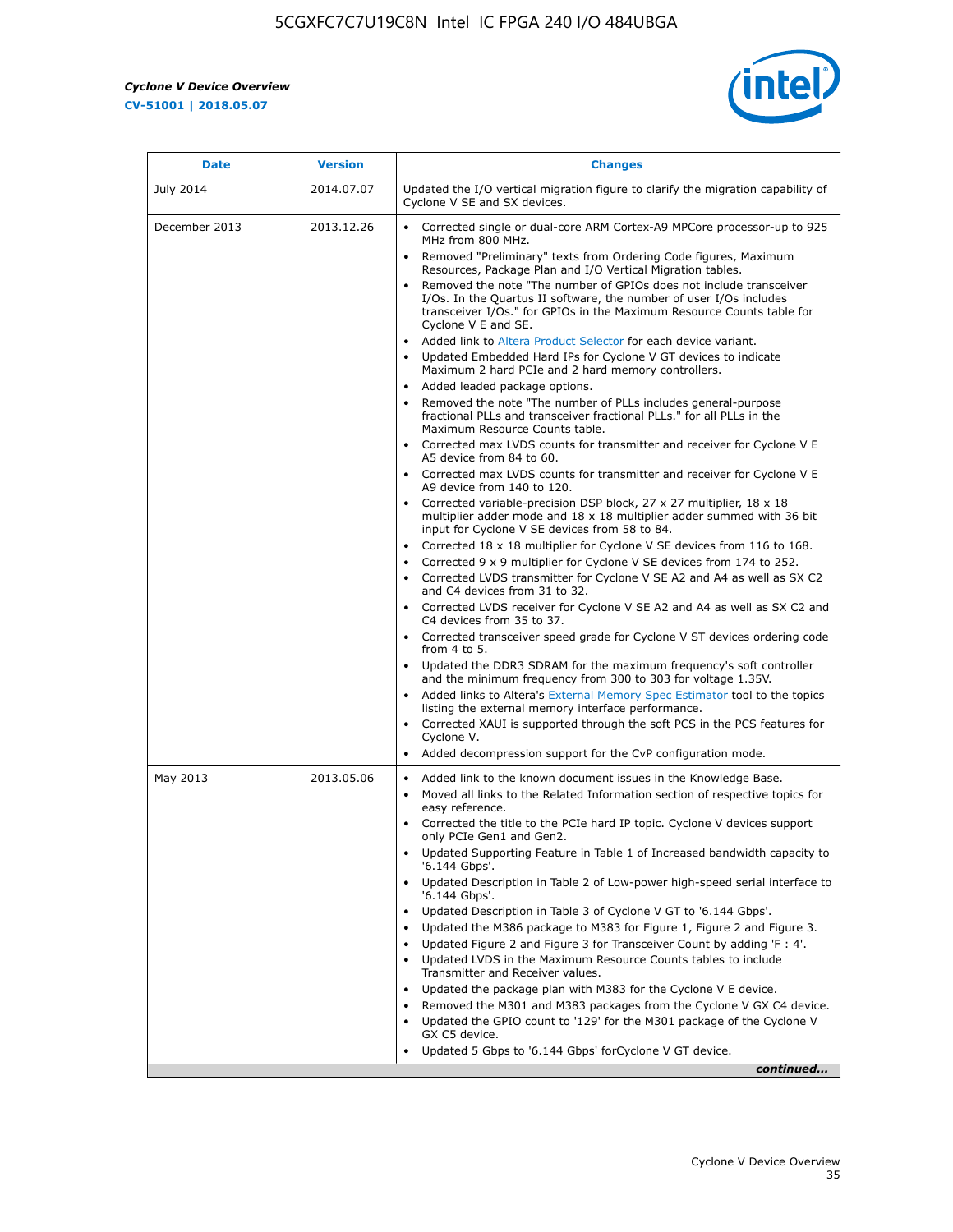

| Date          | <b>Version</b> | <b>Changes</b>                                                                                                                                                                                                                                                                                                                                                                                                                                                                                                                                                                                                                                                                                                                                                                                                                                                                                                                                |
|---------------|----------------|-----------------------------------------------------------------------------------------------------------------------------------------------------------------------------------------------------------------------------------------------------------------------------------------------------------------------------------------------------------------------------------------------------------------------------------------------------------------------------------------------------------------------------------------------------------------------------------------------------------------------------------------------------------------------------------------------------------------------------------------------------------------------------------------------------------------------------------------------------------------------------------------------------------------------------------------------|
|               |                | Updated HPS I/O for U484 (19 mm) in Table 11 with '151' for A2, A4, A5<br>$\bullet$<br>and A6.                                                                                                                                                                                                                                                                                                                                                                                                                                                                                                                                                                                                                                                                                                                                                                                                                                                |
|               |                | Updated Memory (Kb) for Maximum Resource Counts for Cyclone V SE A4<br>and A6, SX C4 and C6, ST D6 devices.                                                                                                                                                                                                                                                                                                                                                                                                                                                                                                                                                                                                                                                                                                                                                                                                                                   |
|               |                | Updated FPGA PLL for Maximum Resource Counts for Cyclone V SE A2, SX<br>C2, devices.                                                                                                                                                                                                                                                                                                                                                                                                                                                                                                                                                                                                                                                                                                                                                                                                                                                          |
|               |                | Removed '36 x 36' from the Variable-Precision DSP Block.<br>Updated Variable-precision DSP Blocks and 18 x 18 Multiplier for<br>Maximum Resource Counts for Cyclone V SX C4 device.<br>Updated the HPS I/O counts for Cyclone V SE, SX, and ST devices.<br>Updated Figure 7 which shows the I/O vertical migration table.<br>Updated Table 17 for Cyclone V SX C4 device.<br>$\bullet$<br>• Updated Embedded Memory Capacity and Distribution table for Cyclone V<br>SE A4 and A6, SX C4 and C6, ST D6 devices.<br>• Removed 'Counter reconfiguration' from the PLL Features.<br>Updated Low-Power Serial Transceivers by replacing 5 Gbps with<br>6.144 Gbps.<br>• Removed 'Distributed Memory' symbol.<br>Updated the Capability in Table 22 of Backplane support to '6.144 Gbps'.<br>• Updated Capability in Table 22 of Ring oscillator transmit PLLs with<br>6.144 Gbps.<br>Updated the PCS Support in Table 23 from 5 Gbps to '6 Gbps'. |
|               |                | Updated the Data Rates (Gbps) in Table 23 of 3 Gbps and 6 Gbps Basic to<br>'6.144 Gbps'.                                                                                                                                                                                                                                                                                                                                                                                                                                                                                                                                                                                                                                                                                                                                                                                                                                                      |
|               |                | Updated the Data Rates (Gbps) in Table 23 of CPRI 4.1 to '6.144 Gbps'.<br>Clarified that partial reconfiguration is an advanced feature. Contact Altera<br>for support of the feature.                                                                                                                                                                                                                                                                                                                                                                                                                                                                                                                                                                                                                                                                                                                                                        |
| December 2012 | 2012.12.28     | Updated the pin counts for the MBGA packages.<br>$\bullet$<br>Updated the GPIO and transceiver counts for the MBGA packages.<br>Updated the GPIO counts for the U484 package of the Cyclone V E A9, GX<br>C9, and GT D9 devices.<br>• Updated the vertical migration table for vertical migration of the U484<br>packages.<br>Updated the MLAB supported programmable widths at 32 bits depth.                                                                                                                                                                                                                                                                                                                                                                                                                                                                                                                                                |
| November 2012 | 2012.11.19     | • Added new MBGA packages and additional U484 packages for Cyclone V E,<br>GX, and GT.<br>• Added ordering code for five-transceiver devices for Cyclone V GT and ST.<br>Updated the vertical migration table to add MBGA packages.<br>٠<br>Added performance information for HPS memory controller.<br>$\bullet$<br>Removed DDR3U support.<br>$\bullet$<br>Updated Cyclone V ST speed grade information.<br>Added information on maximum transceiver channel usage restrictions for<br>PCI Gen2 and CPRI at 4.9152 Gbps transmit jitter compliance.<br>Added note on the differences between GPIO reported in Overview with<br>User I/O numbers shown in the Quartus II software.<br>Updated template.                                                                                                                                                                                                                                       |
| July 2012     | 2.1            | Added support for PCIe Gen2 x4 lane configuration (PCIe-compatible)                                                                                                                                                                                                                                                                                                                                                                                                                                                                                                                                                                                                                                                                                                                                                                                                                                                                           |
| June 2012     | 2.0            | Restructured the document.<br>٠<br>Added the "Embedded Memory Capacity" and "Embedded Memory<br>Configurations" sections.<br>Added Table 1, Table 3, Table 16, Table 19, and Table 20.<br>$\bullet$<br>Updated Table 2, Table 4, Table 5, Table 6, Table 7, Table 8, Table 9, Table<br>10, Table 11, Table 12, Table 13, Table 14, Table 17, and Table 18.                                                                                                                                                                                                                                                                                                                                                                                                                                                                                                                                                                                    |
|               |                | continued                                                                                                                                                                                                                                                                                                                                                                                                                                                                                                                                                                                                                                                                                                                                                                                                                                                                                                                                     |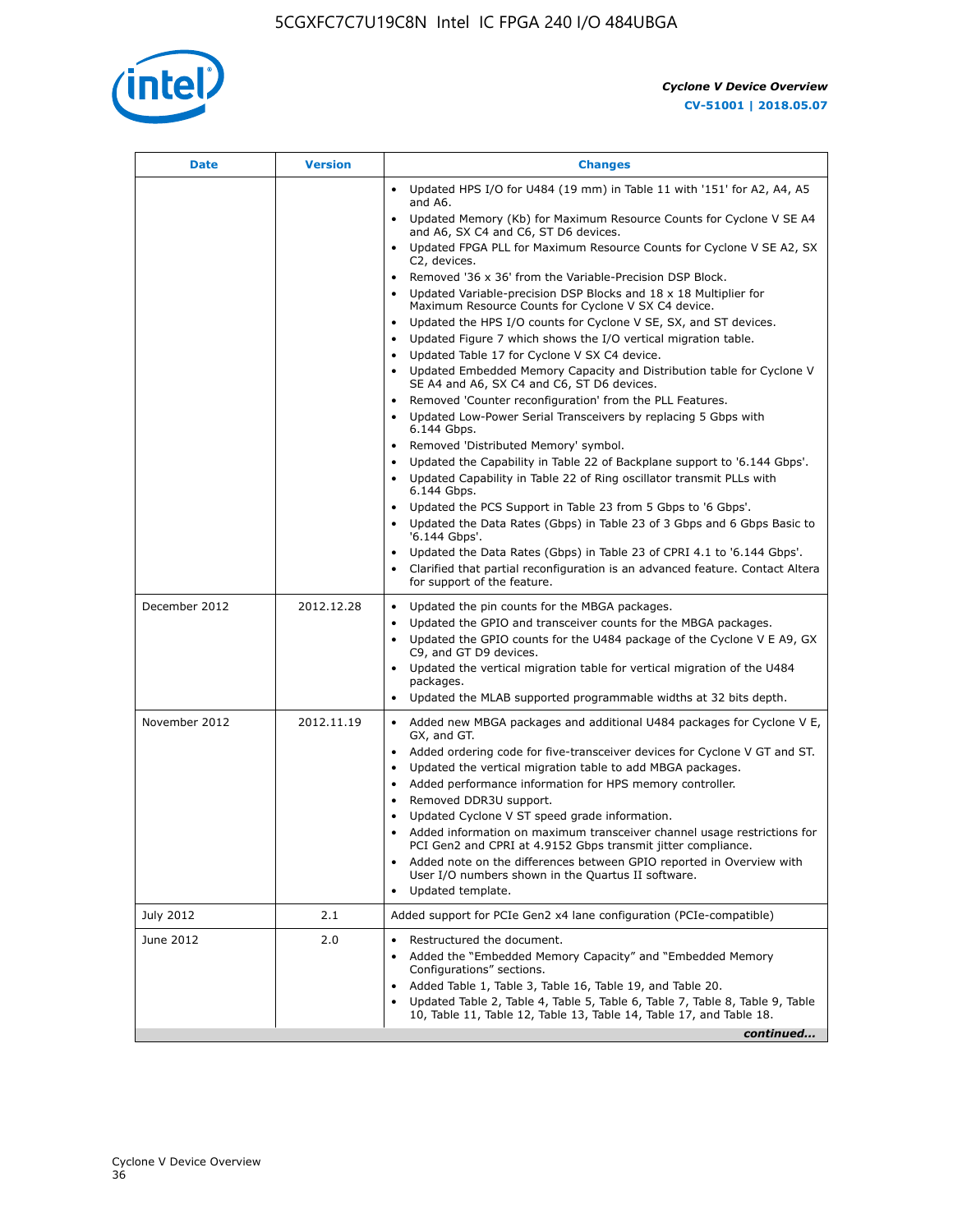

| <b>Date</b>   | <b>Version</b> | <b>Changes</b>                                                                                                                                                                                                                                                                                                                                                                                                                                                              |
|---------------|----------------|-----------------------------------------------------------------------------------------------------------------------------------------------------------------------------------------------------------------------------------------------------------------------------------------------------------------------------------------------------------------------------------------------------------------------------------------------------------------------------|
|               |                | Updated Figure 1, Figure 2, Figure 3, Figure 4, Figure 5, Figure 6, and<br>Figure 10.<br>Updated the "FPGA Configuration and Processor Booting" and "Hardware"<br>and Software Development" sections.<br>Text edits throughout the document.                                                                                                                                                                                                                                |
| February 2012 | 1.2            | Updated Table $1-2$ , Table $1-3$ , and Table $1-6$ .<br>Updated "Cyclone V Family Plan" on page 1-4 and "Clock Networks and<br>PLL Clock Sources" on page 1-15.<br>Updated Figure 1-1 and Figure 1-6.                                                                                                                                                                                                                                                                      |
| November 2011 | 1.1            | Updated Table $1-1$ , Table $1-2$ , Table $1-3$ , Table $1-4$ , Table $1-5$ , and Table<br>$1 - 6$ .<br>Updated Figure 1–4, Figure 1–5, Figure 1–6, Figure 1–7, and Figure 1–8.<br>Updated "System Peripherals" on page 1-18, "HPS-FPGA AXI Bridges" on<br>page 1-19, "HPS SDRAM Controller Subsystem" on page 1-19, "FPGA<br>Configuration and Processor Booting" on page 1-19, and "Hardware and<br>Software Development" on page 1-20.<br>Minor text edits.<br>$\bullet$ |
| October 2011  | 1.0            | Initial release.                                                                                                                                                                                                                                                                                                                                                                                                                                                            |